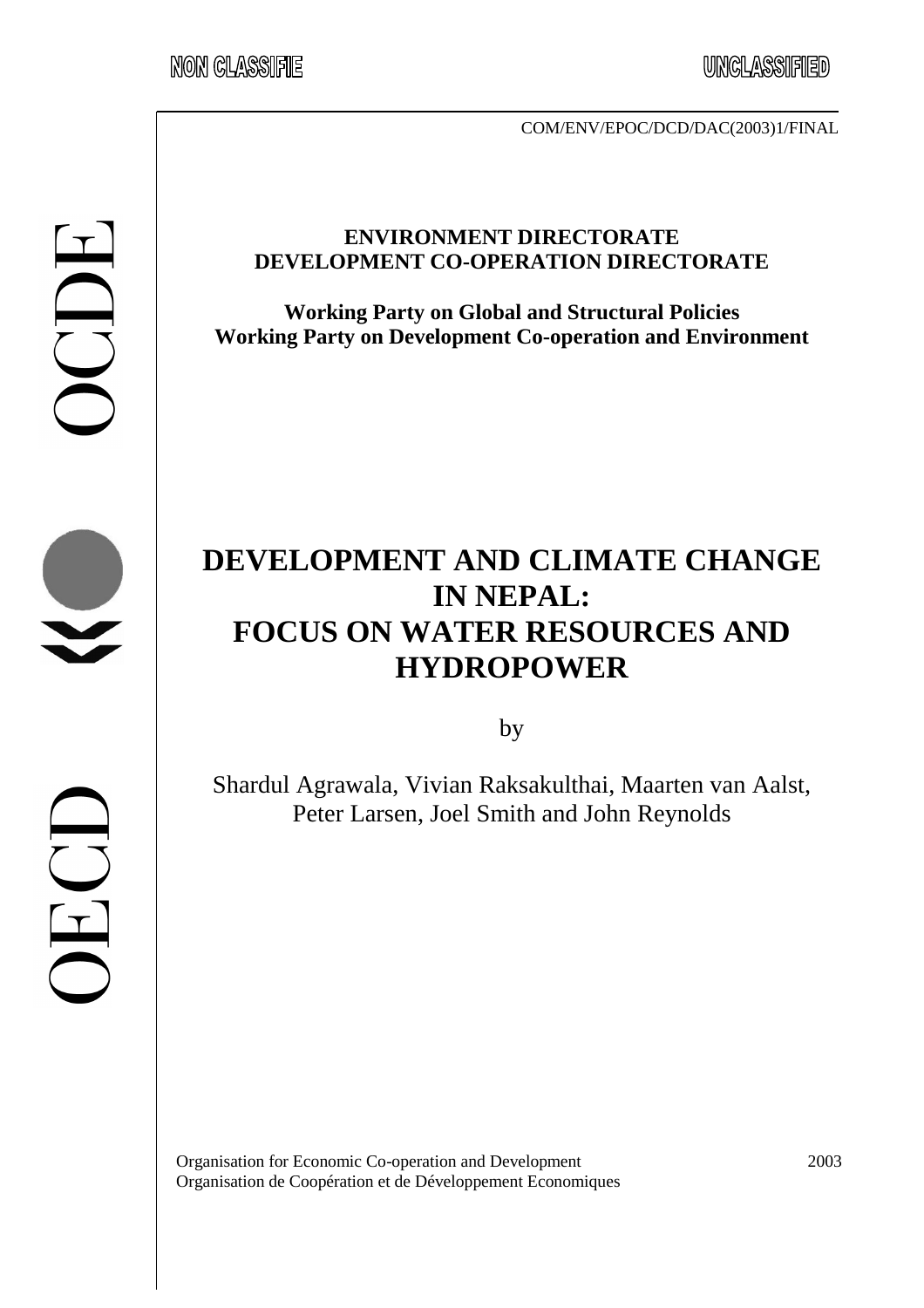Copyright OECD, 2003

Application for permission to reproduce or translate all or part of this material should be addressed to the Head of Publications Service, OECD, 2 rue André Pascal, 75775 Paris, Cedex 16, France.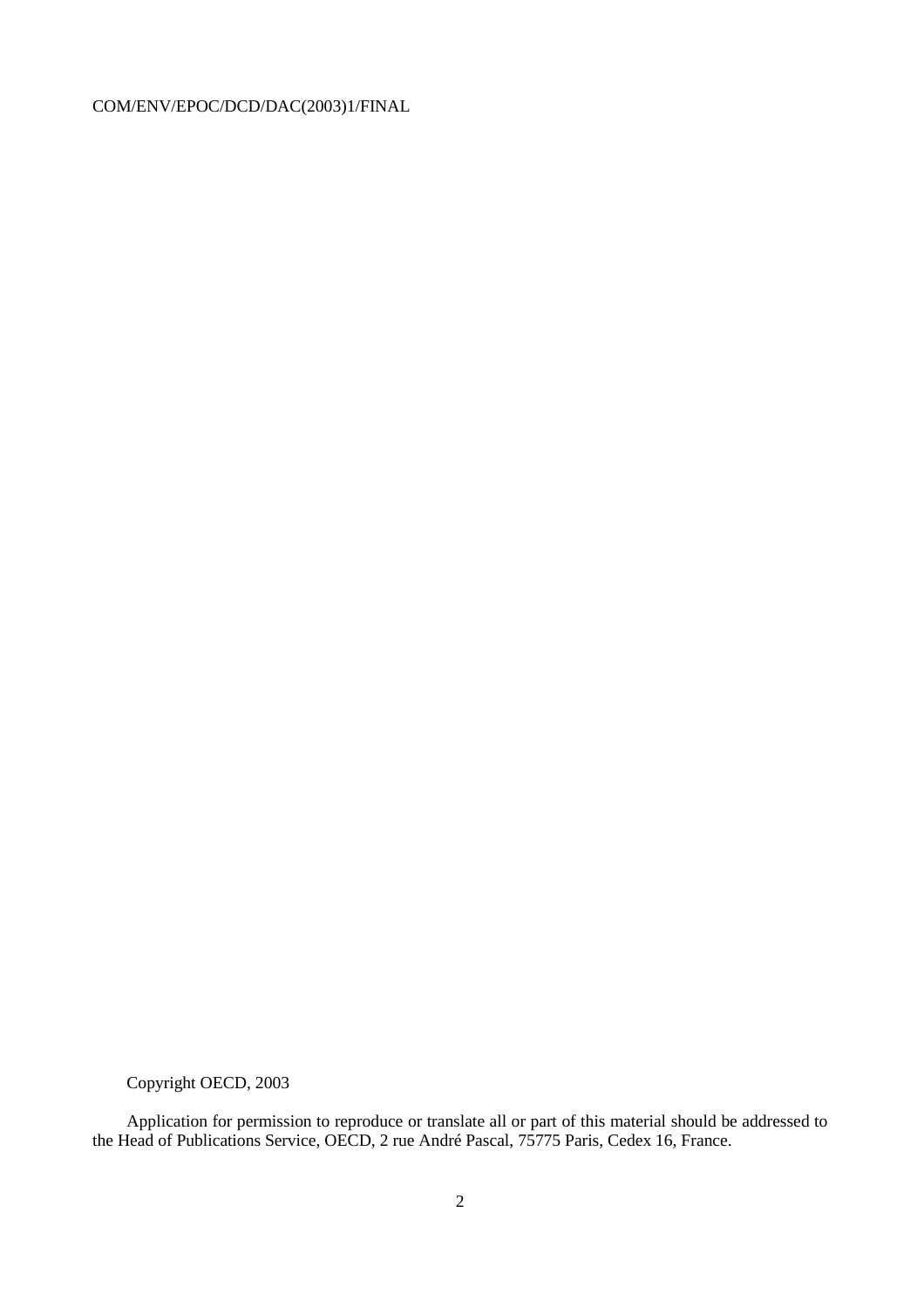### **FOREWORD**

This document is an output from the OECD Development and Climate Change project, an activity jointly overseen by the EPOC Working Party on Global and Structural Policies (WPGSP), and the DAC Network on Environment and Development Co-operation (ENVIRONET). The overall objective of the project is to provide guidance on how to mainstream responses to climate change within economic development planning and assistance policies, with natural resource management as an overarching theme. Insights from the work are expected to have implications for the development assistance community in OECD countries, and national and regional planners in developing countries.

This document has been authored by Shardul Agrawala. It draws upon three primary consultant inputs commissioned for this project: "Nepal's Hydropower Sector: Climate Change, GLOFs and Adaptation" by the Asian Disaster Preparedness Center (ADPC), Bangkok, Thailand (Vivian Raksakulthai); "Review of Development Plans, Strategies, Assistance Portfolios, and Select Projects Potentially Relevant to Climate Change in Nepal" by Maarten van Aalst of Utrecht University, The Netherlands; and "Analysis of GCM scenarios and Ranking of Principal Climate Impacts and Vulnerabilities in Nepal" by Stratus Consulting, Boulder, USA (Peter Larsen and Joel Smith). Valuable insights were also provided by experts, government officials, donor and NGO representatives at a consultative workshop organized in connection with this project in Kathmandu on March 5-6, 2003 by the Department of Hydrology and Meteorology of His Majesty's Government of Nepal and the Asian Disaster Preparedness Center (ADPC). An additional contribution was solicited from John Reynolds of Reynolds GeoSciences, UK.

In addition to delegates from WPGSP and ENVIRONET, comments from Tom Jones, Jan Corfee-Morlot, Georg Caspary, and Remy Paris of the OECD Secretariat are gratefully acknowledged. Editorial inputs on an early draft were provided by Nipun Vats (Princeton University), and Martin Berg provided project assistance. ADPC would like to acknowledge the help and expertise provided by Adarsha Prokherel, Madan Lall Shreshtha, Arun Shreshtha, and other staff of the Department of Hydrology and Meteorology; John Reynolds of Reynolds GeoSciences; Sredhar Devkota and Ajoy Karki of the GTZ Small Hydropower Project; Tony Carvalho of USAID's hydropower program; Tek Gurung of UNDP; and Krish Krishnan at International Resources Group. The Secretariat and Maarten van Aalst would like to acknowledge several members of the OECD DAC who provided valuable materials on country strategies as well as specific projects. Stratus Consulting would like to acknowledge inputs from Tom Wigley at the National Center for Atmospheric Research (NCAR).

This document does not necessarily represent the views of either the OECD or its Member countries. It is published under the responsibility of the Secretary General.

Further inquiries about either this document or ongoing work on sustainable development and climate change should be directed to: Shardul Agrawala of the OECD Environment Directorate: shardul.agrawala@oecd.org, or Georg Caspary of the OECD Development Co-operation Directorate: georg.caspary@oecd.org.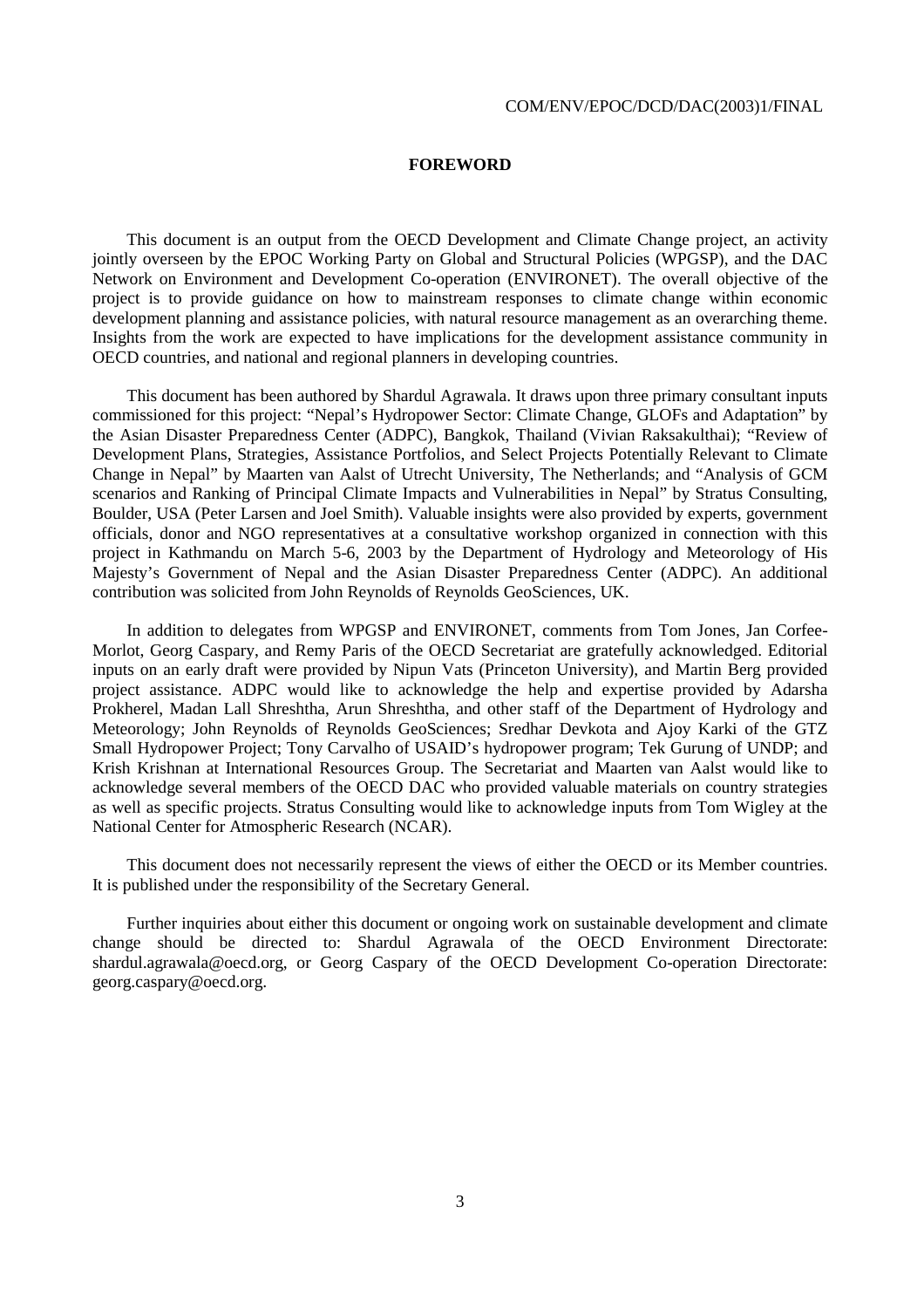# $\text{COM/ENV/EPOC/DCD/DAC}(2003)1/\text{FINAL}$

# **TABLE OF CONTENTS**

| 1.<br>2.                                                                               |  |
|----------------------------------------------------------------------------------------|--|
| 3.                                                                                     |  |
| 3.1                                                                                    |  |
| 3.2                                                                                    |  |
| 3.3                                                                                    |  |
| 4.                                                                                     |  |
| 4.1                                                                                    |  |
| 4.2                                                                                    |  |
| 4.3                                                                                    |  |
| 5.                                                                                     |  |
| 5.1                                                                                    |  |
| 5.2                                                                                    |  |
| 6.                                                                                     |  |
| 6.1<br>6.2                                                                             |  |
|                                                                                        |  |
| 7.<br>7.1                                                                              |  |
| 7.2                                                                                    |  |
| 7.3                                                                                    |  |
| 7.4                                                                                    |  |
| 7.5                                                                                    |  |
| 7.6                                                                                    |  |
| 8.                                                                                     |  |
| 8.1                                                                                    |  |
| 8.2                                                                                    |  |
| 8.3                                                                                    |  |
| 9.                                                                                     |  |
| 9.1                                                                                    |  |
| 9.2                                                                                    |  |
| 9.3                                                                                    |  |
| 9.4                                                                                    |  |
| Towards mainstreaming climate concerns in development planning: constraints and<br>9.5 |  |
|                                                                                        |  |
| ANNEX.                                                                                 |  |
|                                                                                        |  |
|                                                                                        |  |
|                                                                                        |  |
|                                                                                        |  |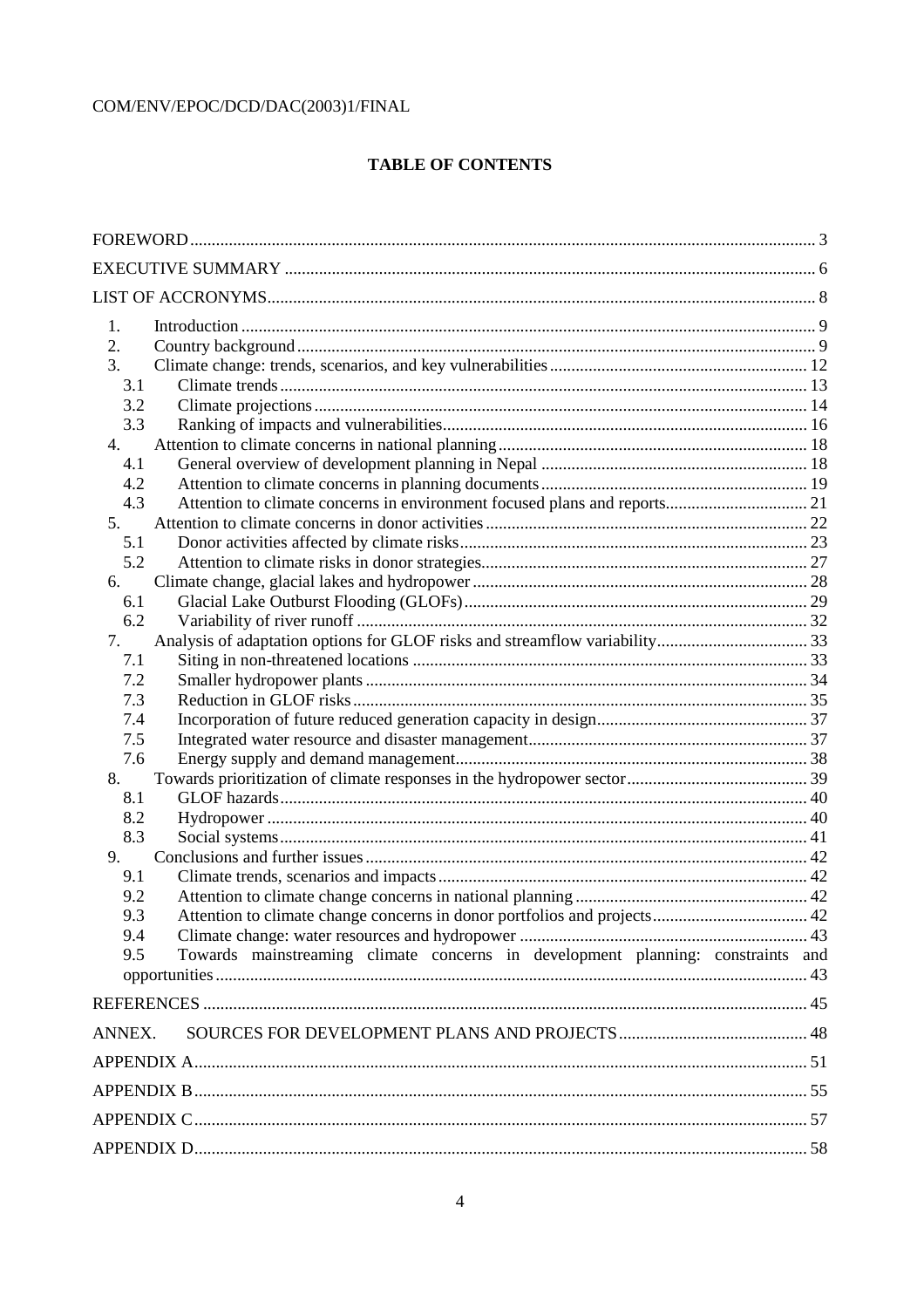# **Boxes**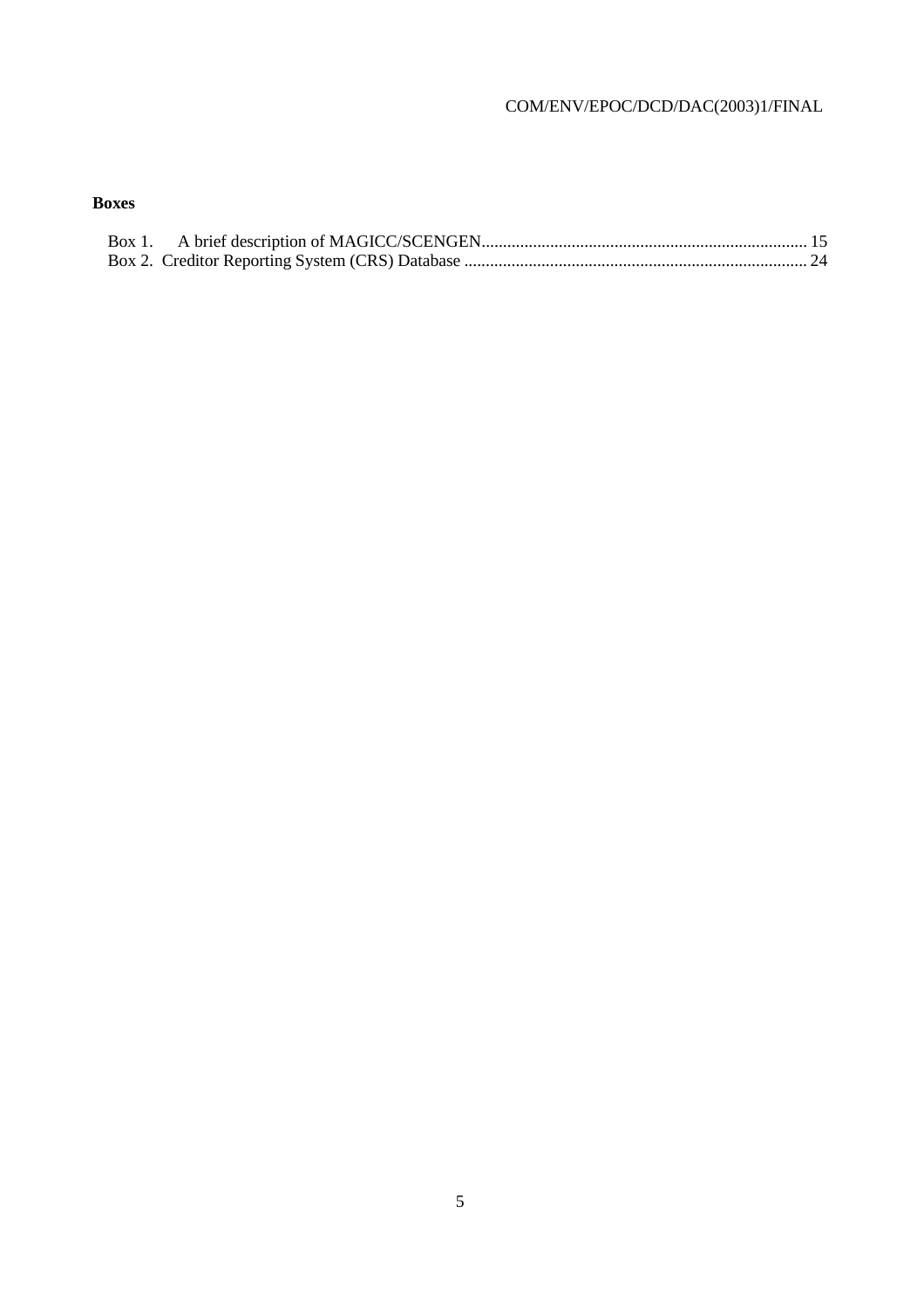# **EXECUTIVE SUMMARY**

This report presents the integrated case study for Nepal carried out under an OECD project on Development and Climate Change. The report is structured around a three-tier framework. First, recent climate trends and climate change scenarios for Nepal are assessed, and key sectoral impacts are identified and ranked along multiple indicators to establish priorities for adaptation. Second, donor portfolios in Nepal are analyzed to examine the proportion of donor activities affected by climate risks. A desk analysis of donor strategies and project documents as well as national plans is conducted to assess the degree of attention to climate change concerns in development planning and assistance. Third, an in-depth analysis is conducted for Nepal's water resources sector which was identified as most vulnerable to climate change. This part of the analysis also involved stakeholder consultation through an in-country workshop to identify key synergies and conflicts between climate change concerns and sectoral projects and plans.

Analysis of recent climatic trends reveals a significant warming trend in recent decades which has been even more pronounced at higher altitudes. Climate change scenarios for Nepal across multiple general circulation models meanwhile show considerable convergence on continued warming, with country averaged mean temperature increases of 1.2°C and 3°C projected by 2050 and 2100. Warming trends have already had significant impacts in the Nepal Himalayas – most significantly in terms of glacier retreat and significant increases in the size and volume of glacial lakes, making them more prone to Glacial Lake Outburst Flooding (GLOF). Continued glacier retreat can also reduce dry season flows fed by glacier melt, while there is moderate confidence across climate models that the monsoon might intensify under climate change. This contributes to enhanced variability of river flows. A subjective ranking of key impacts and vulnerabilities in Nepal identifies water resources and hydropower as being of the highest priority in terms of certainty, urgency, and severity of impact, as well as the importance of the resource being affected.

Nepal receives between 350-400 million dollars of Official Development Assistance (ODA) annually. Analysis of donor portfolios in Nepal using the OECD-World Bank Creditor Reporting System (CRS) database reveals that between 50-65% of development assistance (by aid amount) or 26-33% of donor projects (by number) are in sectors potentially affected by climate risks. However, these numbers are only indicative at best, given that any classification based on sectors suffers from over-simplification – the reader is referred to the main report for a more nuanced interpretation. Donor and government documents generally do not mention climate change explicitly, although some risks are being taken into account – albeit in a narrow engineering sense – as part of some development activities in Nepal.

The in-depth analysis of water resources in Nepal identifies two critical impacts of climate change – GLOFs and variability of river runoff – both of which pose significant impacts not only on hydropower, but also on rural livelihoods and agriculture. A preliminary discussion on prioritization of adaptation responses highlights potential for both synergies and conflict with development priorities. Micro-hydro, for example, serves multiple rural development objectives, and could also help diversify GLOF hazards. On the other hand, storage hydro might conflict with development and environmental objectives, but might be a potential adaptation response to increased variability in stream-flow and reduced dry season flows which are anticipated under climate change. Further, while addressing one impact of climate change (low flow), dams could potentially exacerbate vulnerability to another potential impact (GLOFs), as the breach of a dam following a GLOF might result in a second flooding event. Finally, the in-depth analysis also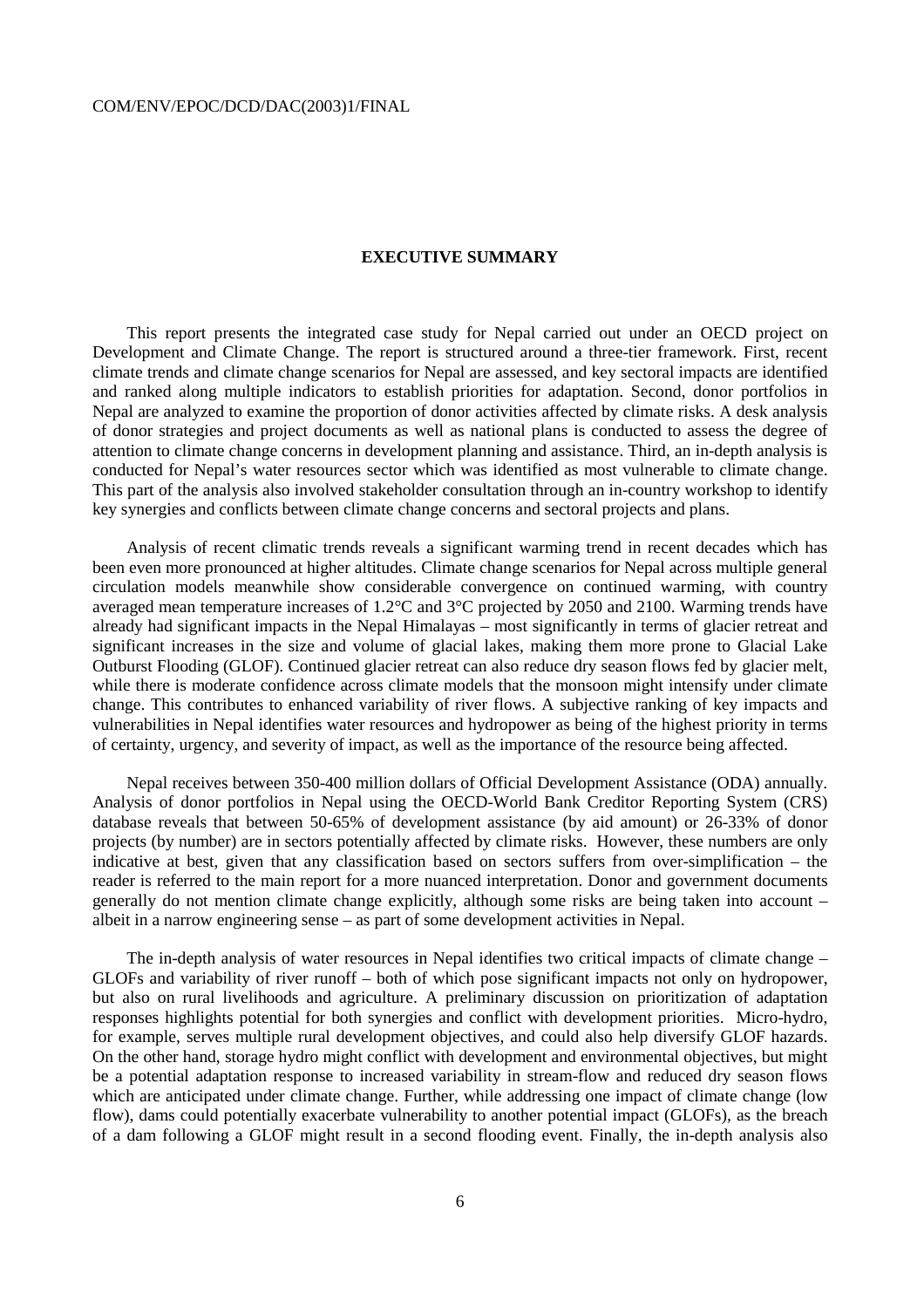highlights a trans-boundary or regional dimension to certain impacts, highlighting the need for regional coordinated strategies to cope with such impacts of climate change.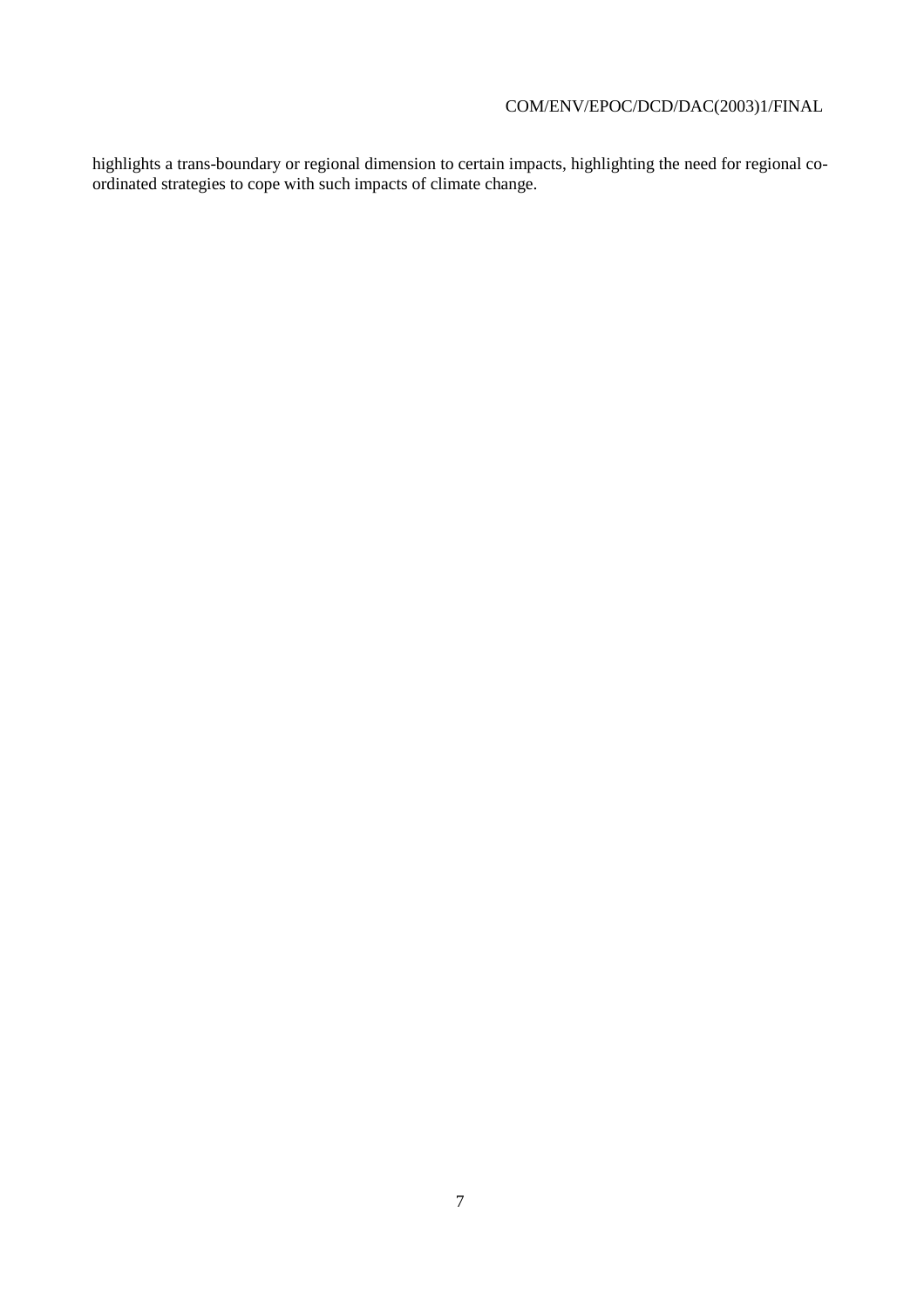# **LIST OF ACCRONYMS**

| ADB            | Asian Development Bank                                                 |
|----------------|------------------------------------------------------------------------|
| CAS            | World Bank Country Assistance Strategy                                 |
| COP            | Conference of the Parties                                              |
| <b>CRS</b>     | Creditor Reporting System of the OECD / World Bank                     |
| <b>DANIDA</b>  | Danish International Development Assistance                            |
| DFID           | Department for International Development                               |
| <b>DHM</b>     | Department of Hydrology and Meteorology                                |
| EIA            | <b>Environmental Impact Analysis</b>                                   |
| <b>ESCAP</b>   | United Nations Economic and Social Commission for Asia and the Pacific |
| <b>GCM</b>     | <b>General Circulation Model</b>                                       |
| GDP            | <b>Gross Domestic Product</b>                                          |
| <b>GEF</b>     | <b>Global Environment Facility</b>                                     |
| GHG            | Greenhouse Gas                                                         |
| GLOF           | Glacial Lake Outburst Flood                                            |
| HMG            | His Majesty's Government of Nepal                                      |
| <b>ICIMOD</b>  | International Center for Integrated Mountain Development               |
| <b>IPCC</b>    | Intergovernmental Panel on Climate Change                              |
| <b>JICA</b>    | Japan International Cooperation Agency                                 |
| MOPE           | Ministry of Population and Environment                                 |
| <b>MTEF</b>    | Medium Term Expenditure Framework                                      |
| <b>NARMSAP</b> | Natural Resource Management Sector Assistance Programme                |
| NEA            | National Electricity Authority                                         |
| <b>NPC</b>     | National Planning Committee                                            |
| <b>NSSD</b>    | National Strategy for Sustainable Development                          |
| SDAN           | Sustainable Development Agenda for Nepal                               |
| SEA            | Sectoral Environment Assessment                                        |
| UN             | <b>United Nations</b>                                                  |
| <b>UNCBD</b>   | United Nations Convention on Biodiversity                              |
| <b>UNCCD</b>   | United Nations Convention to combat Desertification                    |
| UNDP           | United Nations Development Programme                                   |
| UNEP           | United Nations Environment Programme                                   |
| <b>UNFCCC</b>  | United Nations Framework Convention on Climate Change                  |
| <b>USAID</b>   | The United States Agency for International Development                 |
| <b>USCSP</b>   | United States Country Studies Program                                  |
| <b>WSSD</b>    | World Summit on Sustainable Development                                |
| <b>VDC</b>     | Village Development Committee                                          |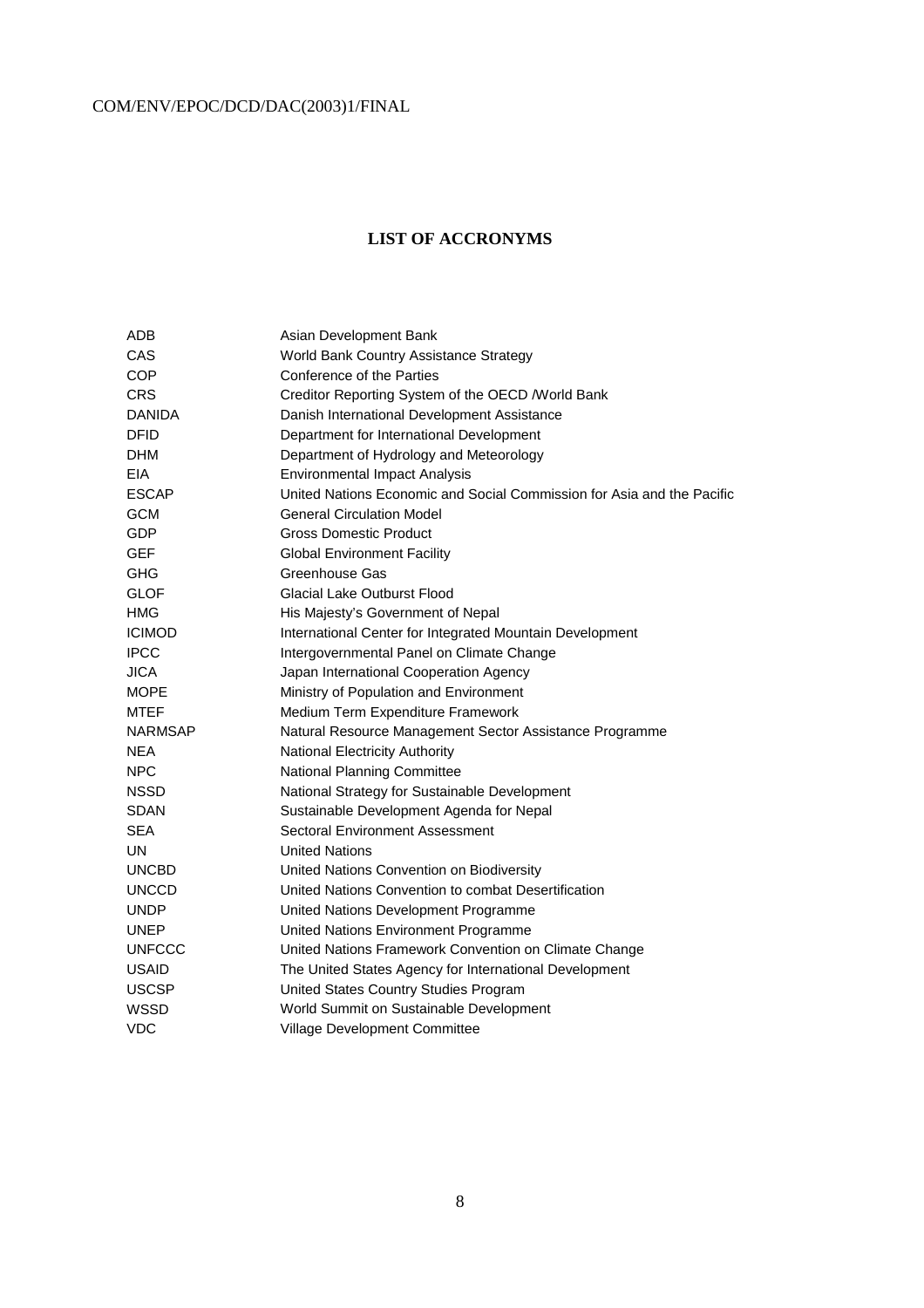# **1. Introduction**

This report presents the integrated case study for Nepal for the OECD Development and Climate Change Project, an activity jointly overseen by the Working Party on Global and Structural Policies (WPGSP), and the Network on Environment and Development Co-operation. The overall objective of the project is to provide guidance on how to mainstream responses to climate change within economic development planning and assistance policies, with natural resource management as an overarching theme. The Nepal case study was conducted in parallel with six other country case studies in Latin America, Africa, and Asia and the South Pacific region.

Each case study is based upon a three-tiered framework for analysis (Agrawala and Berg 2002):

- 1. Review of climate trends and scenarios at the country level based upon an examination of results from seventeen recent general circulation models, as well as empirical observations and results published as part of national communications, country studies, and scientific literature. These projections are then used in conjunction with knowledge of socio-economic and sectoral variables to rank key sectoral and regional impacts on the basis of a number of parameters. The goal of this tier is to present a framework to establish priorities for adaptation.
- 2. Review of economic, environmental, and social plans and projects of both the government and international donors that bear upon the sectors and regions identified as being particularly vulnerable to climate change. The purpose of this analysis is to assess the degree of exposure of current development activities and projects to climate risks, as well as the degree of current attention by the government and donors to incorporating such risks in their planning.
- 3. In-depth analyses at a thematic, sectoral, regional or project level on how to incorporate climate responses within economic development plans and projects, again with a particular focus on natural resource management. In the case of Nepal this in-depth research was conducted in close consultation with government officials, experts and in-country donor representatives. Subsequent to the scoping research a consultative workshop was organized jointly with the Department of Hydrology and Metereology in Kathmandu on March 5-6, 2003<sup>1</sup>. The workshop was attended by the Minister of Water Resources, representatives from the National Planning Commission as well as relevant government agencies, academia, donors, NGOs, and the media. As part of this workshop the participants collectively identified principal climate change impacts and vulnerabilities, and used the Adaptation Decision Matrix to rank adaptation responses along several criteria including effectiveness, cost, as well as synergies or conflicts with other environmental or development priorities.

# **2. Country background**

Nepal is a land-locked country located in South Asia between India and China. It contains 8 of the 10 highest mountain peaks in the world, including Mount Everest (at 8848 m), although some of its low lying areas are only about 80 m meters above sea level (Figure 1). There is therefore extreme spatial climate variation in Nepal – from a tropical to artic climate within a span of only about 200 kilometers (the size of

 $\mathbf{1}$ 

<sup>1</sup> Consultative Workshop on Climate Change Impacts and Adaptation Options in Nepal's Hydropower Sector with a focus on Hydrological Regime, Kathmandu, March 5-6 2003 (Appendix A).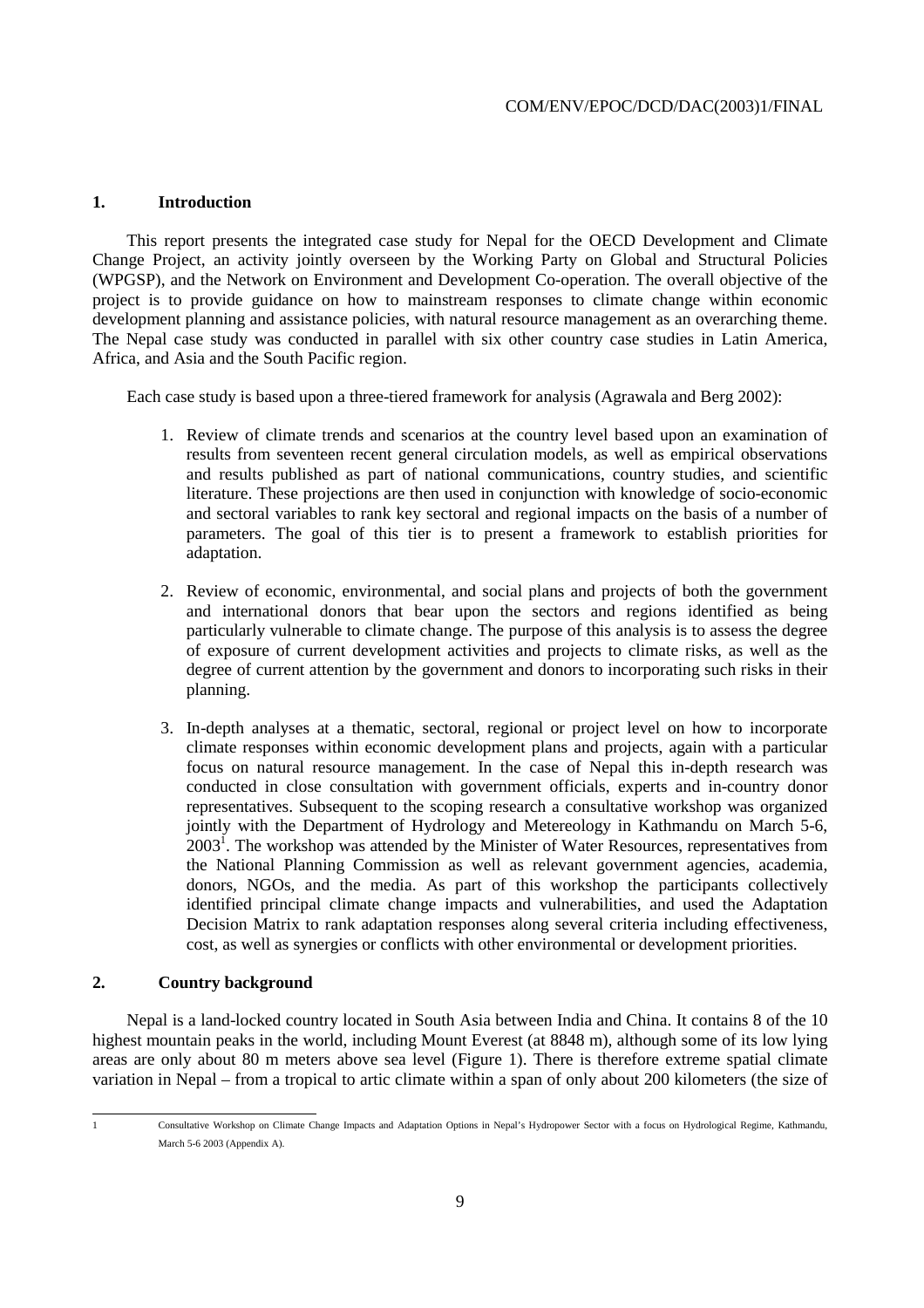an average grid box in a climate model). Nepal is divided into five geographic regions: Terai plan, Siwalik hills, Middle Mountains, High Mountains (consisting of the Main Himalayas and the Inner Himalayan Valleys), and the High Himalayas (Table 1).



**Figure 1. Geographical location and topography of Nepal** 

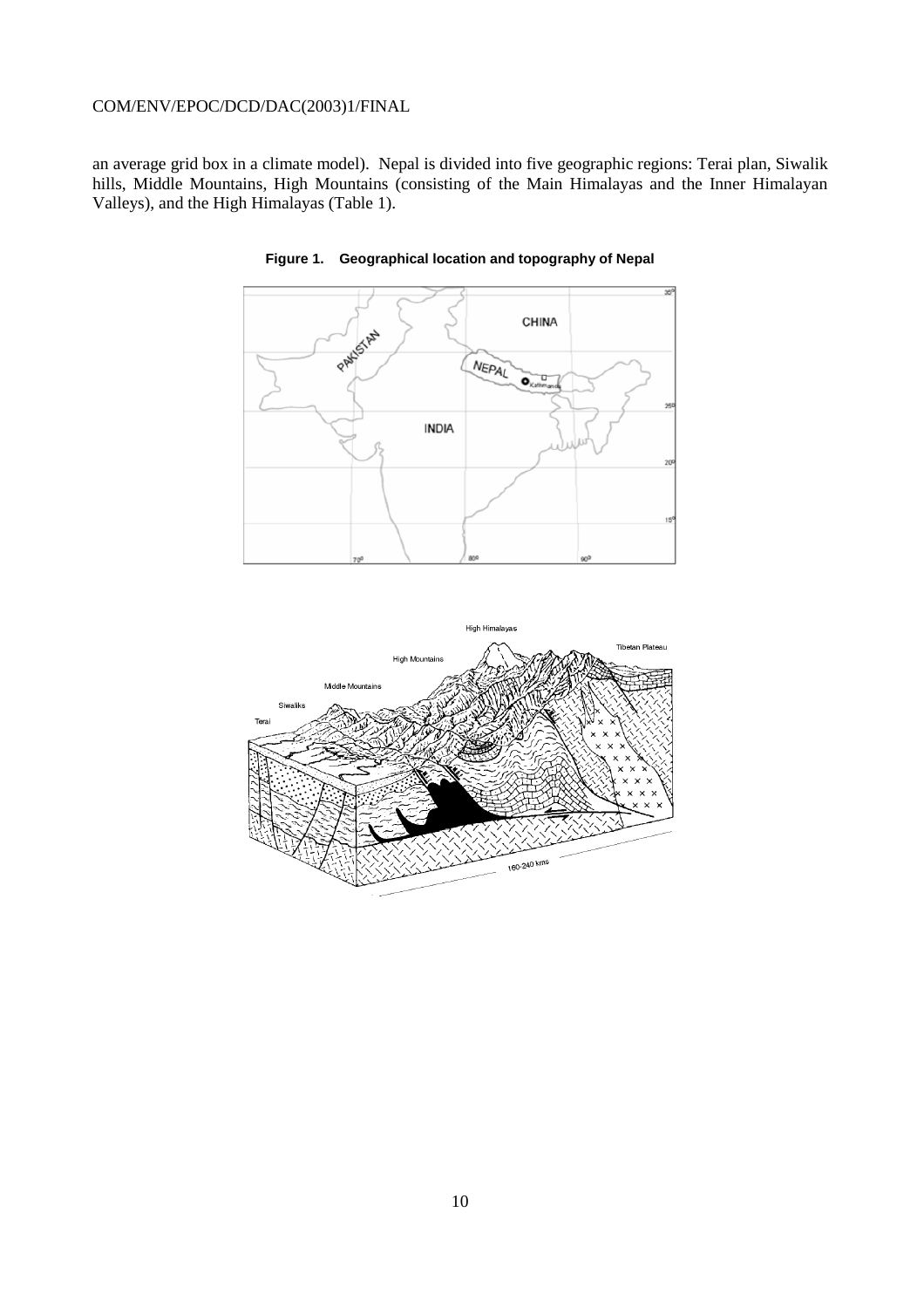| <b>Region</b>         | <b>Geology and soil</b>                           | <b>Elevation</b> | <b>Climate</b>     | Average                   |
|-----------------------|---------------------------------------------------|------------------|--------------------|---------------------------|
|                       |                                                   | (masl)           |                    | Temp.                     |
| Terai                 | Gently sloping, recently deposited alluvium       | <b>200</b>       | Humid tropical     | $>25^{\circ}C$            |
| Siwaliks              | Testing mudstone, siltstone, sandstone. Steep     | 200-1500         | Moist subtropical  | $25^{\circ}$ C            |
|                       | slopes and weakly consolidated bedrock. Tends     |                  |                    |                           |
|                       | to promote surface erosion despite thick          |                  |                    |                           |
|                       | vegetation                                        |                  |                    |                           |
| Middle                | Phyllite, schists, quartzite, granite, limestone. | 1000-2500        | Temperate          | $20^{\circ}$ C            |
| Mountains             | Stony and course textured soil. Conifer forests   |                  |                    |                           |
|                       | commonly found associated with quartzite          |                  |                    |                           |
| <b>High Mountains</b> | Phyllite, schists, quartzite. Soil is generally   | 2200-4000        | Cool to sub-alpine | $10-15\overline{°C}$      |
|                       | shallow and resistant to weathering               |                  |                    |                           |
| High Himalayas        | Limestone and shale. Physical weathering          | >4000            | Alpine to arctic   | $< 0$ to 5 <sup>O</sup> C |
|                       | predominates, stony soils                         |                  |                    |                           |
|                       |                                                   |                  |                    |                           |

### Table 1. **Geographic regions of Nepal**

Source: CST Nepal 1997

Nepal has a population of 23 million. Compared to other Asian countries such as India or Bangladesh, it has a relatively low population density. However, the population is overwhelmingly rural, with only 12% living in urban areas (World Bank, 2002). Consequently, rural population density is relatively high at 686 people per square kilometer, a figure that exceeds that for most low income countries (World Bank, 2002). Additionally, nearly 100,000 Bhutanese refugees are located in seven United Nations refugee camps throughout the country (CIA, 2002).

Despite its natural beauty and enormous potential for hydropower and tourism, Nepal is one of the poorest countries in the world, with 82.5% of the population living below the international poverty line of \$2 per day (World Bank 2003). A Gini coefficient<sup>2</sup> of 0.37 indicates that income distribution is somewhat uneven. In fact, some 38% of the population survives on less than US\$1 per day. The wealthiest 20% of the population claims nearly 45% of total annual national income, while the poorest 20% can claim only 7.6%. Aggregate funding from various international agencies constitutes approximately 45% of Nepal's entire government expenditure (World Bank, 2002).

Nepal's economy is overwhelmingly dependent on agriculture. Approximately 40% of the country's GDP came from agriculture in 2000, down from 52% in 1990. Agriculture also provides a livelihood to nearly 81% of the labor force. In addition, because Nepal is a major tourist destination, a significant fraction of foreign earned income is dependent on the country's natural resources. Tourism receipts in 2000 amounted to 15% of exports. A heavy reliance on tourism and agriculture makes Nepal's economy very sensitive to climate variability (World Bank, 2002).

It is difficult to determine Nepal's potential to adapt to climate change, but several key statistics many give some insight as to the state of its infrastructure and social and human capital. While only 31% of Nepal's 13,223 km of highway are paved (World Bank, 2002), this percentage is almost twice that for other low income countries. The relationship between paved highways (or development more generally) and vulnerability is not clear. While a greater number of roads or a greater percentage of paved roads might imply a higher level of development, and *ceteris parebis* a higher coping capacity, it might also imply increased social exposure to climate hazards. For example, development of highways along river valleys in

 $\overline{c}$ 

The Gini coefficient is a number between zero and one that measures the degree of inequality in the distribution of income in a given society. The coefficient would register zero inequality for a society in which each member received exactly the same income and it would register a coefficient of one (maximum inequality) if one member got all the income and the rest got nothing.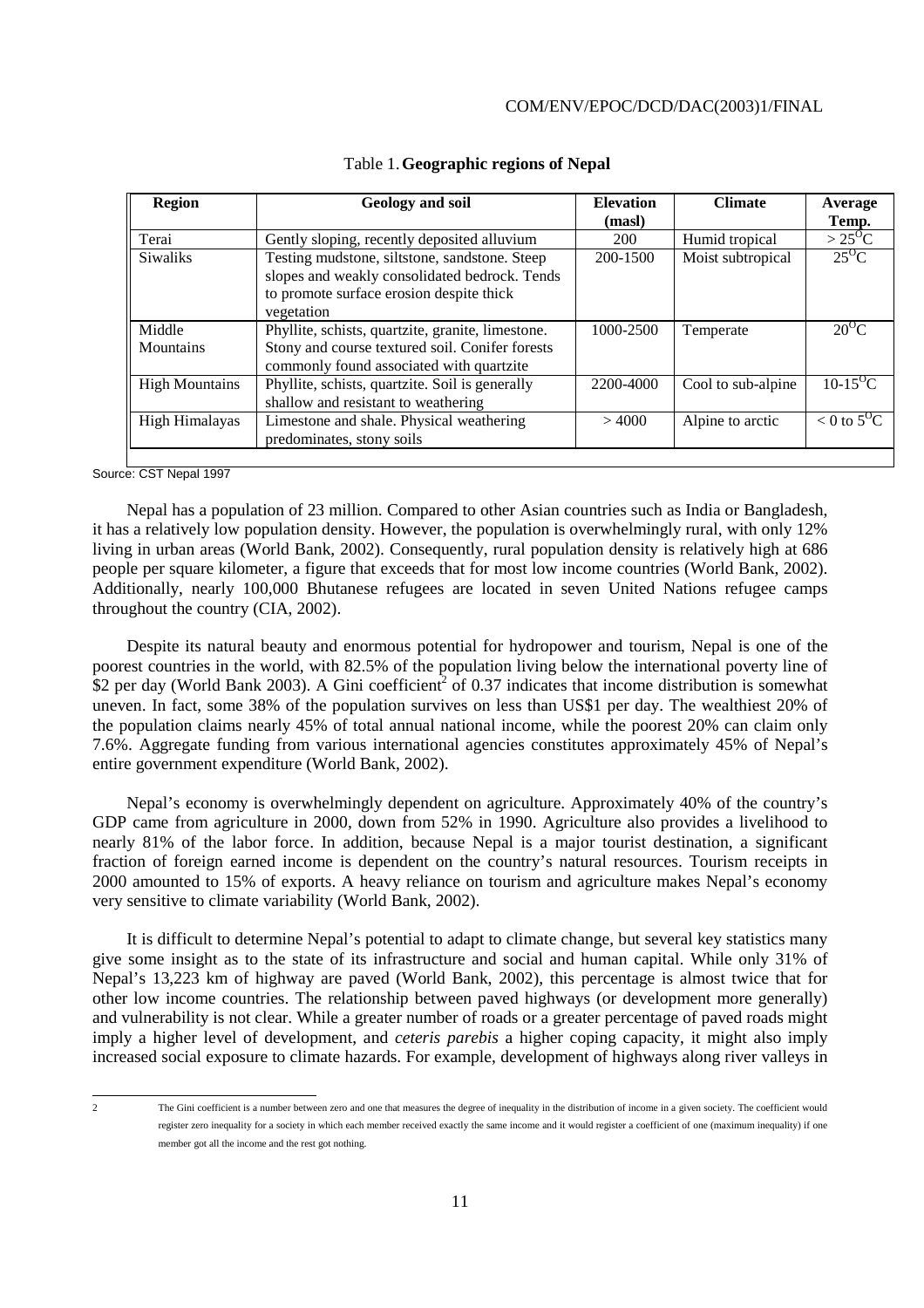particular might encourage settlements in regions that are most vulnerable to flooding from extreme precipitation or glacial lake outbursts.

Nepal's electricity infrastructure is heavily reliant on hydroelectric power: nearly 91% of the nation's power comes from this source. Hydroelectric plants are highly dependent on predictable runoff patterns. Therefore, increased climate variability, which can affect frequency and intensity of flooding and droughts, could affect Nepal severely. Also, according to the World Bank (2002), there were only three personal computers and 11 telephone main lines per 1,000 people in Nepal in 2000, lower than the average for countries of similar income. Nepal has a literacy rate of 58% (World Bank, 2002), suggesting relatively low levels of education and limited technical capabilities. A gross secondary school enrolment rate of 47% compares favorably with other low income countries. However, gross tertiary enrolment of only 3% is well below low income country averages. And, of this 3%, only 13% study sciences and engineering (World Bank, 2002). These figures suggest a relatively limited technical capacity which might make it difficult for Nepal to design and implement measures to adapt effectively to climate change. Figure 2 provides an indication of how Nepal compares to other low income countries in terms of four key indices of development.

#### **Figure 2. Development diamond for Nepal**



Source: World Bank, 2002

### **3. Climate change: trends, scenarios, and key vulnerabilities**

The climate in Nepal varies from the tropical to the arctic within the 200 km span from south to north. Much of Nepal falls within the monsoon region, with regional climate variations largely being a function of elevation. National mean temperatures hover around 15 °C, and increase from north to south with the exception of mountain valleys. Average rainfall is 1,500 mm, with rainfall increasing from west to east. The northwest corner has the least rainfall, situated as it is in the rain shadow of the Himalayas. Rainfall also varies by altitude; areas over 3,000 m experience a lot of drizzle, while heavy downpours are common below 2,000 m (USCSP 1997). Although annual rainfall is abundant, its distribution is of great concern: flooding is frequent in the monsoon season during the summer, while droughts are not uncommon in certain regions in other parts of the year.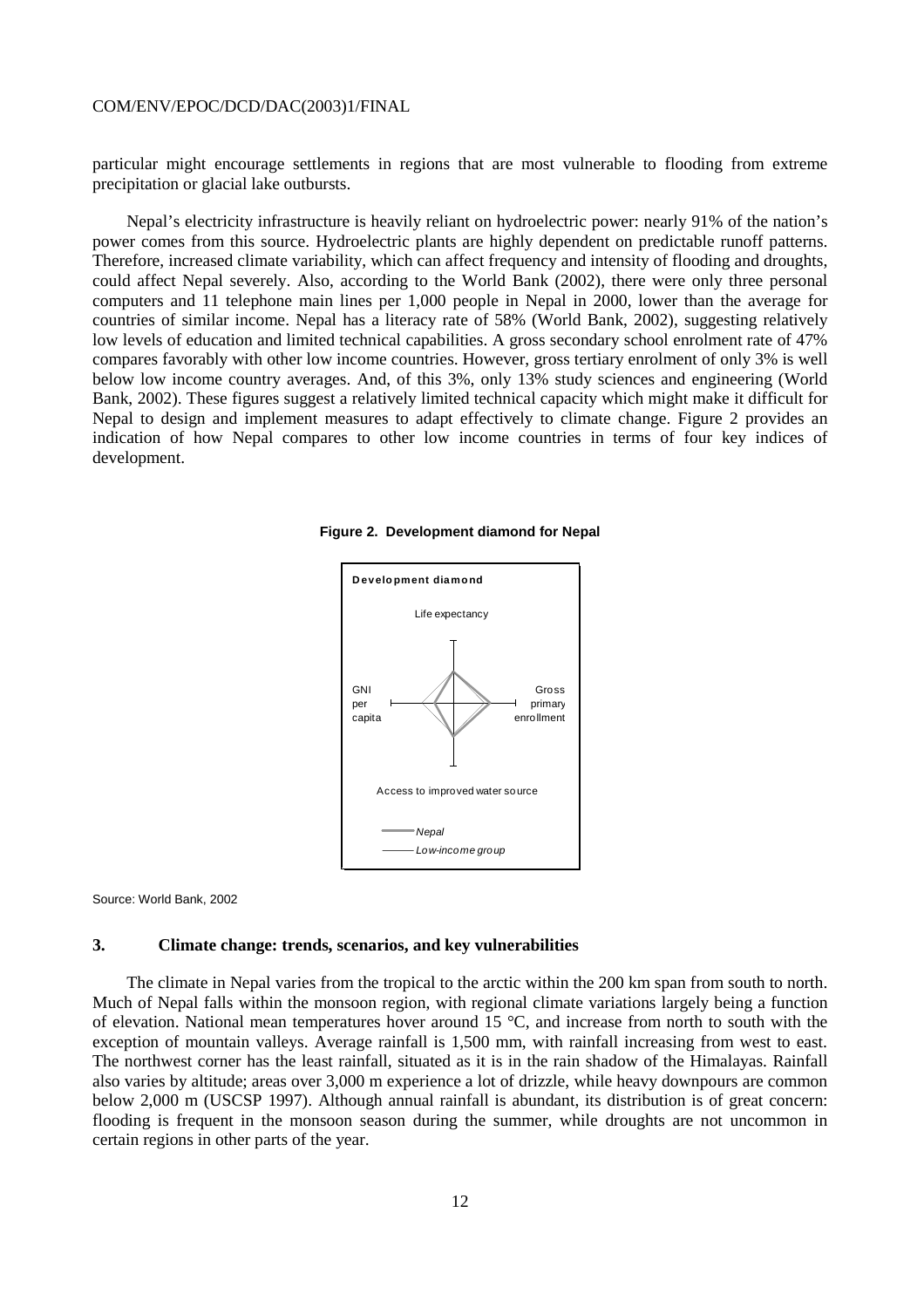# *3.1 Climate trends*

Temperature observations in Nepal from 1977-1994 show a general warming trend (Shreshtha et al. 1999), as shown in Figure 3. The temperature differences are most pronounced during the dry winter season, and least during the height of the monsoon. There is also significantly greater warming at higher elevations in the northern part of the country than at lower elevations in the south. This finding is reinforced by observations by Liu and Chen (2000) on the other side of the Himalayas on the Tibetan Plateau (Figure 4). Significant glacier retreat as well as significant areal expansion of several glacial lakes has also been documented in recent decades, with an extremely high likelihood that such impacts are linked to rising temperatures.



**Figure 3. Pattern of temperature increase in Nepal 1977-1994 ○ C/year (Shrestha et. al. 1999**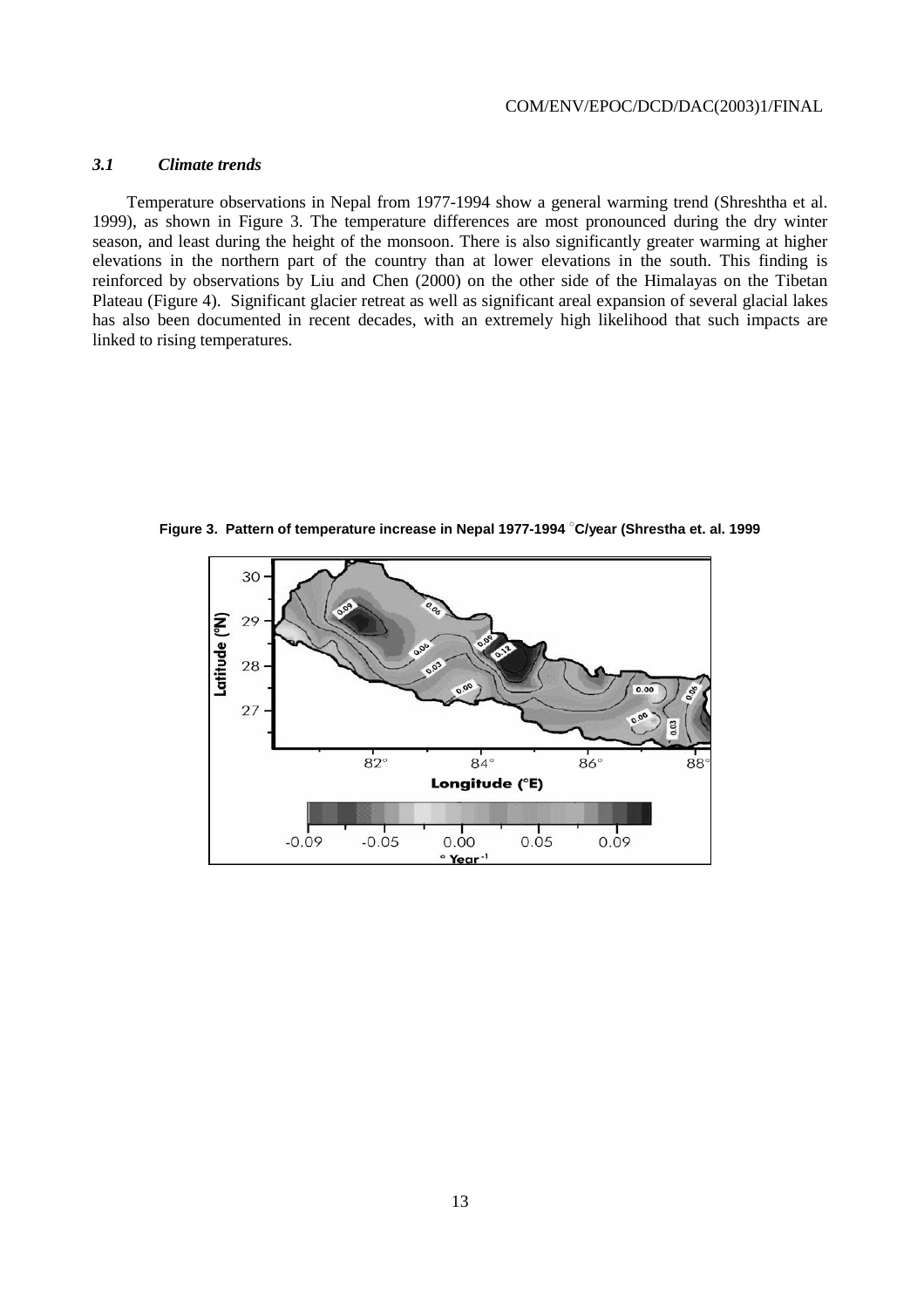

**Figure 4. Temperature increase (per decade) as a function of elevation on the Tibetan Plateau (Liu and Chen 2000)** 

There are no definitive trends in aggregate precipitation, although there is some evidence of more intense precipitation events. A somewhat clearer picture emerges in stream flow patterns in certain rivers where there has been an increase in the number of flood days. Some rivers are also exhibiting a trend towards a reduction in dependable flows in the dry season, which has implications both for water supply and energy generation (Shakya 2003). Glacier retreat also contributes significantly to streamflow variability in the spring and summer, while glacial lake outbursts which are becoming more likely with rising temperatures, are an additional source of flooding risk.

### *3.2 Climate projections*

Changes in area averaged temperature and precipitation over Nepal were assessed based upon over a dozen recent general circulation models (GCMs) using a new version of MAGICC/SCENGEN (Wigley and McGinnis, draft). MAGICC/SCENGEN is briefly described in Box 1. First, results for Nepal from 17 GCMs developed since 1995 were examined. Next, 7 of the 17 models which best simulate current climate over Nepal were selected. The models were run with the IPCC B2 SRES scenario (Nakicenovic and Swart  $2000$ <sup>3</sup>. The spread in temperature and precipitation projections of these 7 GCMs for various years in the future provides an estimate of the degree of agreement across various models for particular projections. More consistent projections across various models will tend to have lower scores for the standard deviation relative to the mean.

 $\overline{\mathbf{3}}$ 

The B2 scenario assumes a world of moderate population growth and intermediate level of economic development and technological change. SCENGEN estimates a mean global temperature increase of 0.8 °C by 2030, 1.2 °C by 2050, and 2 °C by 2100 for the B2 scenario.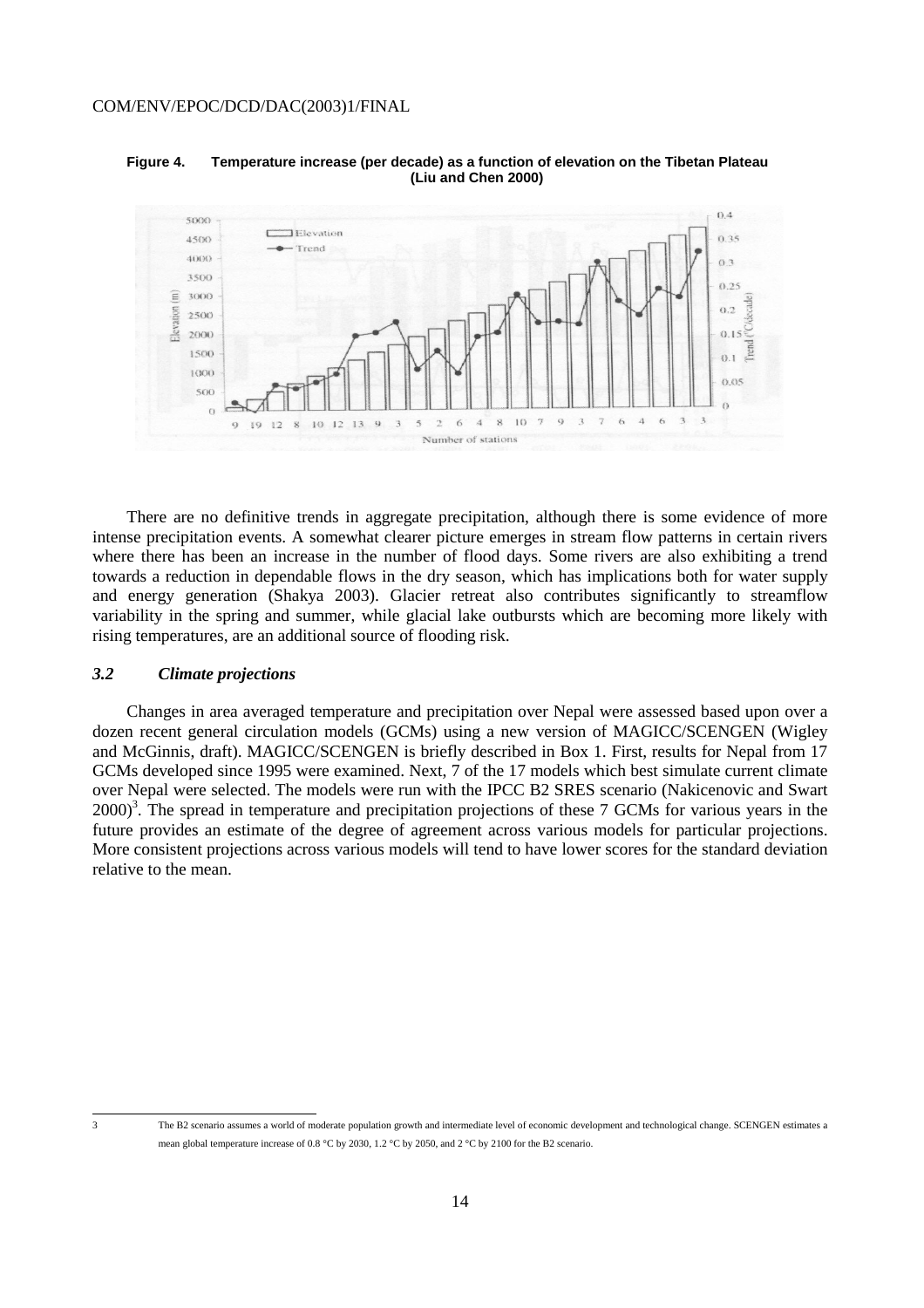#### **Box 1. A brief description of MAGICC/SCENGEN**

MAGICC/SCENGEN is a coupled gas-cycle/climate model (MAGICC) that drives a spatial climate-change scenario generator (SCENGEN). MAGICC is a Simple Climate Model that computes the mean global surface air temperature and sea-level rise for particular emissions scenarios for greenhouse gases and sulphur dioxide (Raper et al., 1996). MAGICC has been the primary model used by IPCC to produce projections of future global-mean temperature and sea level rise (see Houghton et al., 2001). SCENGEN is a database that contains the results of a large number of GCM experiments. SCENGEN constructs a range of geographically-explicit climate change scenarios for the world by exploiting the results from MAGICC and a set of GCM experiments, and combining these with observed global and regional climate data sets. SCENGEN uses the scaling method of Santer et al. (1990) to produce spatial pattern of change from an extensive data base of atmosphere ocean GCM – AOGCM (atmosphere ocean general circulation models) data. Spatial patterns are "normalized" and expressed as changes per 1°C change in global-mean temperature. The greenhouse-gas and aerosol components are appropriately weighted, added, and scaled up to the actual global-mean temperature. The user can select from a number of different AOGCMs for the greenhouse-gas component. For the aerosol component there is currently only a single set of model results. This approach assumes that regional patterns of climate change will be consistent at varying levels of atmospheric greenhouse gas concentrations. The MAGICC component employs IPCC Third Assessment Report (TAR) science (Houghton et al., 2001). The SCENGEN component allows users to investigate only changes in the mean climate state in response to external forcing. It relies mainly on climate models run in the latter half of the 1990s.

Source: National Communications Support Program Workbook

The results of the MAGICC/SCENGEN analysis for Nepal are shown in Table 2. There is a significant and consistent increase in temperatures projected for Nepal for the years 2030, 2050 and 2100 across the various climate models. Increases in temperatures are somewhat larger for the winter months than the summer months. Climate models also project an overall increase in annual precipitation. However, given the high standard deviation the results for annual precipitation should be interpreted with caution. Even more speculative is the slight increase in winter precipitation. The signal however is somewhat more pronounced for the increase in precipitation during the summer monsoon months (June, July and August). This is because models estimate that air over land will warm more than air over oceans, leading to an amplification of the summer low pressure system that is responsible for the monsoon. These results are broadly consistent, though more pronounced than the Country Study for Nepal that was based on outputs from four older generation GCMs, only two of which simulated the summer monsoon and its intensification under the carbon dioxide doubling (Yogacharya and Shreshtha 1997).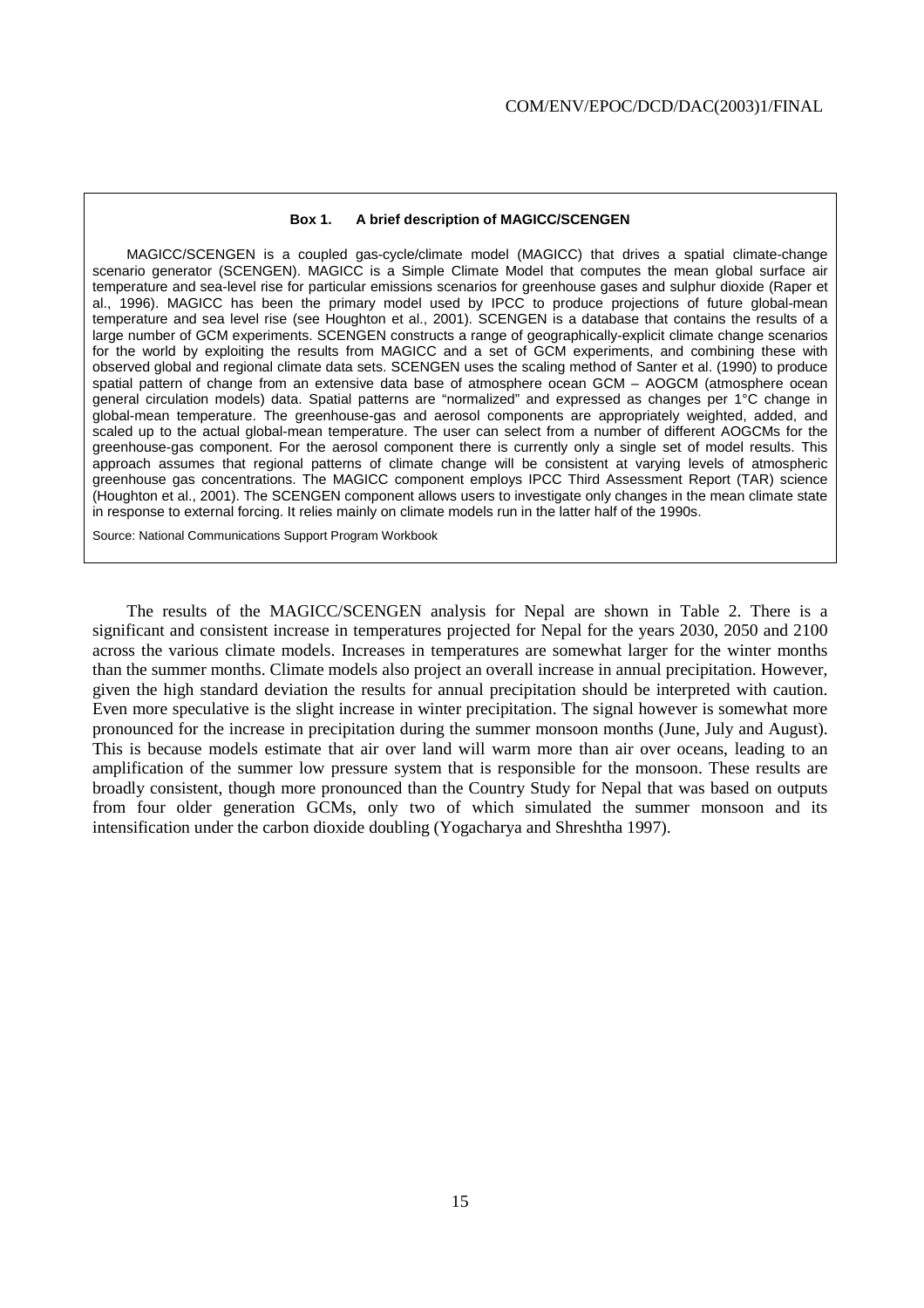|                 |               | Temperature change $(^{\circ}C)$<br>mean (standard deviation) |                  | Precipitation change $(\% )$<br>mean (standard deviation) |            |              |  |  |
|-----------------|---------------|---------------------------------------------------------------|------------------|-----------------------------------------------------------|------------|--------------|--|--|
| Year            | <b>Annual</b> | $D_{\cdot}I\text{F}^4$                                        | JJA <sup>5</sup> | Annual                                                    | D.IF       | JJA          |  |  |
| <b>Baseline</b> |               |                                                               |                  |                                                           |            |              |  |  |
| average         |               |                                                               |                  | 1433 mm                                                   | 73 mm      | 894 mm       |  |  |
| 2030            | 1.2(0.27)     | 1.3(0.40)                                                     | 1.1(0.20)        | 5.0(3.85)                                                 | 0.8(9.95)  | 9.1(7.11)    |  |  |
| 2050            | 1.7(0.39)     | 1.8(0.58)                                                     | 1.6(0.29)        | 7.3(5.56)                                                 | 1.2(14.37) | 13.1 (10.28) |  |  |
| 2100            | 3.0(0.67)     | 3.2(1.00)                                                     | 2.9(0.51)        | 12.6(9.67)                                                | 2.1(25.02) | 22.9 (17.89) |  |  |
|                 |               |                                                               |                  |                                                           |            |              |  |  |

#### **Table 2. GCM estimates of temperature and precipitation changes for Nepal**

Thus based on this analysis there is reasonably high confidence that the warming trend already observed in recent decades will continue through the 21<sup>st</sup> century. There is also moderate confidence that the summer monsoon might intensify, thereby increasing the risk of flooding and landslides.

# *3.3 Ranking of impacts and vulnerabilities*

The necessity of suitable responses to climate change not only relies on the degree of certainty associated with projections of various climate parameters (discussed in the previous section), but also in the significance of any resulting impacts from these changes on natural and social systems. Further, development planners often require a ranking of impacts, as opposed to a catalog that is typical in many climate assessments, in order to make decisions with regard to how much they should invest in planning or mainstreaming particular response measures. Towards this goal, this section provides a subjective but reasonably transparent ranking of climate change impacts and vulnerabilities for particular sectors in Nepal.

Vulnerability is a subjective concept that includes three dimensions: exposure, sensitivity, and adaptive capacity of the affected system (Smit et al. 2001). The sensitivity and adaptive capacity of the affected system in particular depend on a range of socio-economic characteristics of the system. Several measures of social well-being such as income and income inequality, nutritional status, access to lifelines such as insurance and social security, and so on can affect baseline vulnerability to a range of climatic risks. Other factors meanwhile might be risk specific – for example proportion of rainfed (as opposed to irrigated) agriculture might only be relevant for assessing vulnerability to drought. There are no universally accepted, objective means for "measuring" vulnerability. This section instead subjectively ranks biophysical vulnerability based on the following dimensions  $6$ :

• *Certainty of impact*. This factor uses our knowledge of climate change to assess the likelihood of impacts. Temperatures and sea levels are highly likely to rise and some impacts can be projected based on this. Changes in regional precipitation are less certain. We use the MAGICC/SCENGEN outputs to address relative certainty about changes in direction of mean precipitation. Changes in climate variability are uncertain. The Intergovernmental Panel on

 $\overline{A}$ December, January, February

<sup>5</sup> June, July, August

<sup>6</sup> A comprehensive vulnerability assessment would have necessitated collection/aggregation of a range of socio-economic variables at a sub-national scale, and was beyond the scope of this desk analysis.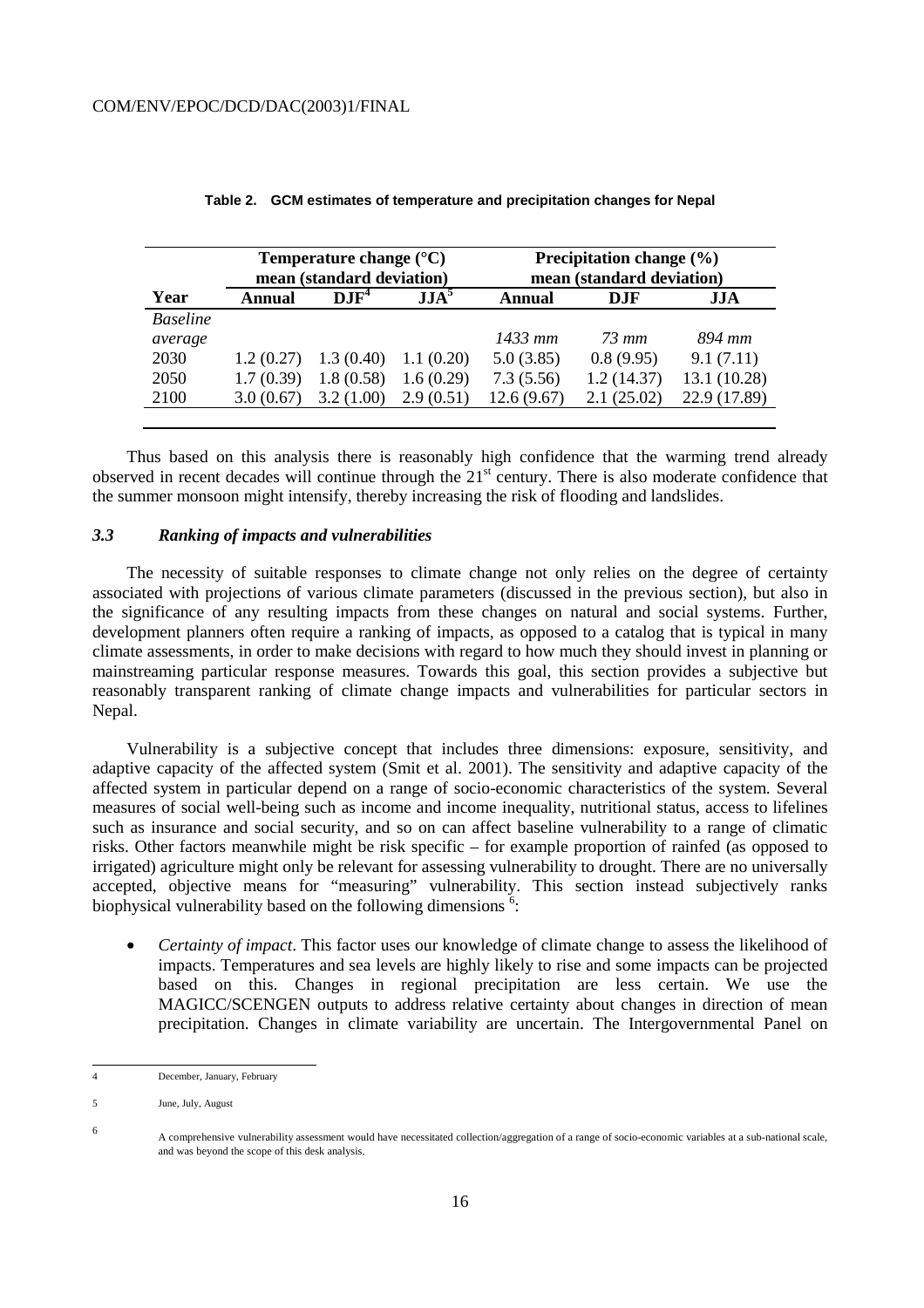Climate Change (Houghton et al., 2001) concluded that higher maximum and minimum temperatures are very likely, more intense precipitation is very likely over most areas, and that more intense droughts, increased cyclone wind speeds and precipitation are likely over some areas.

- *Timing*. When are impacts in a particular sector likely to become severe or critical? Based on available information, we considered whether impacts are likely to become so in the first or second half of this century.
- *Severity of impact*. How large could climate change impacts be? Essentially this factor considers the sensitivity of a sector to climate change. For the most part, we did not consider the ability of adaptation to cope with climate change impacts.
- *Importance of the sector*. Is the sector particularly critical in terms of its size of economy, cultural or other importance, or its potential to affect other sectors? This factor considers exposure of the sector to climate change, that is, how many people, property, or other valuable assets could be affected by climate change.

A score of high, medium, or low for each factor is then assigned for each assessed sector. In ranking the risks from climate change, the scoring for all four factors was considered, but the most weight was placed on the certainty of impact. Impacts that are most certain, most severe, and most likely to become severe in the first half of the 21<sup>st</sup> century are ranked the highest. The results of this analysis are summarized in Table  $3^7$ .

| <b>Resource/ranking</b>                        | <b>Timing of</b><br><b>Certainty of</b><br>impact<br>(urgency)<br>impact |             | <b>Severity of</b><br>impact | <b>Importance of</b><br>resource |
|------------------------------------------------|--------------------------------------------------------------------------|-------------|------------------------------|----------------------------------|
| Water<br>and<br>resources<br><b>Hydropower</b> | High                                                                     | <b>High</b> | <b>High</b>                  | <b>High</b>                      |
| Agriculture                                    | Medium-low                                                               | Medium-low  | Medium                       | High                             |
| Human health                                   | Low                                                                      | Medium      | Uncertain                    | High                             |
| Ecosystems/Biodiversity                        | Low                                                                      | Uncertain   | Uncertain                    | Medium-high                      |

### **Table 3. Priority ranking of climate change impacts for Nepal**

Water resources and hydropower rank significantly higher than any other sector for several reasons. First, a number of impacts on water resources and hydropower are directly related to rising temperatures that have already been observed, and are projected (with high confidence) to increase further over the coming decades. This includes glacier retreat that in turn causes greater variability (and eventual reduction) in streamflow, and glacial lake outburst floods that pose significant risk to hydropower facilities, and also to other infrastructure and human settlements. GLOFs are not hypothetical, as such events have already had significant impacts in Nepal, the most significant being the near total destruction of the newly built Namche Bazaar hydropower facility in 1985. Other climate induced risks to water resources and hydropower facilities include: flooding, landslides, and sedimentation from more intense precipitation events (particularly during the monsoon), as well as greater unreliability of dry season flows that poses potentially serious risks to water and energy supplies in the lean season. The significance of water

<sup>-</sup>

This ranking is focussed primarily on biophysical risks and does not explicitly include a detailed analysis of socioeconomic and demographic factors that might mediate vulnerability, which was beyond the scope of this study. The ranking however is broadly consistent with views expressed by national climate and development experts at a consultative workshop organized in connection with this project.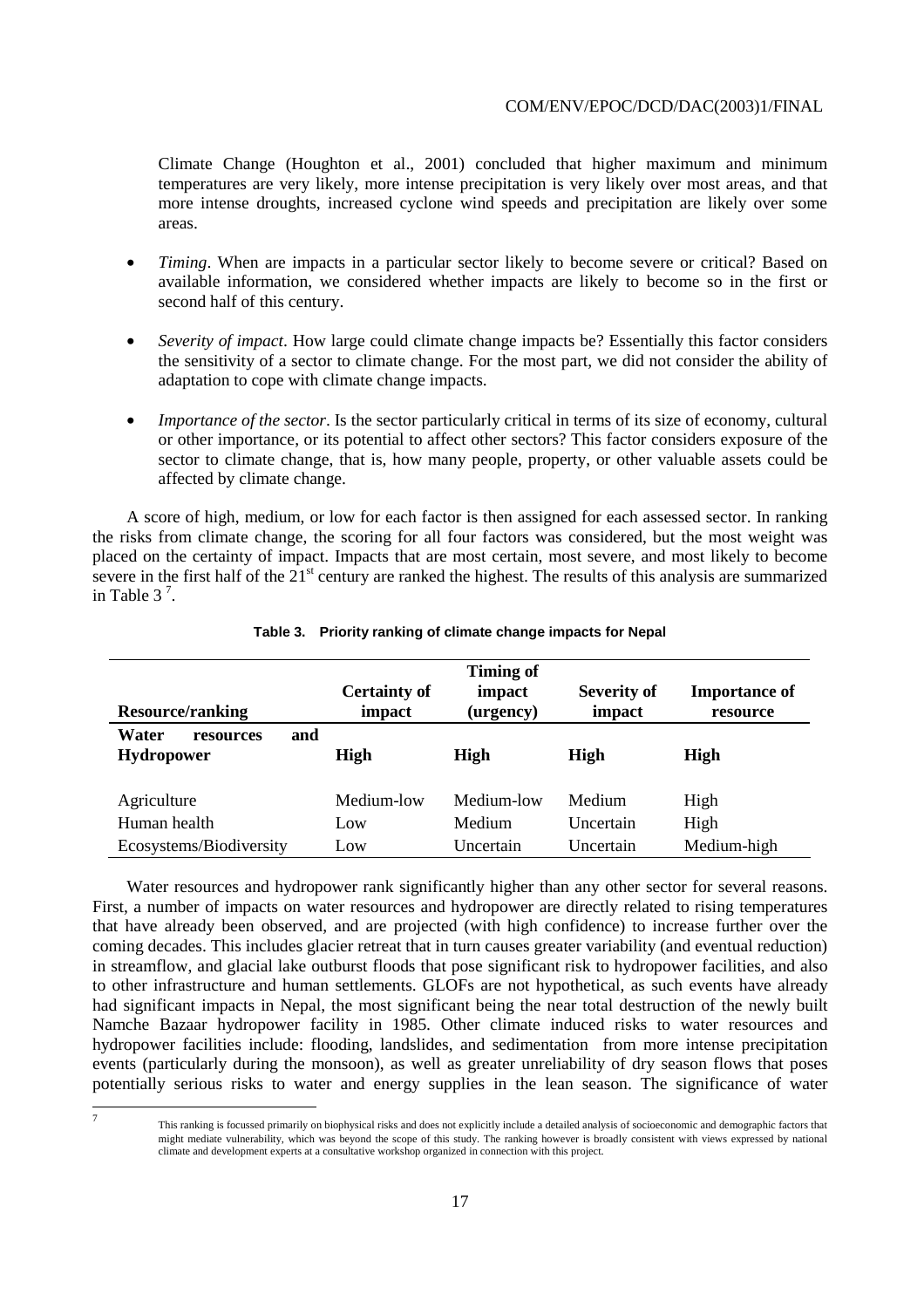resources to agriculture, and the significance of hydropower to the nations electricity supply (a 92% share) further justify the high ranking for water resources and hydropower.

The impacts of climate change on other sectors tend to be less direct and/or less immediate, and much more speculative – even though the sectors themselves are quite significant. Three sectors that fall in this cluster are agriculture, human health, and ecosystems/biodiversity. Agriculture is very important for the country because a large portion of its output and labor force are devoted to it. From the limited information available, it appears to have moderate sensitivity to climate change. Our judgment is that significant impacts may not be seen for many decades unless there are substantial flood impacts. The direct impacts of climate change on agriculture seem relatively low.

Human health is ranked below water resources and agriculture mainly because of the significant uncertainty about many impacts, although it is likely that climate change will present health risks to Nepal from increased exposure to floods and vector-borne illnesses. We do not know how significant the health effects could be. The health related effects of flooding could be apparent in the near term, but other health effects may not become apparent for many decades.

Finally, ecosystems/biodiversity are ranked last because little historical research has been conducted on the effects of species diversity. Nepal is not a center of endemism, yet its vegetation diversity makes biodiversity an important issue. We are uncertain how sensitive biodiversity will be to climate change or when impacts may be realized.

### **4. Attention to climate concerns in national planning**

From a collection of small, independent states, Nepal was transformed into a monarchy in 1743 when the King of the principality of Gorkha, in resistance of incorporation into the British Empire, united all Nepalese territories under one flag (Shrestha 1998). In 1959, the first national general elections were held. However, the parliament was dissolved by royal decree the next year, and the monarchy's absolute power was not ended until 1990 when the multiparty system was instituted. Within the multiparty system, the royal family still maintains substantial influence in Nepal. In recent years Nepal has been in the midst of a Maoist insurgency which has severely hampered government activity and daily life during the past several years by calling for strikes. The last elections were scheduled for 13 November 2002, but were postponed indefinitely until the security situation stabilizes. This political instability dampened the tourism industry, which saw a precipitous decline, in addition to discouraging potential investors. Prospects for stability have improved significantly since the government and Maoists declared a ceasefire on 29 January 2003.

# *4.1 General overview of development planning in Nepal*

Development planning in Nepal is under the responsibility of the National Planning Commission (NPC). The NPC releases annual plans and assesses resource needs, in addition to formulating 5-year plans for the country's general development strategy. Several other agencies are also involved with development, including the Ministry of Finance (MOF), which is responsible for mobilizing and coordinating foreign aid. Nepal is divided into five regional development regions: Eastern; Central; Western; Mid-Western; and Far Western.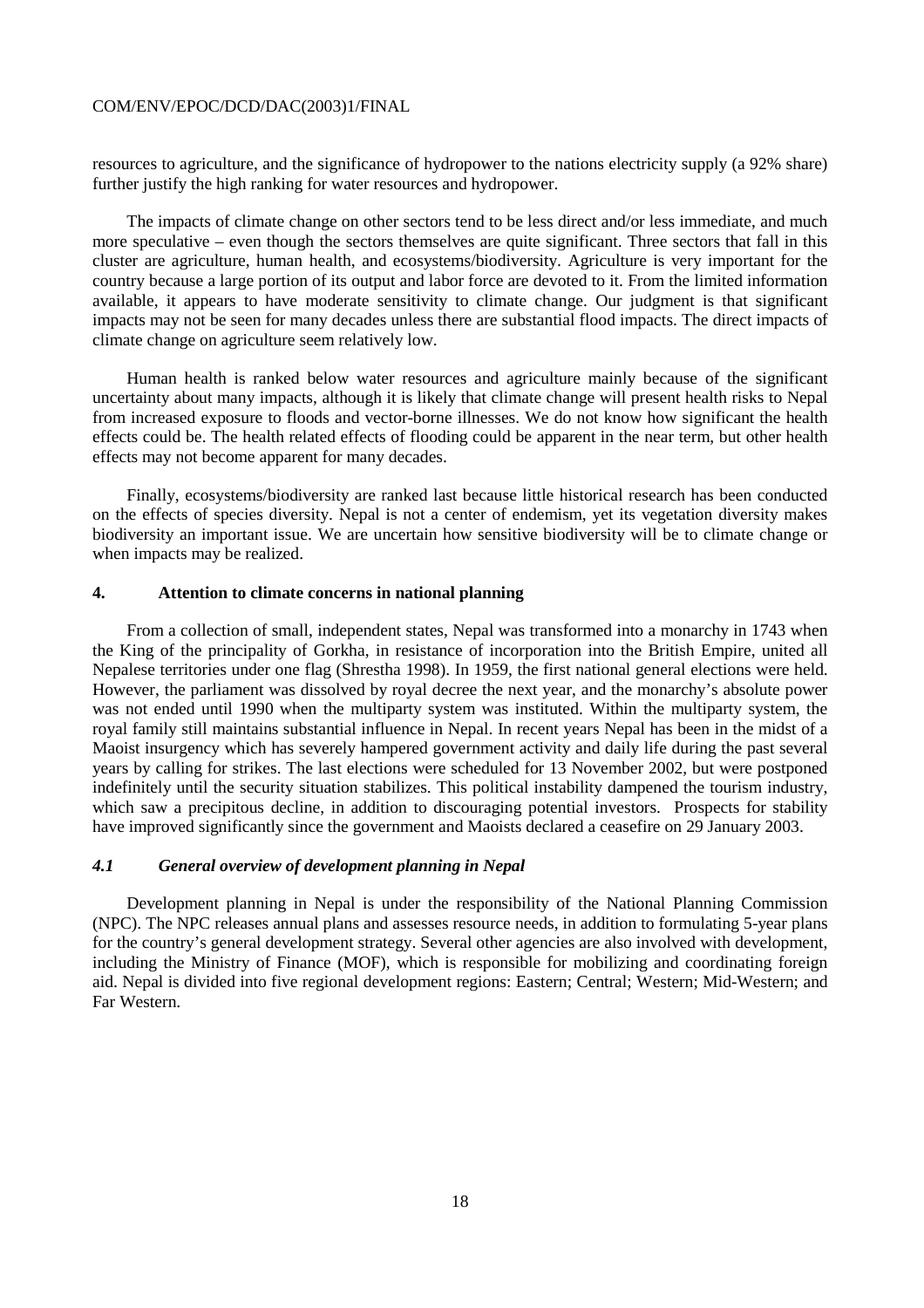

#### **Figure 5. Development regions and districts**

Nepal's planned development began with the First Five Year Plan in 1956, which emphasized building the country's transport and communication infrastructure. This continued until the Fifth Five Year Plan (1975-1980), when a variety of issues were addressed, including energy were addressed. With 80% or more of the population dependent on agriculture, which is experiencing a fall in productivity with an increase of idle labor, planners are pushing to develop industry, services, and other sectors. However there has been concern that while infrastructure and external trade is a benefit to the country, a large majority of Nepal's population does not have its basic needs satisfied. This was finally addressed in the Eighth Plan (1992-1997) when the NPC targeted poverty alleviation and reducing regional inequality as two of the main goals (Mishra, 2000). In subsequent years the problems of drinking water, sanitation, health, housing, and primary education were addressed. The country is now in the last year of the ninth five-year plan, and the National Planning Commission recently adopted the Tenth Plan (2002-2007) on 17 December 2002. The total budget for the latest plan amounts to NPR 3.3 billion (USD 41.7 million). The primary goal for the next five years will be *poverty alleviation*, specifically to bring down poverty to below 30% of the population. At the beginning of the Ninth Plan this figure was 42%. HMG plans to alleviate poverty through programs in the following sectors: agriculture; tourism; communications; financial services and industry; electricity and fuels; strengthening social services; building rural infrastructure; and promoting good governance.

The budget estimates for His Majesty's Government (HMG) of Nepal for FY2002-03 were released in July, and showed that the Maoist insurgency is likely to have a significant dampening effect on development for some time to come. The economy is experiencing the lowest growth for a decade. The agriculture sector grew just 1.7%, down from 4.2% in 2001. Similarly, non-agriculture sectors grew only 0.2%, compared to 4.9% in the previous year. Tourism arrivals, a large source of foreign exchange for Nepal, saw numbers decline by over 44% due to security concerns. One of the only sectors to experience significant growth this past fiscal year were the utility sectors, including electricity, natural gas, and water. Together they reached almost 15% growth over last year, much of which may be attributed to the completion of the hydropower plants at Kali Gandaki A (144 MW) and Bhote Koshi (36 MW).

### *4.2 Attention to climate concerns in planning documents*

The Tenth Plan, which has just been accepted (December 2002), has been developed as the country's PRSP. Even more than in the previous Ninth Plan, poverty reduction is the central focus of this new development strategy. The Development Plan is accompanied by a Medium Term Expenditure Framework (MTEF), which provides a prioritization of resources and ensures consistency of annual budgets with the 5-year Development Plan.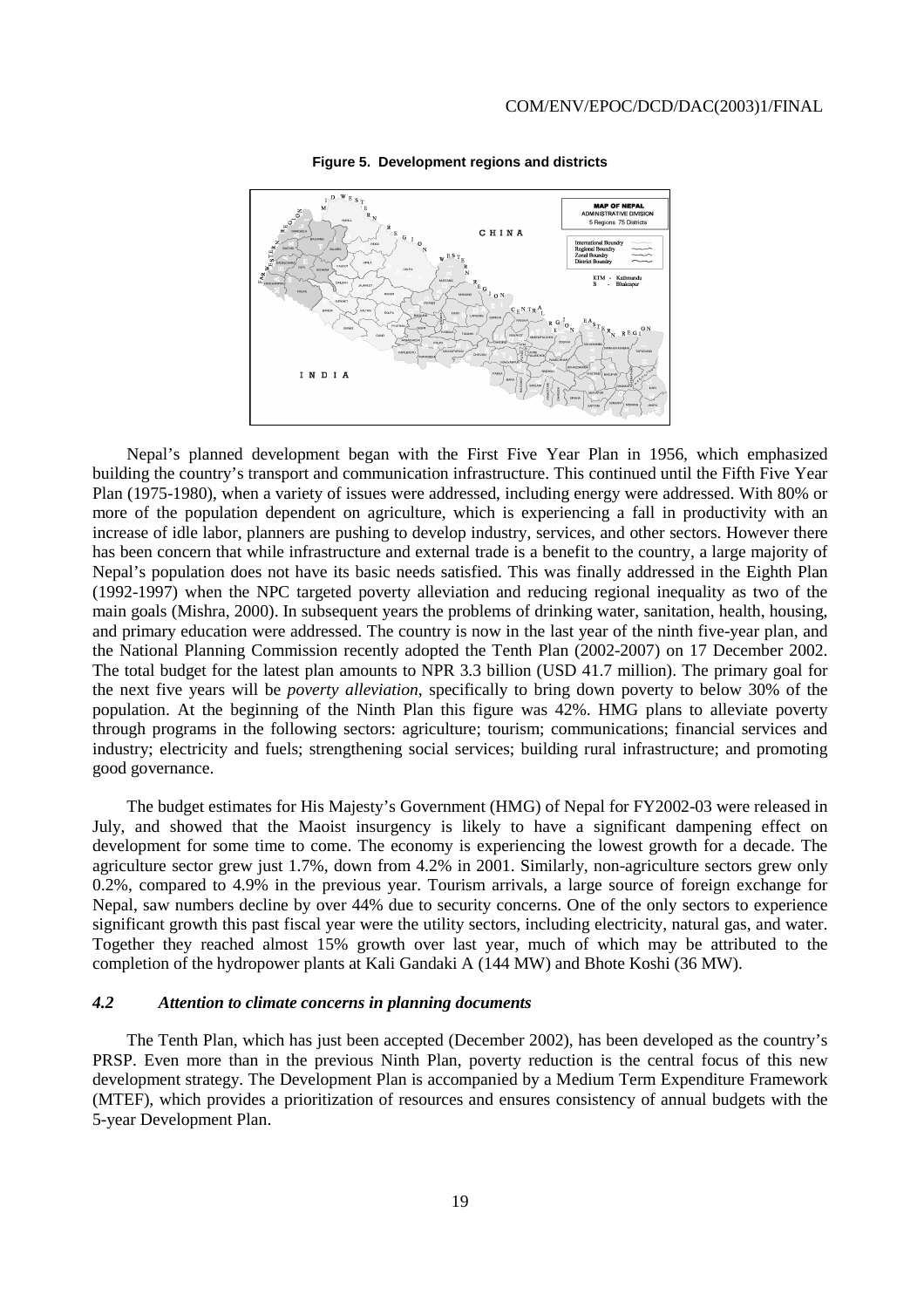The current concept paper for the Tenth Plan acknowledges the important influence weather can have on overall economic performance:"The 10th Plan is being prepared and will be launched in a very difficult time/ GDP is projected to increase only by 2.5 percent in FY 2001/02, which is also the base year for the 10th Plan. The lower growth rate projection is mainly due to lower agricultural growth caused by bad weather conditions<sup>8</sup>, domestic disturbances and lower external demand following the events of September 11."

At the same time, this paragraph is the only place in the whole document where the development impacts of weather and climate are mentioned. While many of the proposed development activities may well reduce vulnerability to climate risks, explicit attention to these risks is lacking. Exploration of ways to reduce climate risks, or analysis of the risks themselves, is not included. The only activities dealing directly with climate risks in the activities matrix attached to the Tenth Plan are a couple of emergency management items in the urban development section (construction of emergency shelters and provision of housing for disaster-affected families). The overall Medium-Term Expenditure Framework (MTEF) does not discuss climate risks either. By itself, this lack of specific climate risk management items is no reason for concern. Ideally, climate risk management would be mainstreamed in many of the sectoral activities in the MTEF and the activities matrix (such as hydropower development and agriculture projects). However, effective mainstreaming requires explicit attention at the policy level. Such attention is not reflected in the Tenth Plan.

An analysis of the sectoral MTEF papers for some of Nepal's vulnerable sectors underlines the impression that climate change is ignored, and climate risks in general tend to be neglected in the country's development policy. For instance, the MTEF paper for the power sector does not recognize risks to hydropower plants due to the variability in runoff, floods (including GLOFS), and sedimentation. The MTEF paper for the health sector contains targets for vector-borne disease control and emergency preparedness and disaster management, but does not explicitly discuss natural hazards and climate risks. The MTEF paper for the road sector does not discuss flood and landslide risks, nor does the MTEF paper for water supply and sanitation discuss variability in rainfall, which may strongly affect the success of measures in this sector<sup>9</sup>. Similarly, the MTEF paper for the irrigation sector does not explicitly mention climate risks. However, its list of outputs includes mitigation of floods and erosion in cultivated areas, and water harvesting to provide year-round water supply for irrigation. Both measures would fit well in an adaptation strategy for Nepalese agriculture.

The MTEF paper for the agriculture sector pays some attention to climate-related risks. For instance, it mentions the criticality of the monsoon season for the sector. On the other hand, it lists the country's "*agro-climatic potential*" as an opportunity. Moreover, a review of previous activities showed that outreach had been ineffective, mainly because it had been characterized by a top-down approach and a lack of orientation on small farmers' problems, namely "*rain-fed and poor soils*". Implicitly, this diagnosis identifies climate conditions as one of the challenges that poor farmers face, and that are currently lacking attention. The proposed solution "*major research funds to be used in need-based adaptive research*" seems unfocused, possibly a reflection of a lack of sufficient information on the importance of climate risks in the agriculture sector, and of a lack of awareness of options to reduce such risks. The document also proposes various other investments to improve the functioning of the agriculture sector that are likely to reduce vulnerability to climate-related risks.

<sup>8</sup> Anomalous weather, however, need not be linked to climate change.

<sup>9</sup> The MTEF does propose simple solutions for sites where adequate and perennial water sources are lacking, including water-harvesting schemes and solar pumps. However, the real climate-related risks (what is "adequate" and how do you deal with a water source that is usually perennial but dries up during a period of drought) are not discussed.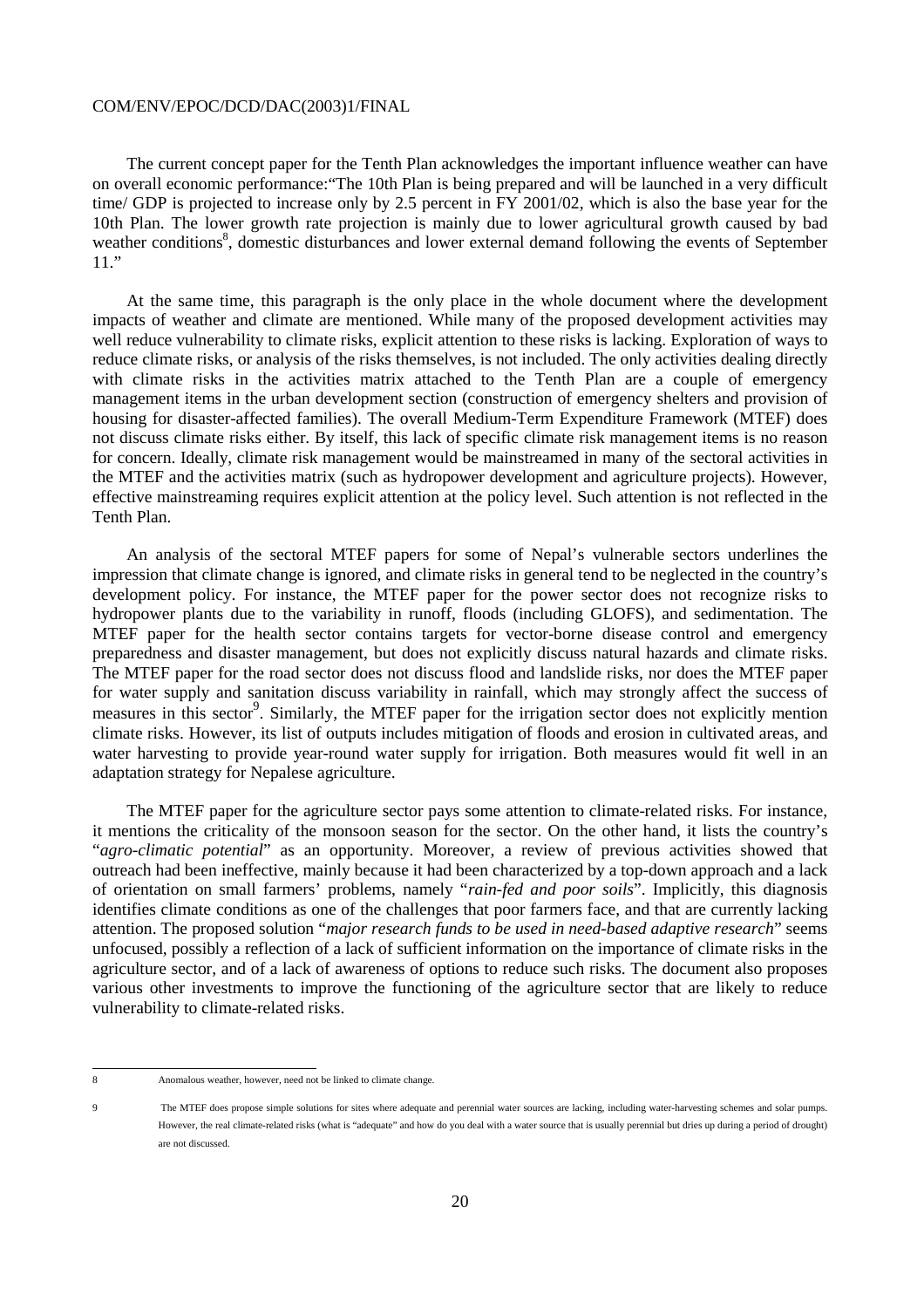# *4.3 Attention to climate concerns in environment focused plans and reports*

Nepal has ratified the three Rio Conventions: the Framework Convention on Climate Change (UNFCCC), the Convention to Combat Desertification (UNCCD), and the Convention on Biodiversity (UNCBD). All conventions oblige their signatories to follow a stipulated reporting system.

Nepal's First Communication to the UNFCCC is currently in its final stages and expected to be submitted sometime in 2003, and is therefore not available for review. Nepal's most recent national report to the UNCD was prepared for the Fourth Conference of the Parties (COP-4) to the UNCD in 2000. The report does point to the need for integration of responses to the UNFCCC and UNCD, but few concrete steps are outlined. However, a number of desertification specific responses outlined in the report, for example, integrated watershed management, and community-based soil and water management are in fact no-regrets (or low regrets) measures for adaptation to climate risks.

With regard to the Convention on Biodiversity, Nepal's Biodiversity Strategy (2002) was prepared under the UNDP/GEF Biodiversity Conservation Project. It lists several climate related risks, including flooding and siltation, as threats to biodiversity conservation. However, the possibility that some of these risks [including both flooding and siltation] could be enhanced significantly under climate change is not discussed explicitly.

Nepal's Country Profile for the WSSD  $(2002)^{10}$  discusses climate change only in the context of mitigation of greenhouse gas emissions; adaptation to climate change is not mentioned. However, the section on sustainable mountain development pays attention to indigenous systems of human adaptation to challenging geographic and climatic circumstances in mountainous areas. Furthermore, many elements of the proposed sustainable development policies (designed for current climatic circumstances) would also be no-regrets measures for adaptation to climate change.

Nepal's National Assessment Report for the World Summit on Sustainable Development (2002) recognizes the links between climatic circumstances and land degradation, erosion and landslides: "*in a nutshell, 'too much water' and 'too little water' is responsible for land degradation in different land uses in Nepal*." It also recognizes the increase in landslide risks due to the effects of paddy cultivation and livestock grazing in the hills and mountains. However, the fact that climate change might increase those risks is not discussed, and adaptation to climate change is not mentioned anywhere. Curiously, the only substantive discussion of risks due to climate change is featured in a paragraph on public awareness. The document mentions that FM radio stations should be used for this purpose: "*it will be important to increase awareness of the general public about the so far neglected messages (…) about emerging issues like climate change and its link with increased dangers from Glacial Lake Outburst Floods (GLOFs) and possible changes in monsoon patterns".* The 2001 Economic Commission for South Asia and the pacific (ESCAP) Nepal Country Paper (prepared for the Ministerial Conference on Infrastructure) meanwhile lists the facilitation of a rapid response to natural emergencies (such as floods or earthquakes) as an important role of infrastructure. Nevertheless, it pays little attention to the risk of extreme weather to the infrastructure itself, although it mentions that rural trails often become impassible during flooding. Since even current risks are not addressed, future risks due to climate change are also missing.

Nepal also has a National Strategy for Sustainable Development (NSSD) under the name of the Sustainable Development Agenda for Nepal (SDAN). The SDAN lists Nepal's continuing vulnerability to climate change, natural disasters and environmental degradation (in that order) among the constraints

 $10\,$ 

These Country Profiles were published by the UN Commission on Sustainable Development on the occasion of the World Summit on Sustainable Development (Johannesburg, 2002). They cover Agenda 21, as well as other issues that have been addressed by the CSD since 1997, and are based on information updated from that contained in the national reports to the CSD, submitted annually by governments.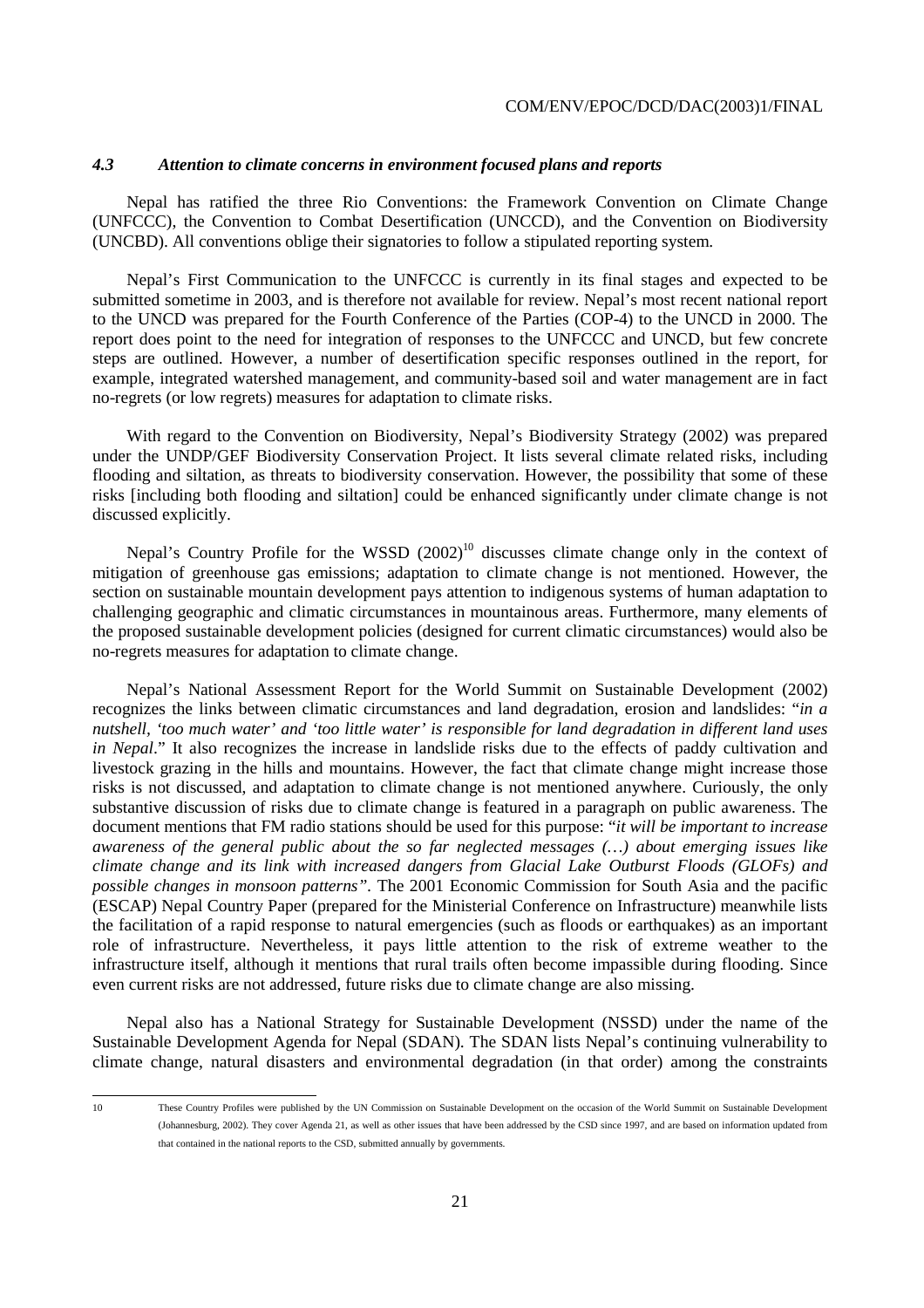facing Nepal's Sustainable Development. It also contains a separate section on climate change, which lists the potentially serious consequences for infrastructure, agriculture, drinking water, irrigation, hydropower, and biodiversity, and mentions the risk of GLOFs. Climate change is not mentioned as a risk in the context of other sustainable development challenges, except in the case of biodiversity and natural disasters (increasing risk of GLOFs). Broader climate risks, including natural hazards such as floods and droughts, feature prominently, and concrete disaster mitigation measures are proposed (including the establishment of a national disaster preparedness and management agency, the creation of village-level early warning systems for floods, landslides or earthquakes, building decentralized emergency response capacity, enforcing design standards for buildings and infrastructure that take into account site-specific risks, investing in better weather and earthquake prediction systems, and, specifically for GLOFS, monitoring of the lakes and preparation of siphon materials). The discussion in SDAN therefore is consistent with the priority ranking of critical climate impacts listed in Section 3.3 of this report.

The sectoral reports for the SDAN do not mention climate change explicitly, except for the one that contains a specific section on protection of the atmosphere. While this section recognizes the vulnerability of Nepal and lists some expected impacts of global warming, it focuses primarily on mitigation and carbon sequestration. It recognizes the need to build capacity to minimize the adverse impacts of climate change, but offers no concrete measures. The report identifies a number of shortcomings in Nepal's approach to climate change: the delay of the National Communication to the UNFCCC, the lack of attention in national policy documents, the very low awareness among policy makers and the general public, and the low institutional capacity, also in international negotiations. In the context of climate change mitigation, the report points out that while the potential for CDM projects seems limited, many programs on alternative energy are being implemented without explicit linkage to climate change issues.

### **5. Attention to climate concerns in donor activities**

Nepal receives large amounts of donor aid, of the order of US\$ 350 million per year, or about 7% of GNI. The largest donors, in terms of overall investments, are Japan, the Asian Development Bank, and the World Bank (IDA). Figure 6 displays the distribution of this aid by development sector and by donor. Nepal receives large amounts of aid, both in absolute terms and in relation to GNI. Consequently, foreign aid also accounts for the lion share  $(70\%)$ <sup>11</sup>) of development investments in the country. Hence, while the overall development agenda is of course set by the government of Nepal, the donor agencies have quite a strong say in the strategic choices and ways of implementation of the vast majority of development investments.12 The following sections highlight the possible extent of climate risks to development investments in Nepal, and examine to what extent current and future climate risks are factored in to development strategies and plans.<sup>13,14</sup> Analysis of selected donor project and planning documents is provided in Appendix C.

 $11$ Donor review for 2002 Development Forum

<sup>12</sup> A recent review of donor aid to Nepal, in the context of the preparations of the government's tenth National Development Plan, painted a rather bleak picture of the relationship between the government and the donor community. One of the reasons was the skepticism among donors about the government's performance and ownership of development projects. As a result, donors have taken a rather active role in planning and implementing development activities, to the extent that the national institutional capacity for development has eroded. At the same time, there has been a perception that donors have sometimes lost sight of local priorities and even seemed more interested in the quantity of aid resources delivered than in their quality and sustainability.

<sup>13</sup> Given the large quantity of strategies and projects, the analysis is limited to a selection. This selection was made in three ways (i) a direct request to all OECD DAC members to submit documentation of relevant national and sectoral strategies, as well as individual projects (ii) a direct search for some of the most important documents (including for instance Nepal's national development plan/PRSP, submissions to the various UN conventions, country and sector strategies from multilateral donors like the World Bank and the ADB, and some of the larger projects in climate-sensitive sectors), and (iii) a pragmatic search (by availability) for further documentation that would be of interest to the analysis (mainly in development databases and on donors' external websites). Hence, the analysis is not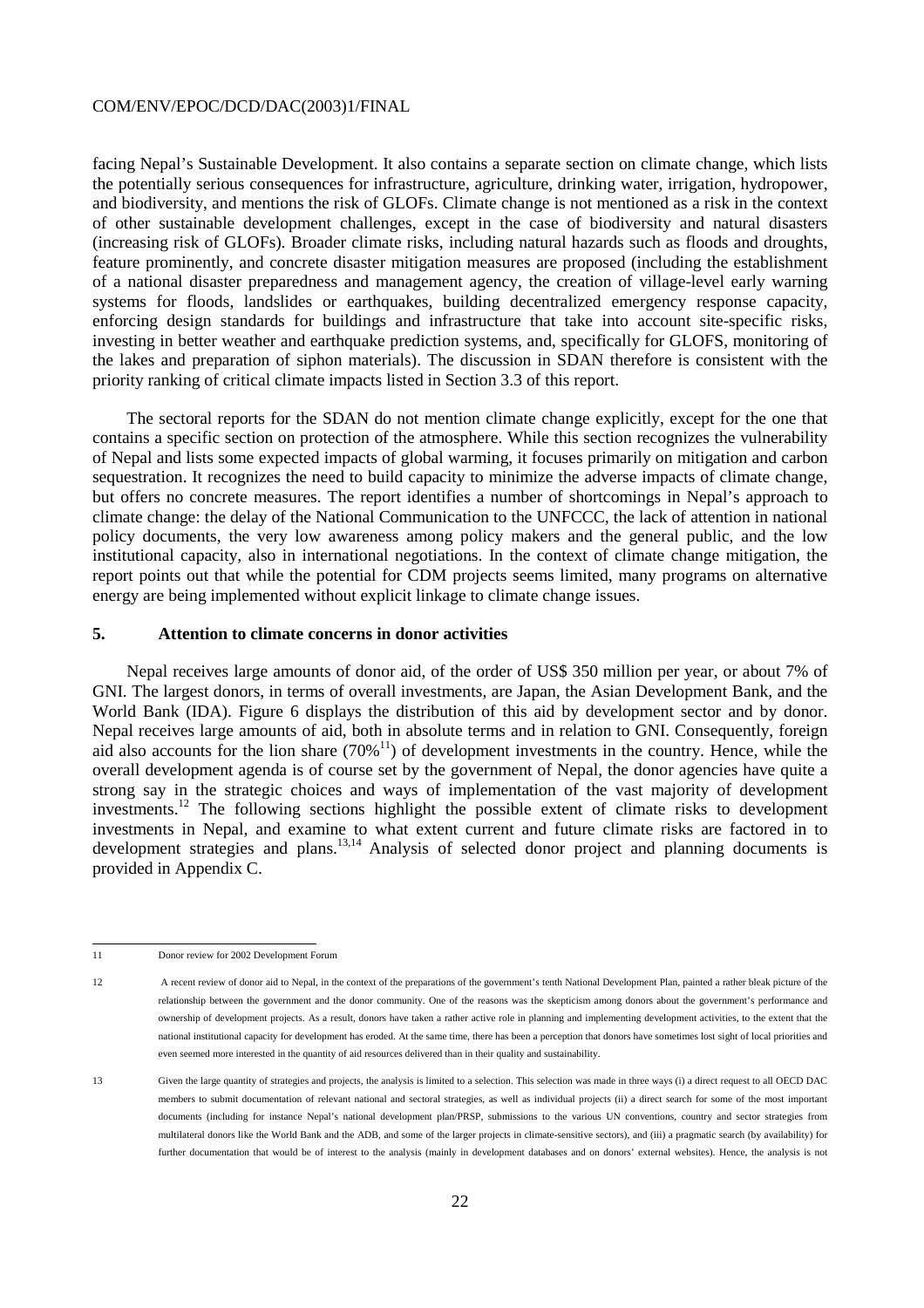# *5.1 Donor activities affected by climate risks*

The extent to which climate risks affect development activities in Nepal can be partially gauged by examining the sectoral composition of the total aid portfolio. Development activities in water resources, as well as sectors such as agriculture, and health could clearly be affected by climate change as well as current climate variability. At the other end of the spectrum, development activities relating to education, gender equality, and governance reform are much less directly affected by climatic circumstances.

In principle, the sectoral selection should include all development activities that might be designed differently depending on whether or not climate risks are taken into account. Therefore, the label "affected by climate risks" has two dimensions. It includes projects that are at risk themselves, such as an investment that could be destroyed by flooding. But it also includes projects that affect the vulnerability of other natural or human systems. For instance, new roads might be fully weatherproof from an engineering standpoint (even for climatic conditions in the far future), but they might also trigger new settlements in high-risk areas, or it might have a negative effect on the resilience of the natural environment, thus exposing the area to increased climate risks. These considerations should be taken into account in project design and implementation. Hence, these projects are also affected by climate risks.

**Figure 6. Development aid to Nepal (1998-2000)** 

| Receipts                        | 1998 | 1999 | 2000 |
|---------------------------------|------|------|------|
| Net ODA (USD million)           | 408  | 351  | 390  |
| Bilateral share (gross ODA)     | 50%  | 54%  | 56%  |
| Net ODA / GNI                   | 8.2% | 6.8% | 7.2% |
| Net Private flows (USD million) | - 1  | - 1  |      |
|                                 |      |      |      |
| For reference                   | 1998 | 1999 | 2000 |
| Population (million)            | 22.9 | 23.4 | 23.9 |
| GNI per capita (Atlas USD)      | 220  | 220  | 220  |

|    | Top Ten Donors of gross         |    |  |  |  |  |  |  |  |  |  |
|----|---------------------------------|----|--|--|--|--|--|--|--|--|--|
|    | ODA (1999-2000 average) (USD m) |    |  |  |  |  |  |  |  |  |  |
| 1  | JAPAN                           | 98 |  |  |  |  |  |  |  |  |  |
| 2  | AS. D B SPECIAL FUNDS           | 81 |  |  |  |  |  |  |  |  |  |
| 3. | IDA.                            | 49 |  |  |  |  |  |  |  |  |  |
| 4  | LINITED KINGDOM                 | 25 |  |  |  |  |  |  |  |  |  |
| 5  | DENMARK                         | 24 |  |  |  |  |  |  |  |  |  |
| 6  | GERMANY                         | 22 |  |  |  |  |  |  |  |  |  |
| 7  | UNITED STATES                   | 16 |  |  |  |  |  |  |  |  |  |
| 8  | SWITZERLAND                     | 13 |  |  |  |  |  |  |  |  |  |
| 9  | EC                              | 12 |  |  |  |  |  |  |  |  |  |
| 10 | <b>UNDP</b>                     | 9  |  |  |  |  |  |  |  |  |  |

### Bilateral ODA by Sector (1999-2000)

| $0\%$                                        | $10\%$ | 20% | 30<                                                                 | 40% | 50% | 60%                                                     | 70% | 80<                                                    | 90< | $100\%$ |
|----------------------------------------------|--------|-----|---------------------------------------------------------------------|-----|-----|---------------------------------------------------------|-----|--------------------------------------------------------|-----|---------|
| Education<br>□ Production<br>□ Emergency aid |        |     | $\blacksquare$ Health<br><b>□ Multisector</b><br><b>Unallocated</b> |     |     | <b>■ Other social sectors</b><br>□ Programme assistance |     | □ Economic infrastructure<br>□ Action relating to debt |     |         |

#### Source: Sources: OECD, World Bank

 comprehensive, and its conclusions are not necessarily valid for a wider array of development strategies and activities. Nevertheless, the authors feel confident that this limited set allows an identification of some common patterns and questions that might be relevant for broader development planning.

14 The phrase "climate risk" or "climate-related risk" is used here for all risks that are related to climatic circumstances, including weather phenomena and climate variability on various timescales. In the case of Nepal, these risks include the effects of seasonal climate anomalies (like a dry winter or heavy monsoon), extreme weather events, floods and droughts, as well as trends therein due to climate change. "Current climate risks" refer to climate risks under current climatic conditions, and "future climate risks" to climate risks under future climatic conditions, including climate change.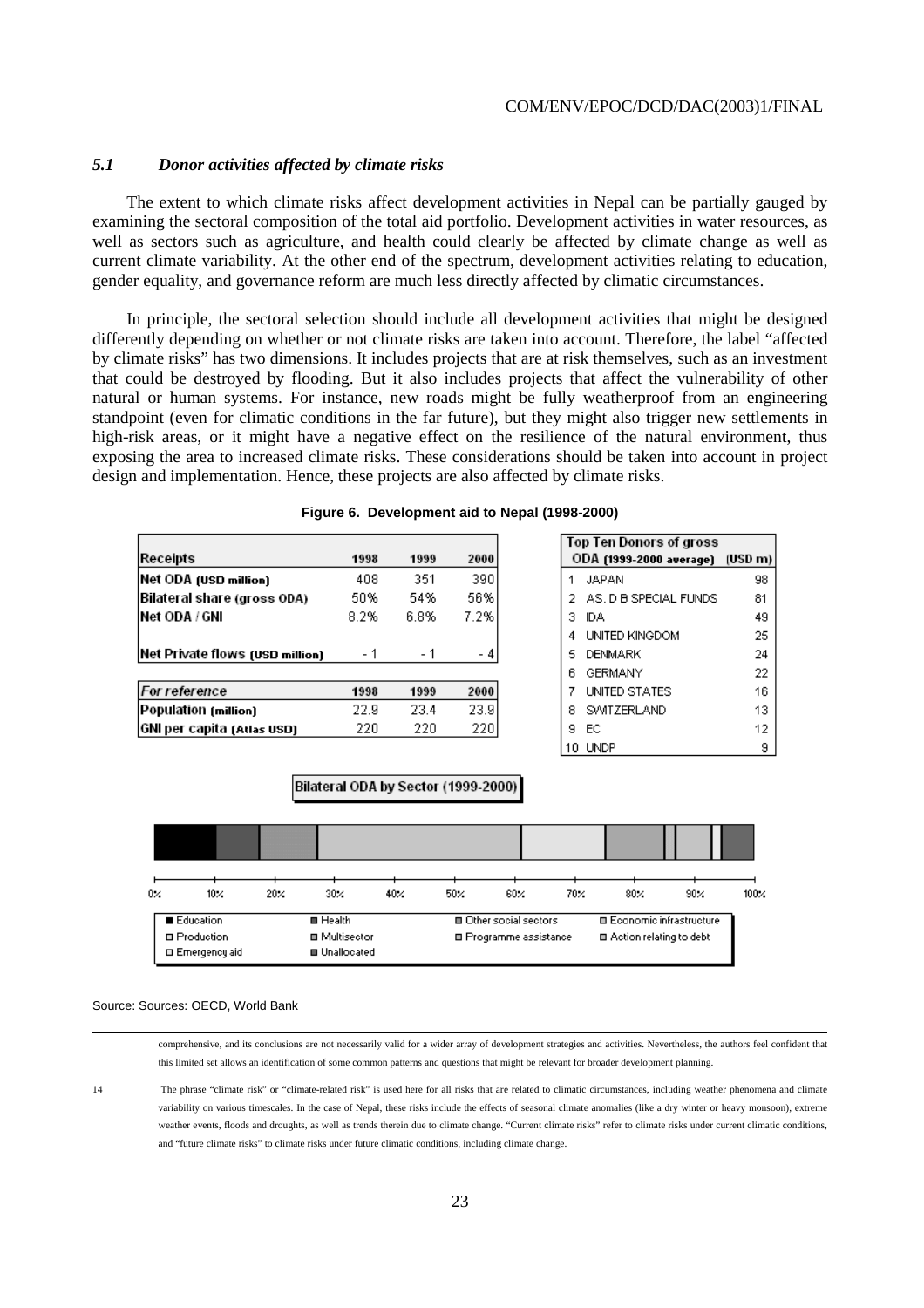Clearly, any screen for climate change risks that is based solely on sectors suffers from oversimplification. In reality, there is a wide spectrum of exposure to climate risks even within particular sectors. For instance, rain-fed agriculture projects might be much more vulnerable than projects in areas with reliable irrigation. At the same time, the irrigation systems themselves may also be at risk, further complicating the picture. Similarly, most education projects would hardly be affected by climatic circumstances, but school buildings in flood-prone might well be at risk. Without an in-depth examination of risks to individual projects, it is impossible to capture such differences. Hence, the sectoral classification only provides a rough first sense about the share of development activities that might be affected by climate risks.

To capture some of the uncertainty inherent in the sectoral classification, the share of development activities affected by climate change was calculated in two ways, a rather broad selection, and a more restrictive one. The first selection includes projects dealing with infectious diseases, water supply and sanitation, transport infrastructure, agriculture, forestry and fisheries, renewable energy and hydropower<sup>15</sup>, tourism, urban and rural development, environmental protection, food security, and emergency assistance.16 The second classification is more restricted. First of all, it excludes projects related to transport and storage. In many countries, these projects make up a relatively large share of the development portfolio, simply due to the large size of individual investments (contrary to investments in softer sectors such as environment, education and health). At the same time, infrastructure projects are usually designed on the basis of detailed engineering studies, which should include attention at least to current climate risks to the project.<sup>17</sup> Moreover, the second selection excludes food aid and emergency assistance projects. Except for disaster mitigation components (generally a very minor portion of emergency aid), these activities are generally responsive and planned at short notice. The treatment of risks is thus very different from well-planned projects intended to have long-term development benefits. Together, the first and the second selection give an indication of the range of the share of climate-affected development activities.

### **Box 2. Creditor Reporting System (CRS) Database**

The Creditor Reporting System (CRS) comprises of data on individual aid activities on Official Development Assistance (ODA) and official aid (OA). The system has been in existence since 1967 and is sponsored and operated jointly by the OECD and the World Bank. A subset of the CRS consists of individual grant and loan commitments (from 6000 to 35000 transactions a year) submitted by DAC donors (23 members) on a regular basis. Reporters are asked to supply (in their national currency), detailed financial information on the commitment to the developing country such as: terms of repayment (for loans), tying status and sector allocation. The secretariat converts the amounts of the projects into US dollars using the annual average exchange rates.

In addition to the above two selections, the share of emergency-related activities was also calculated. This category includes emergency response and disaster mitigation projects, as well as flood control. The size of this selection gives an indication of the development efforts that are spent on dealing with natural hazards, including, often prominently, climate and weather related disasters.

The implications of this classification should not be overstated. If an activity falls in the "*climateaffected*" basket, which does not mean that it would always need to be redesigned in the light of climate

 $15$ 15 Traditional power plants are not included. Despite their long lifetime, these facilities are so localized (contrary to, e.g., roads and other transport infrastructure) that climate risks will generally be more limited. Due to the generally large investments involved in such plants, they could have a relatively large influence on the sample, not in proportion with the level of risk involved.

<sup>16</sup> A complete list of purpose codes is included in the box on the methodology of the sectoral selections.

<sup>17</sup> Note however, that they often lack attention to trends in climate records, and do not take into account indirect risks of infrastructure projects on the vulnerability of natural and human systems.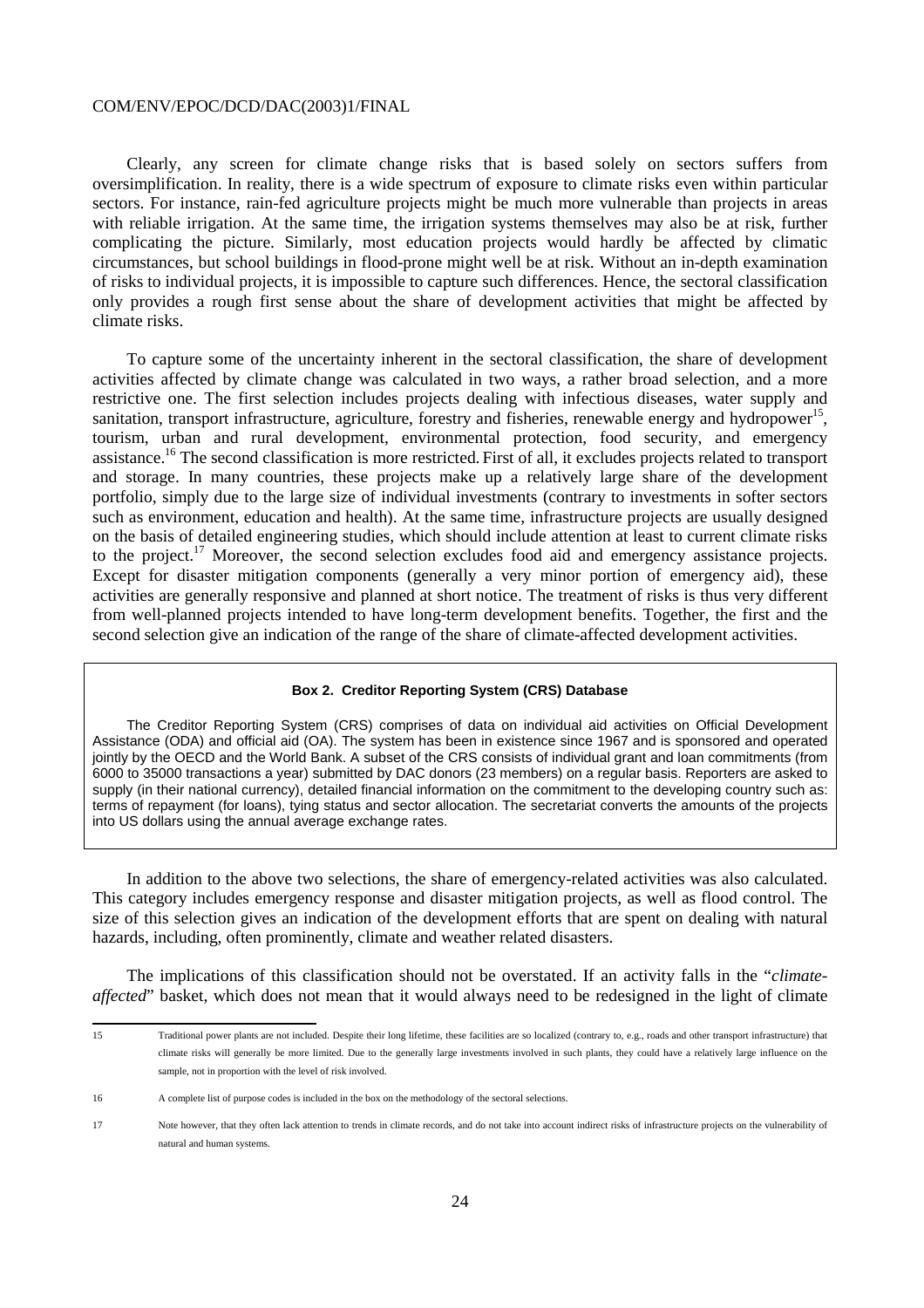change, or even that one would be able to quantify the extent of current and future climate risks. Instead, the only implication is that climate risks could well be a factor to consider among many other factors to be taken into account in the design of development activities. In some cases, this factor could be marginal. In others, it may well be substantial. In any case, these activities would benefit from a consideration of these risks in their design phase. Hence, one would expect to see some attention being paid to them in project documents, and related sector strategies or parts of national development plans. Figures 7 and 8 show the results of these selections, for the three years 1998, 1999, and 2000<sup>18</sup>, using the OECD/World Bank Credit Reporting System (CRS) database (Box 2).

### **Figure 7. Share of aid amounts committed to activities affected by climate risk and to emergency in Nepal (1998-2000)**



The three-year sample is intended to even out year-to-year variability in donor commitments. At the time of writing, 2000 was the most recent year for which final CRS data were available. Note that coverage of the CRS is not yet complete: coverage ratios were 83% in 1998, 90% in 1999, and 95% in 2000. Coverage ratios of less than 100% mean that not all ODA/OA activities have been reported in the CRS. For example, data on technical co-operation are missing for Germany and Portugal (except since 1999), and partly missing for France and Japan. Some aid extending agencies of the United States prior to 1999 do not report their activities to the CRS. Greece, Luxembourg and New Zealand do not report to the CRS. Ireland has started to report in 2000. Data are complete on loans by the World Bank, the regional banks (the Inter-American Development Bank, the Asian Development Bank, the African Development Bank) and the International Fund for Agricultural Development. For the Commission of the European Communities, the data cover grant commitments by the European Development Fund, but are missing for grants financed from the Commission budget and loans by the European Investment Bank (EIB). For the United Nations, the data cover the United Nations Children's Fund (UNICEF) since 2000, and a significant proportion of aid activities of the United Nations Development Programme (UNDP) for 1999. No data are yet available on aid extended through other United Nations agencies. Note also that total aid commitments in the CRS are not directly comparable to the total ODA figures in Figure 5, which exclude most loans.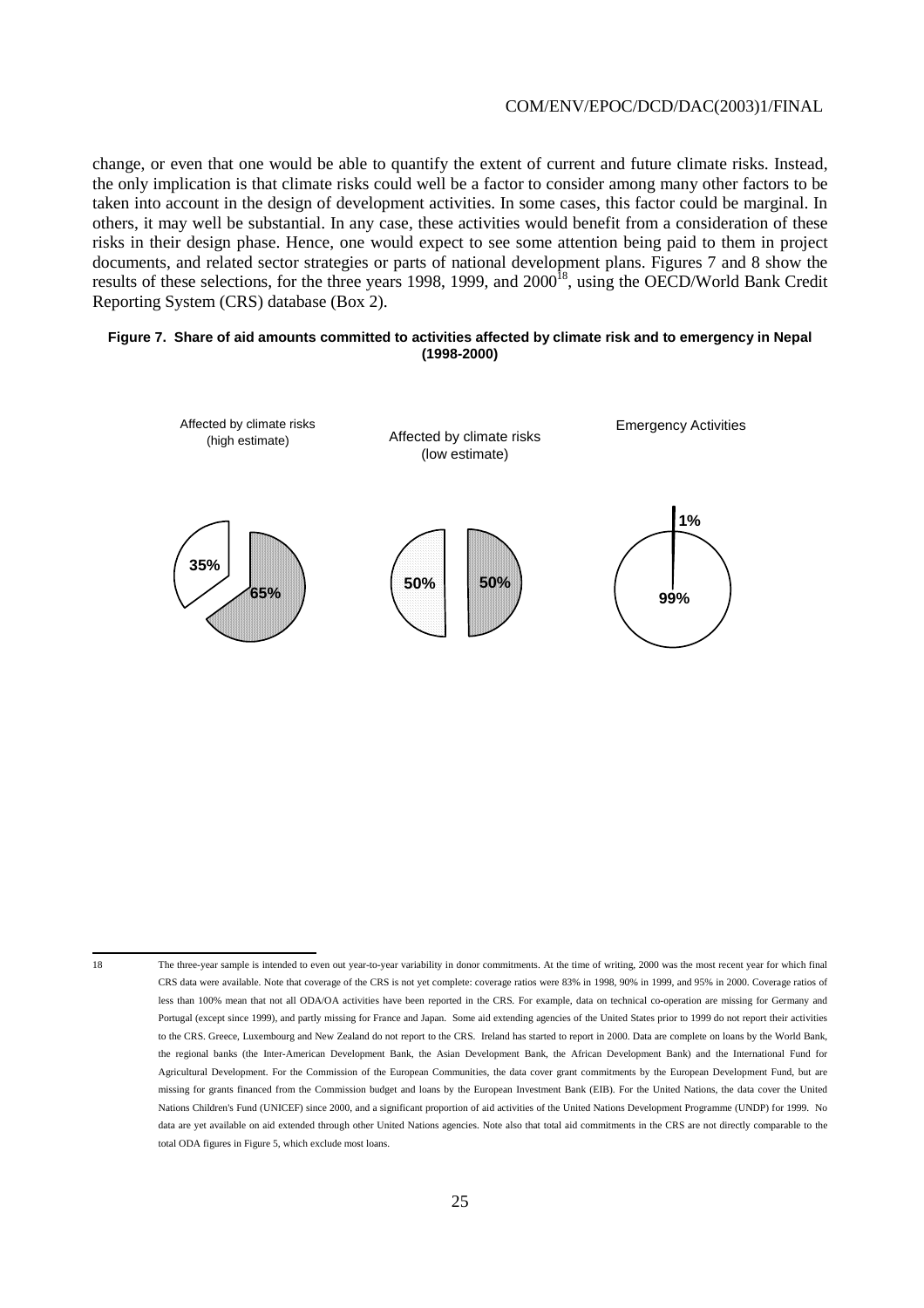### **Figure 8. Share (by number) committed to activities affected by climate risk and to emergency activities in Nepal (1998-2000)**



In monetary terms, between half and two-thirds of all development activities in Nepal could be affected by climate change. By number, the shares are somewhat lower; between a quarter and half of the activities would be affected.<sup>19</sup> Emergency projects make up about 1% of all activities. In addition to providing insight in the sensitivity of development activities in Nepal as a whole, the classification also gives a sense of the relative exposure of various donors<sup>20</sup>. These results are listed in Table 4 and 5 (again for the years 1998, 1999, and 2000).<sup>21</sup>

19

Note that the number of activities gives a less straightforward indication than the dollar amounts. First of all, activities are listed in the CRS in each year when a transfer of aid has occurred. Hence, when a donor disburses a particular project in three tranches, that project counts three times in the three-year sample. If the financing for a similar three-year project is transferred entirely in the first year, it only counts once. Secondly, the CRS contains a lot of non-activities, including items like "administrative costs of donors". Moreover, some bilateral donors list individual consultant assignments as separate development activities. In most cases, such transactions will fall outside of the "climate-affected" category. Hence, the share of climate-affected activities relative to the total number of activities (which is diluted by these non-items) is lower. On the other hand, the shares by total amount tend to be dominated by structural investments (which tend to be more costly than projects in sectors such as health, education, or environmental management).

<sup>20</sup> Caveat: note that the CRS is not entirely complete; see footnote number 8\*.

<sup>21</sup> Note that in this selection, the role of large infrastructure projects is clearly visible. In Nepal, Japan tends to be a major donor in those sectors. Hence, it ranks much higher in the tables by amount than by number, and is absent from the table (by amount) of affected activities according to selection method 2 (which excludes transport and storage, as well as emergency projects).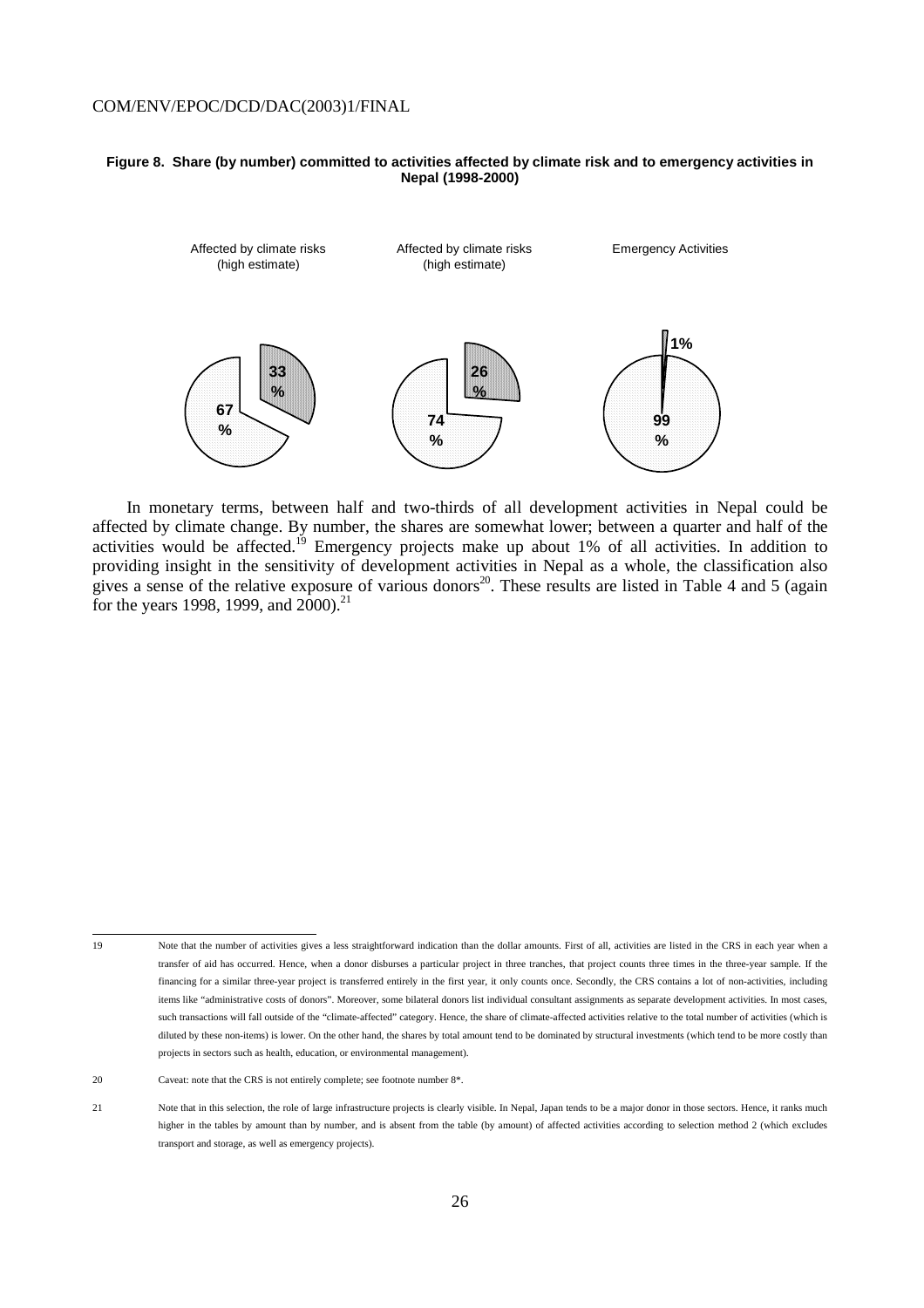| <b>Amounts of activities</b> |                      |    |             | <b>Activities affected by</b><br>climate risks<br>(high estimate) | Activities affected by<br>climate risks<br>(low estimate) |             |           | <b>Emergency activities</b> |                 |           |        |
|------------------------------|----------------------|----|-------------|-------------------------------------------------------------------|-----------------------------------------------------------|-------------|-----------|-----------------------------|-----------------|-----------|--------|
| Donor                        | million <sub>s</sub> |    | % Donor     | million\$                                                         | $\%$                                                      | Donor       | million\$ |                             | % Donor         | million\$ | $\%$   |
| Total                        | 959                  |    | 100% Total  |                                                                   | 623 100% Total                                            |             |           | 476 100% Total              |                 |           | 6 100% |
| Germany                      | 195                  |    | 20% Germany | 173                                                               |                                                           | 28% Germany | 166       |                             | 35% Japan       |           | 89%    |
| AsDF                         | 187                  |    | 19% AsDF    | 119                                                               |                                                           | 19% AsDF    | 119       |                             | 25% Switzerland | 0.5       | 9%     |
| Japan                        | 148                  |    | 15% Japan   | 76                                                                |                                                           | 12% UK      | 67        |                             | 14% UNDP        | 0.05      | 1%     |
| UK                           | 89                   |    | 9% UK       | 72                                                                |                                                           | 12% Denmark | 49        |                             | 10% Germany     | 0.04      | 1%     |
| <b>IDA</b>                   | 72                   | 8% | <b>IDA</b>  | 60                                                                | $10\%$ ds                                                 | Netherlan   | 13        |                             | 3% Belgium      | 0.03      | 1%     |

### **Table 4. The relative shares of activities in the CRS database (1998-2000, by total disbursed aid amounts), for the top-five donors**

| Table 5. The relative shares of activities in the CRS database (1998-2000, by total numbers of activities), for |
|-----------------------------------------------------------------------------------------------------------------|
| the top-five donors                                                                                             |

| <b>Numbers of activities</b> |        |  | <b>Activities affected by</b><br>climate risks<br>(high estimate) |           |      | Activities affected by<br>climate risks<br>(low estimate) |        |                | <b>Emergency activities</b> |        |      |  |
|------------------------------|--------|--|-------------------------------------------------------------------|-----------|------|-----------------------------------------------------------|--------|----------------|-----------------------------|--------|------|--|
| Donor                        | Number |  | $%$ Donor                                                         | Number    | $\%$ | Donor                                                     | Number |                | % Donor                     | Number | $\%$ |  |
| Total                        | 667    |  | 100% Total                                                        | 217       |      | 100% Total                                                |        | 175 100% Total |                             | 9      | 100% |  |
| Norway                       | 118    |  | 18% UK                                                            | 35        |      | 16% UK                                                    | 27     |                | 15% Switzerland             |        | 33%  |  |
| <b>UK</b>                    | 66     |  | 10% Norway                                                        | 23        |      | 11% Norway                                                | 23     |                | 13% Japan                   |        | 22%  |  |
| Germany                      | 65     |  | 10% Germany                                                       | <b>20</b> | 9%   | <b>USA</b>                                                | 15     |                | 9% Belgium                  |        | 22%  |  |
| <b>USA</b>                   | 51     |  | 8% Switzerl.                                                      | 19        | 9%   | Germany                                                   | 14     |                | 8% UNDP                     |        | 11%  |  |
| Australia                    | 45     |  | 7% Canada                                                         | 16        |      | 7% Canada                                                 | 14     |                | 8% Germany                  |        | 11%  |  |

Given the high share of development activities in Nepal that could be affected by climate risks, one would assume that these risks are reflected in development plans and a large share of development projects. The following sections will examine to which extent this is the case.

# *5.2 Attention to climate risks in donor strategies*

The limited explicit attention to climate risks that is apparent in Nepal's own development strategies is also reflected in many of the major donors' strategies for the country, as can be seen in documents from multilateral agencies like the World Bank, UNDP and IFAD, as well as bilateral donors such as DFID and USAID. All of these strategies contain measures that will reduce Nepal's vulnerability in various, often indirect, ways. However, explicit attention to climate risks is lacking, and some opportunities for vulnerability reduction may well be missed. This section focuses primarily on donor strategies.

Several of these documents however do implicitly acknowledge the potentially large impacts of climatic factors on the success or failure of development investments. For instance, the World Bank's Economic Update for the 2002 Nepal Development Forum mentions that good rainfall has been one of the factors that contributed to the higher growth in the agriculture sector in recent years, putting climate on a par with increased use of fertilizer, private sector entry in the supply of inputs, better educated farmers,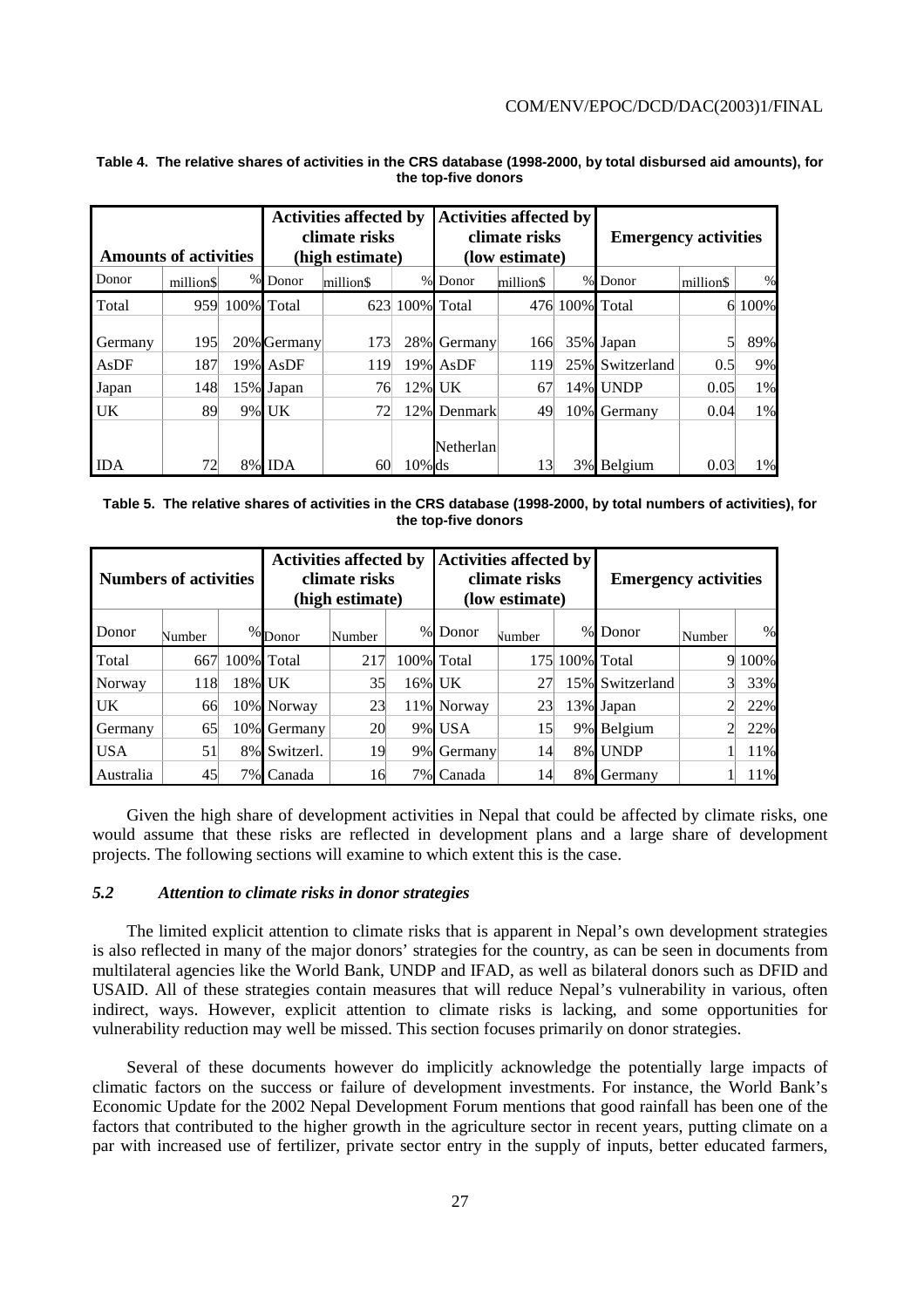crop diversification, growth of agricultural credit, and improved infrastructure and irrigation. In addition, a relatively poor performance in agriculture is expected in the current year "following the untimely rainfall in September 2002". Nevertheless, when discussing priorities for the agriculture sector, the need to improve the resilience of the agriculture sector against adverse climatic conditions is ignored. A similar pattern arises in the ADB's Country Assistance Plan. Climate risks are also not explicitly mentioned in USAID's and DFID's country strategies for Nepal. USAID's Nepal Annual Report evaluates past performance and updates priorities for the coming years. The agency concentrates on hydropower development, health, and governance of natural resources. While these sectors are clearly sensitive to climate, the report contains no references to climate risks. Climate change is only mentioned in the context of the mitigation potential of hydropower development. DFID's Country Strategy Paper for Nepal (1998) presents a similar picture as the World Bank and ADB strategies: ample components that may well contribute to reducing Nepal's vulnerability, but no explicit attention to climate risks.

UNDP's Second Country Cooperation Framework (CCF 2002-2006) focuses on poverty reduction and sustainable development, but does not discuss the impacts of climate-related risks on those goals. However, a few crosscutting themes, including disaster mitigation, will be addressed in all projects and programmes of the CCF. This would mean that climate risk reduction ought to be mainstreamed in UNDP's activities in the coming years. No specific examples of such mainstreaming are offered in the CCF.

The IFAD Country Strategic Opportunities Paper (CSOP) addresses several aspects of vulnerability in the hill and mountain areas of Nepal, but pays little explicit attention to current climate-related risks, and entirely neglects climate change. However, it does bring up an interesting dimension of climate-related vulnerability in Nepal, particularly in relation to the hill and mountain areas. These areas are very poor, remote, and lack physical and social infrastructure. They became even more isolated and marginalized when they missed the "green revolution" because new agricultural technologies that helped to spark agricultural growth in other parts of the country were not suited for rain-fed agriculture in difficult mountain terrains and climates. In combination, these factors have contributed to a downward spiral of poverty and lack of empowerment, leading to a lack of benefits from investments at the national level, and thus to further poverty. Climate change could intensify such inequalities (but is not discussed in the CSOP).

An important point to note is that the lack of explicit mention of climate risks does not necessarily mean a lack of attention to climate change: several strategies mention the mitigation potential of Nepal's hydropower and forestry sector. No win-win options for combined adaptation and mitigation (for instance by afforestation) are discussed. An even more important point is that several donors and the government are in fact actively engaged in projects to reduce the risk of GLOFs over the past decade, as discussed in greater detail in the following section. Therefore, even if donors do not explicitly link GLOF risks to climate change per se, they are in fact actively engaged in devising adaptation responses to one of the most critical climate change related hazards for Nepal. This also highlights the limitation of using mention of "climate change" in project documents as a proxy measure to assess the significance the government or donors might attach to devising appropriate responses to some of the impacts associated with it.

### **6. Climate change, glacial lakes and hydropower**

As alluded to in preceding sections, the most critical impacts of climate change in Nepal are related to its water resources and hydropower generation, stemming from glacier retreat, expansion of glacial lakes, and changes in seasonality and intensity of precipitation. These impacts include:

• Increased risk of Glacial Lake Outburst Flooding (GLOF)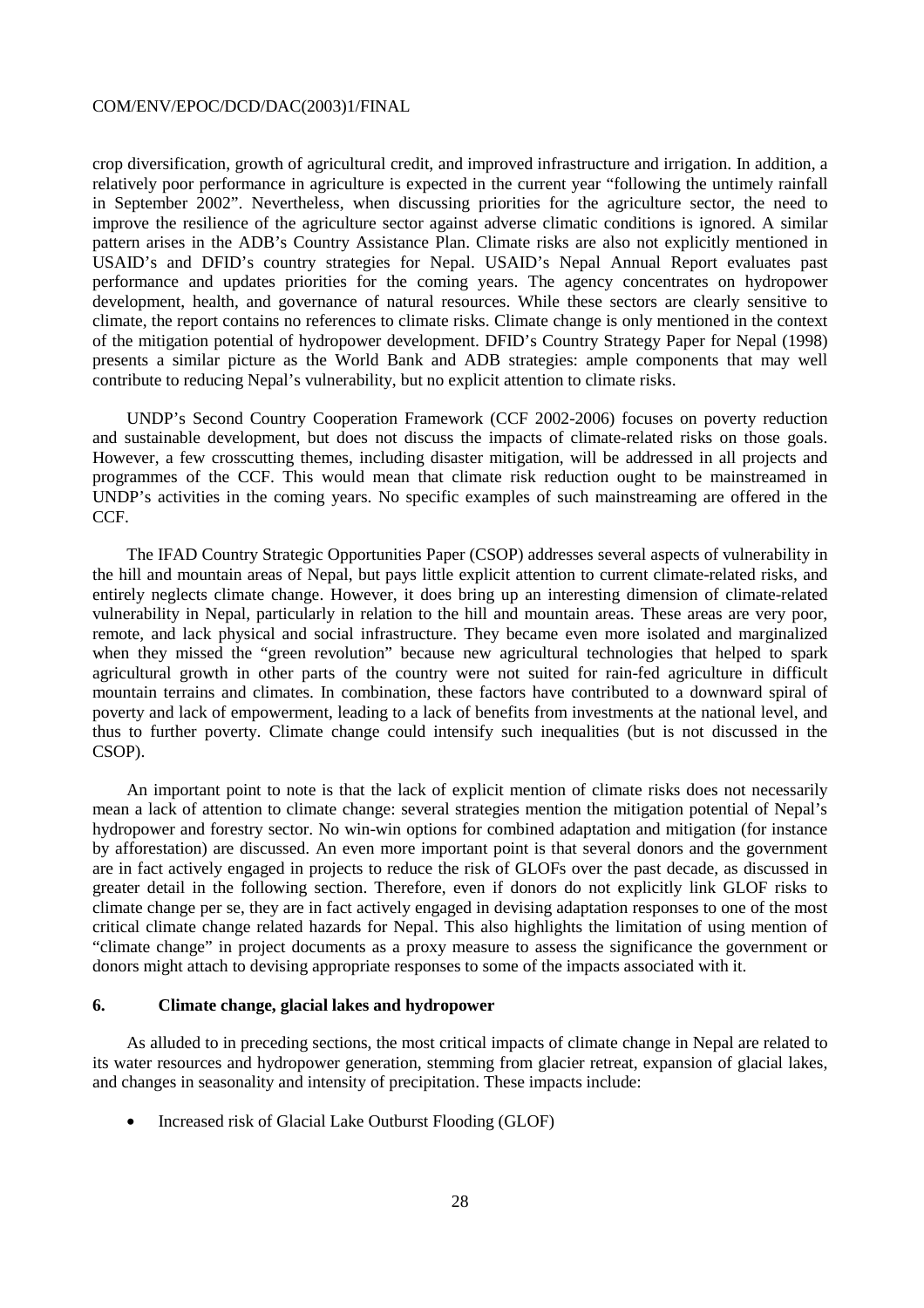- Increased run-off variability (as a result of glacier retreat, more intense precipitation during monsoon, and potentially decreased rainfall in the dry season)
- Increased sediment loading (and landslides) as a result of GLOFs, as well as intense rainfall events
- Increased evaporation losses from reservoirs as a result of rising temperatures

Increased sedimentation is in part linked to GLOFs, and so responses to GLOFs will partially alleviate this risk. Meanwhile, as regards evaporation losses due to rising temperatures, it is not yet clear how significant such losses might be relative to the volume of the reservoirs. Therefore, this discussion will focus on the first two impacts – GLOFs and increased run-off variability.

# *6.1 Glacial Lake Outburst Flooding (GLOFs)*

One of the most tangible manifestations of climate change is the fact that many glaciers are melting. The Third Assessment Report of the Intergovernmental Panel on Climate Change (IPCC) states that there is a high measure of confidence that in the coming decades many glaciers will retreat and smaller glaciers may disappear altogether. This has already been seen in the Alps, where a  $1^{\circ}$ C increase in temperature has caused glaciers to shrink 40% in mass and 50% in volume since 1850 (IPCC, 2001). Analysis of local and regional records of glacier fluctuations in the Hindu-Kush-Himalayan (HKH) region during the same period shows that, while examples exist of both advance and retreat, the glaciers have mostly been retreating (Chalise, 1992). Glacial lake outburst floods (GLOFs) were first observed in Iceland and identified under the name *jokulhlaup*, Icelandic for "glacier leap". Ives (1986:2) observes: "The catastrophic discharge of large volumes of water is characteristic of many mountain regions, and especially glaciated areas. Such discharges usually result from the collapse of unstable natural dams formed when stream channels are blocked by rockfall, landslide, debris flow, or ice and snow avalanches. Another cause is the outburst of lakes dammed by glacier ice or by glacier moraines...Depending upon the availability of loose material, the outbursts may be flood surges with a high sediment load, or actual debris flows." Richardson and Reynolds (2000:31) further describe the phenomenon in the Himalayas: "As glaciers recede in response to climatic warming, the number and volume of potentially hazardous moraine-dammed lakes in the Himalayas is increasing. These lakes develop behind unstable ice-cored moraines, and have the potential to burst catastrophically, producing devastating Glacial Lake Outburst Floods (GLOFs). Discharge rates of 30,000  $\text{m}^3\text{s}^{-1}$  and run-out distances in excess of 200 km have been recorded."

Glacial lakes can be ice-dammed or moraine dammed. Moraine dams are rocks and soil that have been pushed into a wall by the glacier. When the glacier retreats and a lake forms at the glacier tongue, the moraine holds the water back. GLOFs can also occur from lakes that form beneath the glacier or lakes on a glacier. Many glacial lakes drain periodically when the water reaches a certain level. This can be through a hole in the ice-cored dam, and the opening will become larger and larger, until suddenly the drainage accelerates to "flood" rate. In some locations, this is regulated with the seasons so that some lakes will selfdrain once or several times each summer. With moraine-dammed lakes, when a GLOF occurs, too much of the moraine material will be washed away, so that the lake does not reform.

The most significant GLOF event in terms of recorded damages occurred in 1985. This GLOF caused a 10 to 15 meter high surge of water and debris to flood down the Bhote Koshi and Dudh Koshi Rivers for 90 kilometers. At its peak,  $2,000 \text{ m}^3/\text{sec}$  discharged, two to four times the magnitude of maximum monsoon flood levels. It destroyed the Namche Small Hydel Project, which was almost completed at the time and cost approximately NPR 45 million. An earlier GLOF in 1977 was recorded at Dudh Koshi. This event killed two or three people, destroyed bridges for 35 km downstream, and triggered many debris flows. Construction materials for a hotel that were kept 10 m above the river were swept away. The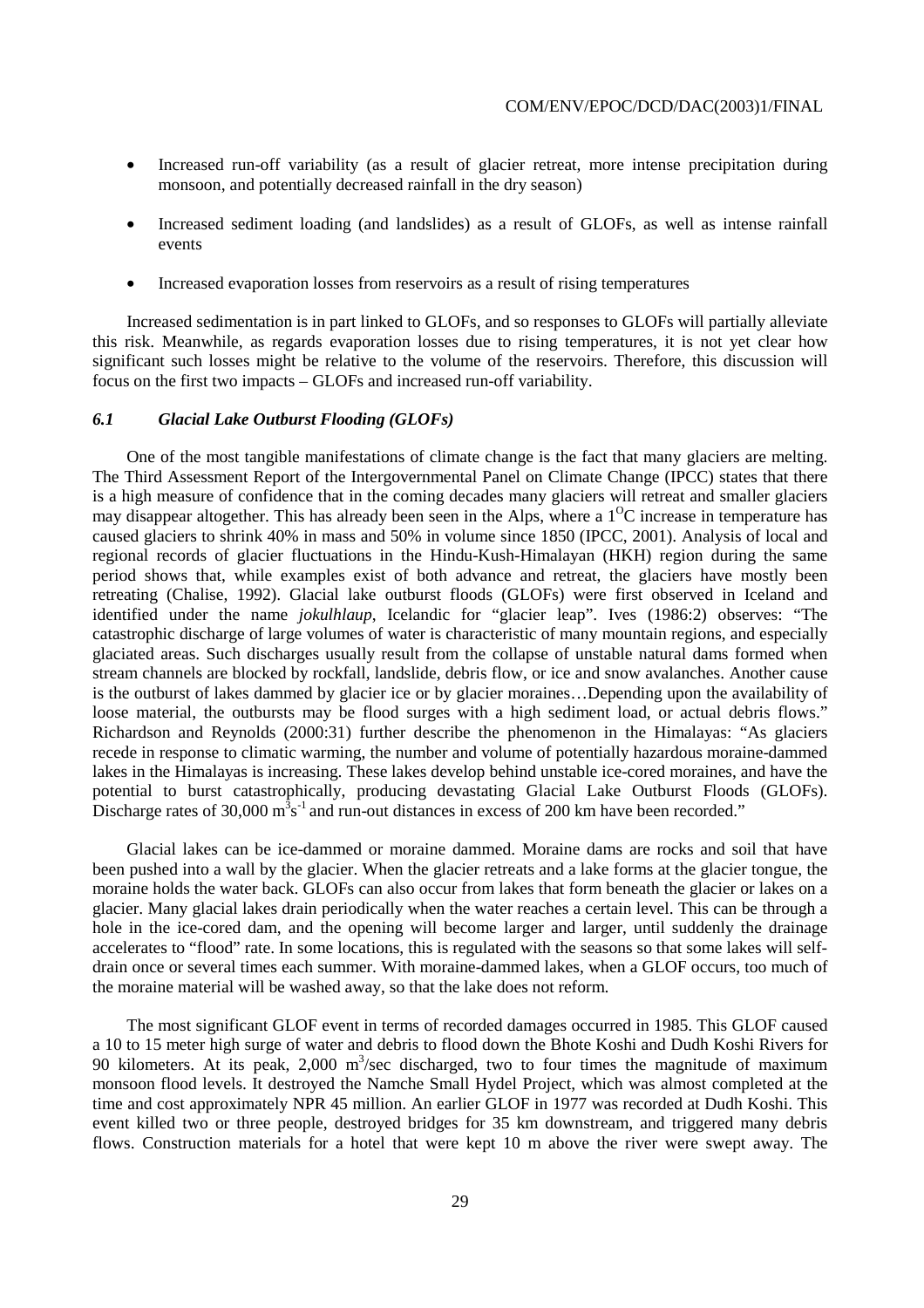Namche Hydel site sustained such damage that it was deemed unlikely to be salvageable for any reconstruction of the plant. Severe erosion destroyed the weir and headrace canal where water would flow into the plant. The flood plain was extensively widened. This damage was not the only damage that occurred that day on 4 August 1985. Damage occurred all along the length of the Langmoche Khola-Bhote Koshi-Dudh Koshi for a total of 90 km (Ives, 1986), including: 14 bridges, including new suspension bridges, were destroyed; at least 30 houses, likely the only property the families had; erosion, undercutting, and destabilization of long stretches of the main trail from the airstrip at Lukla to Mount Everest base camp; Prices increased by an average of 50% for staple supplies when the trail reopened; Cultivatable land and forest destroyed; Four or five deaths, but it could have been much higher had it occurred during peak trekking season; collapsed road sections, which the community repaired quickly, but it remained unsafe and caused accidents later.

A joint United Nations Environment Programme (UNEP) / International Center for Integrated Mountain Development (ICIMOD) inventory glaciers and glacial lakes in Nepal in 2001 found over 3,252 glaciers, 2,323 glacial lakes, and 20 potential GLOF sites (Figure 9). While this only provides a picture of *static* risk, site based monitoring of specific glacial lakes has shown evidence for increasing lake volumes over time (see Figure 10 for one of the most significant lakes Tsho Rolpa). This trend in increase in lake volume correlates well with observed trends in high rates of temperature increase at high altitudes in the Himalayas, as previously discussed in Section 3.1. Taken together, the ensemble of evidence points to a potentially serious hazard that is closely tied to rising temperatures on account of climate change.





Source: ICMOD/UNEP 2002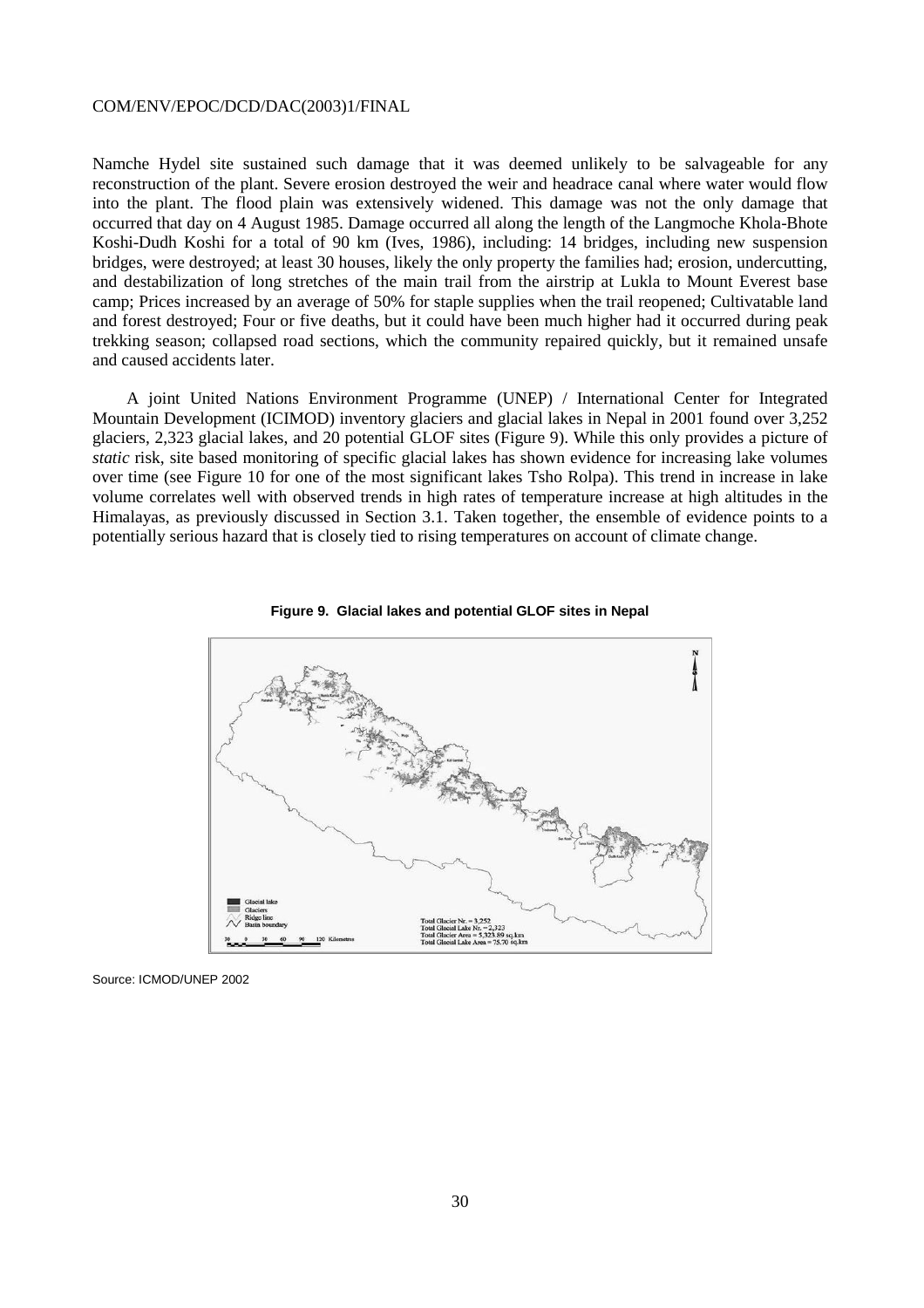

**Figure 10. Increase in area of the Tsho Rolpa Glacial Lake 1957-1997** 

Source: Department of Hydrology and Meteorology, Nepal

Many experts acknowledge that there is most definitely a retreat in glaciers, and glacial lakes have been growing (see figure above). With regard to a lake outburst, there are many trigger mechanisms, including earthquakes, spontaneous breakage of the moraine dam, and events such as the collapse of a large "hanging glacier" into the lake. However, climate change and higher temperatures are contributing to a very rapid increase in the volume of glacial lakes, which significantly increases the probability of catastrophic failure of lake walls as a result of these triggers. Richardson and Reynolds (2000) report that ice avalanches triggered more than half of all the recorded GLOFs in the Himalayas. Furthermore, all of the events occurred between the monsoon months of June and October when lake levels were at their highest. Therefore, increased intensity of monsoon precipitation which has been observed in recent years (and is consistent with climate change projections) could be an additional climate induced risk, in addition to rising temperatures that result in higher lake levels. Empirical evidence on the frequency of GLOF outbreaks seems to support this. Richardson and Reynolds (2000:36) note: "Historical records compiled by the authors of 33 Himalayan GLOFs indicate that the frequency of events appears to be increasing. It is also known that many existing lakes are growing in size as glaciers retreat and their moraine dams degrade. The potential for larger and more frequent floods is undoubtedly increasing."

The impact of the future GLOFs on hydropower will be proportional to the amount of water in the lake, slope of its path downstream, debris and sediment picked up, and proximity of the hydropower plant. In the high Himalaya, riverbanks are very steep and highly variable over short distances. It is likely that a GLOF would cause both vertical and lateral erosion. This would spark off further debris flows and landslides. The loss of the Namche hydropower plant in 1985 did indeed serve as a catalyst for the government and donors to begin to pay attention to GLOF risks in siting and construction decisions for hydropower facilities. For example, in developing the Arun-3 project funded by the World Bank, the threat of a GLOF was brought to the attention of donors during the later stages of decision-making. Donors were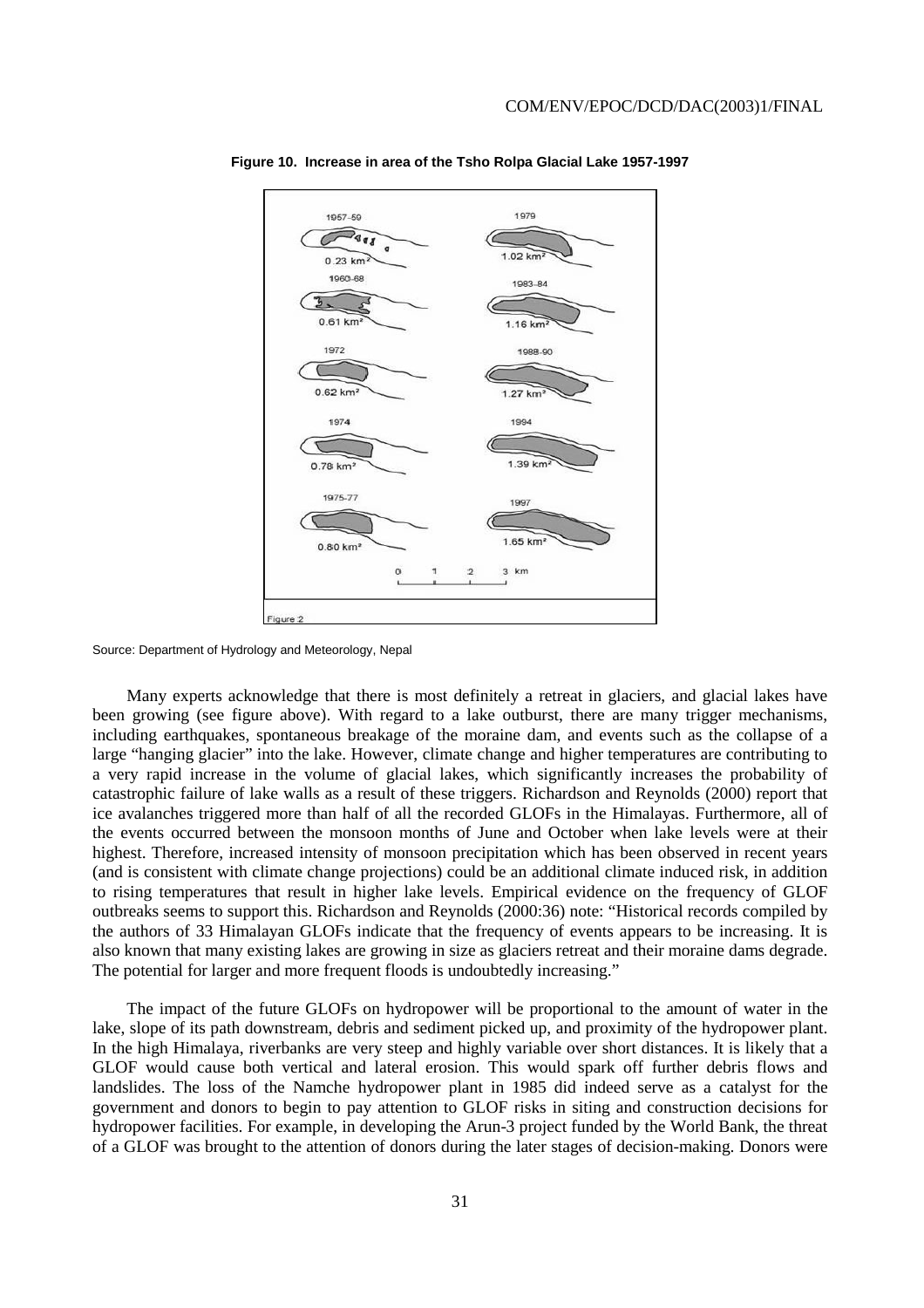sufficiently concerned about the risk of a GLOF that an urgent meeting was called in Paris. After much debate, an investigative study was commissioned for up to half a million dollars. However, the study was never initiated because the Arun-3 project collapsed due to environmental and local community concerns, among varied other reasons.

### *6.2 Variability of river runoff*

Two factors will contribute to increased variability of river runoff: glacier retreat; and changes in timing and intensity of precipitation. Runoff will initially increase as glaciers melt, then later decrease as deglaciation progresses. In addition, decreased winter snowfall means less precipitation would be stored on the glaciers, so this would in turn decrease the spring and summer runoff. Studies on climate variability in Southwest Asia show that decreased winter snowfall does indeed decrease the spring/summer runoff, and it has caused severe droughts in Iran and Pakistan in areas that depend on water from mountain sources (Subbiah, 2001). Winter runoff, on the other hand, would increase due to earlier snowmelt and a greater proportion of precipitation falling as rain.

As discussed above in the section on climate scenarios, precipitation projections show wetter monsoons (with moderate certainty) and drier low flow seasons (with lower certainty). Many of Nepal's rivers are fed by runoff from the over three thousand glaciers scattered throughout the country. These rivers feed the irrigation systems, power grain mills and electricity plants, and supply drinking water for villages for thousands of miles downstream. Some of the most prominent rivers in Nepal have average annual flows of  $1,500 \text{ m}^3$ /s, including the Koshi, Gandaki, and Karnali. The most severe projections for Nepal show that runoff could reduce by 14%. This would reduce the electricity generation of existing plants. This runoff decrease will affect Nepal's economically feasible hydropower potential; however, with only 1-2% of that potential currently developed, it will be quite some time before opportunities to expand the hydropower supply are constrained by climate change. This does not mean however that *existing facilities* might not be seriously affected by a combination of variable flows, flooding risks, as well as sedimentation brought down by intense rainfall of GLOF events.

Climate change has a number of implications for streamflow variability in Nepal. Shakya (2003) points out that 90% of debris volume in Nepal is transported by approximately 20% of rainfall. With the intense rainfall projected for the monsoon season, sedimentation is another factor that may shorten the operating life of a hydropower plant. There has also been an observed increasing trend in the number of flooding days. On the other hand, there might be significant declines in the dependability of dry season flows in certain rivers, which is quite critical for both water and energy supply. For example, for the Bagmati river, the long term 92.3% dependable flow, which is currently 21.1  $m^3$ /sec, is projected to decline to 9.86 m<sup>3</sup>/sec by 2030, and will be only 7.43 m<sup>3</sup>/sec under  $CO_2$  doubling (Shakya 2003). On the other hand, the intra-annual *variability* of stream flow is also projected to increase significantly. The current range of the Bagmati is 316.26 (from a low of 21.1 to a high 337.36). Under climate change this variability in flow will increase to 810.37  $m^3$ /sec (from a low of 7.43 to a high of 817.8) – posing considerably more complexity for hydropower planners and engineers in maintaining electricity generation throughout the year.

While the numbers presented here are only illustrative, they do in fact point to changes in the characteristics in the level and variability of streamflow, as well as associated events such as flooding and precipitation risks, that might require adequate incorporation in water resource and hydropower planning,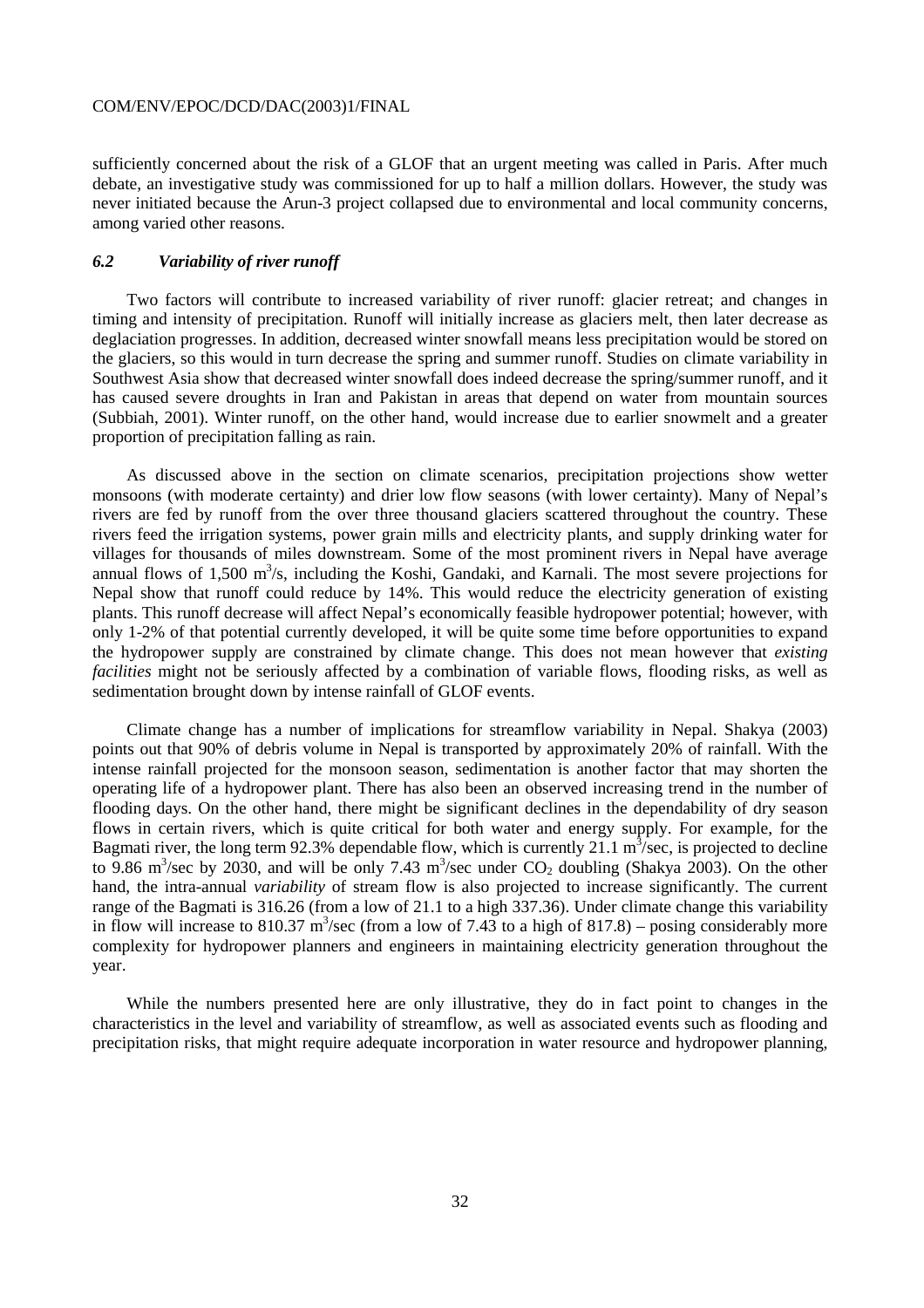particularly because all except one of Nepal's existing hydropower facilities are of the "run of river" type, with no associated dams, which makes them more vulnerable to streamflow variability<sup>22</sup>.

### **7. Analysis of adaptation options for GLOF risks and streamflow variability**

A number of adaptation strategies are in fact available to cope with both GLOF risks as well as changes in streamflow variability. Some of these responses are already in varying stages of implementation within the context of development projects, although such responses tend to be more clustered on the mapping and (engineering based) reduction of GLOF risks, and far less so in the direction reduction in social vulnerability or to cope with enhanced streamflow variability.

### *7.1 Siting in non-threatened locations*

This adaptation option reduces vulnerability of GLOF risks by moving proposed hydropower plants to alternative locations. This risk of a GLOF occurring is relevant to the construction of both small-scale hydropower and large-scale. The former because they are often located in close proximity to potential sites. The latter because of the danger of damage, clogging, and much faster rates of siltation than designs can cope with (Ives, 1986). It is also a concern for roads and communications that usually accompany the construction of a hydropower plant. Other major infrastructure is also threatened. A 1981 GLOF was estimated to have a peak discharge of 16,000  $m^3$ /sec at the source, and it closed the China-Nepal Highway for one year, destroyed the Friendship Bridge, and modified the river for 30 km downstream.

Documents from the Namche Project that was destroyed in the 1985 GLOF event do not give evidence that any "special attention was paid to the possible occurrence of catastrophic geomorphic events, despite the fact that the project was being sited in one of the highest and most precipitous mountain regions in the world" (Ives, 1986: 18). However, after the Namche disaster in 1985, the Austrian Government relocated the plant and built it in another location. It has since been under continuous operation and the risk of GLOF is estimated to be low. However, in relocating hydropower plants, there is the question of whether the generating capacity is lowered, or if transmission costs increase. With the potentially reduced generating capacity, is it still possible to promote industrial and commercial growth at a rapid enough pace? Another concern is that, given the general uncertainty on GLOF risks at this time, investors and energy planners may be reluctant to relocate plants when it is only one of many factors in choosing a site. In discussions with hydropower officials, they stressed that assessments are conducted for a wide variety of risks as a matter of course in developing plants, and GLOFs are being considered more and more.

However, one of the main barriers in effectively incorporation of GLOF risks in project siting is reliable spatial mapping of which lakes are at risk of bursting<sup>23</sup>. This is not straightforward, however, since GLOFs can travel as far as 200 km or more. Catchment-wide analyses should be undertaken to determine the vulnerability downstream of hazardous glacial lakes. Furthermore, secondary damming resulting from the initial GLOF can pose just as great a risk to hydropower plants by forming large reservoirs, which may then burst themselves. In fact, the risk may be even greater, since the reservoirs are much closer to the

 $\overline{22}$ 22 Although, conversely, the absence of dams makes such installations safer in the event of glacial lake outbursts, as there would not be a secondary flooding event as a result of the breach of the dam. This also illustrates how suitable adaptation responses to one aspect of climate change impacts, might in fact exacerbate vulnerability to another aspect.

<sup>23</sup> The UNEP/ICIMOD inventory of glacial lakes in Nepal and Bhutan is a step in this direction, but other experts observe that the database draws upon somewhat dated information.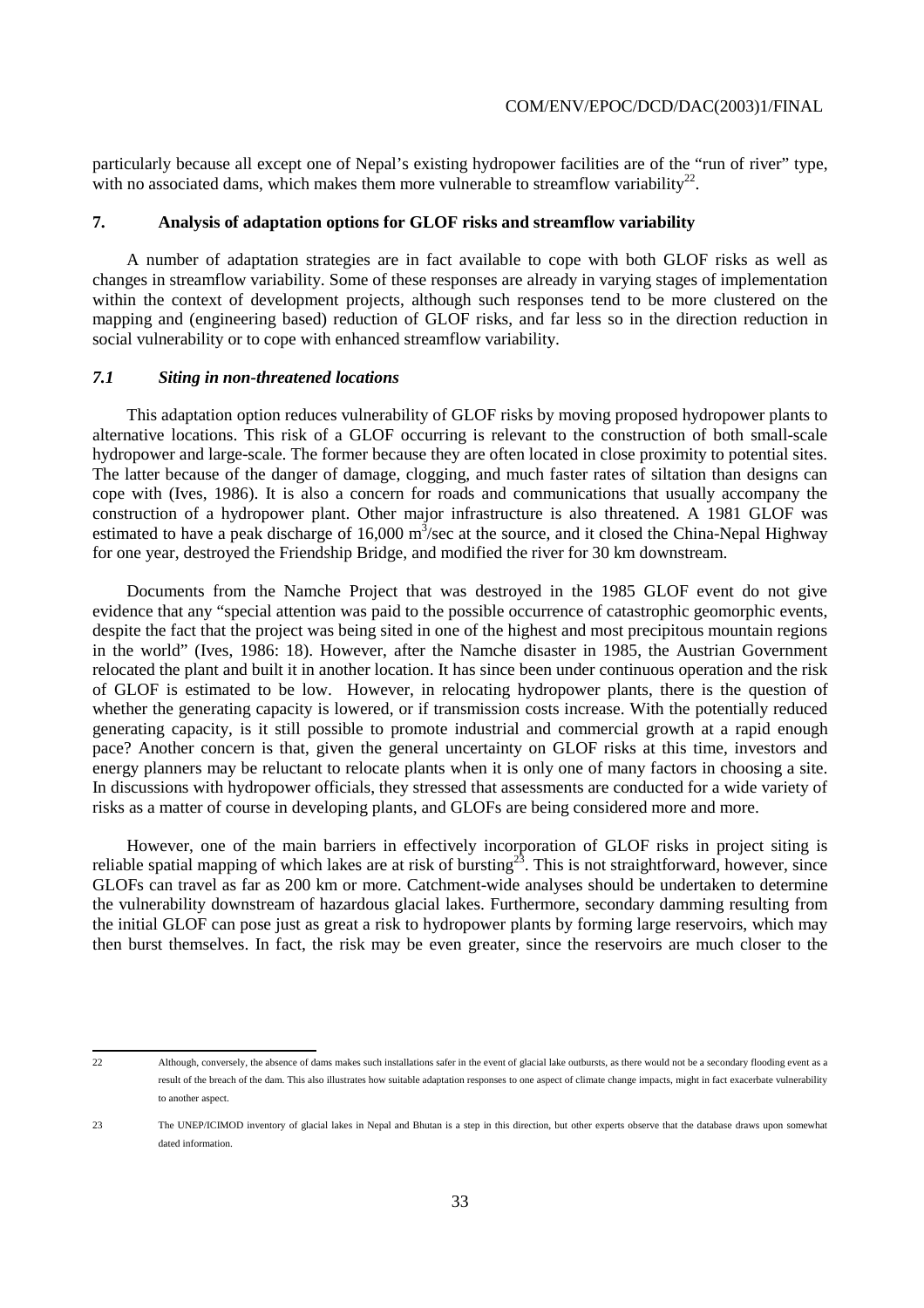plant<sup>24</sup>. An integrated risk management approach is therefore needed to supplement satellite based risk mapping of the lakes themselves.

### *7.2 Smaller hydropower plants*

Hydropower in Nepal is divided into five categories:

- Micro up to  $100 \text{ kW}$
- Small 101 kW to 10 MW
- Medium  $-10$  MW to 35 MW
- Large greater than  $35$  MW

One adaptation response to GLOF risks is to promote the development of smaller plants would also spread the risk of a catastrophic flooding event and avoid damage to a huge plant with significant sunk costs. Micro-hydropower has the potential to fulfil a large amount of the rural demand for energy. Water wheels (*ghatta*) have already been used in Nepal for hundreds of years to process agricultural products. Nepal has 6,000 rivers and rivulets, with 25,000 traditional *ghatta* in use. Current micro-hydro plants range from 1 to 56 kW, and there are currently 924 units in the country, totalling approximately 10 MW. In addition, there is now a move to privatize hydropower plants with less than 10 MW capacity. For small and medium plants, the Ministry of Finance announced in the budget speech of 2001/02 that HMG will promote private investment in them as a "priority sector". This would encourage private development and increase the skills base of entrepreneurs and workers. Less bureaucracy should also be beneficial to the economic standing of plants. At the moment, a license must be obtained for any hydropower plant greater than 1000 kW.

The development of micro- and small hydro is already in line with Nepal's development priorities, and is being encouraged by both the government and donors. In other words, climate change might be one additional reason to promote a strategy that is already being implemented for reasons of economic development.

One issue is whether small hydropower or smaller scale plants would be sufficient to fuel industrial growth in Nepal. Further investigation is needed to determine this. On the other hand, one of Nepal's uppermost priorities is rural development, and small and micro-hydropower will play a much more important role in that regard. Electricity development can help to diversify the economy, and at the same time relieve some of the pressures – environmental degradation, deforestation, and shifting land-use patterns – that are pushing people to migrate out of the mountains. Micro plants are also normally in the control of the Village Development Committees (VDCs) or private investors, so there is a greater sense of ownership within the community. UNDP Nepal (2001b:17-18) recognizes the benefits of promoting microhydropower in achieving goals for rural development and forest conservation: "Rural settlements now face various environmental problems that aggravate poverty and internal migration…Protection and conservation of natural forests in such situations demands more attention to alternative energies like microhydro and solar energy. Changing the fuelwood consumption pattern in Humla means support[ing] the communities and the local government to identify the potential sites and installing alternative energy plants that can also lower the scope for diseases like acute respiratory infection (ARI) and blindness. The [District Forest Officer] in Humla encouraged [community based organizations] to install micro-hydro plants to

 $24$ 

<sup>24</sup> In 1998, the Macchu Picchu hydropower facility in Peru was inundated following a secondary dam burst, resulting in costs of over \$200 million (Reynolds, personal communication).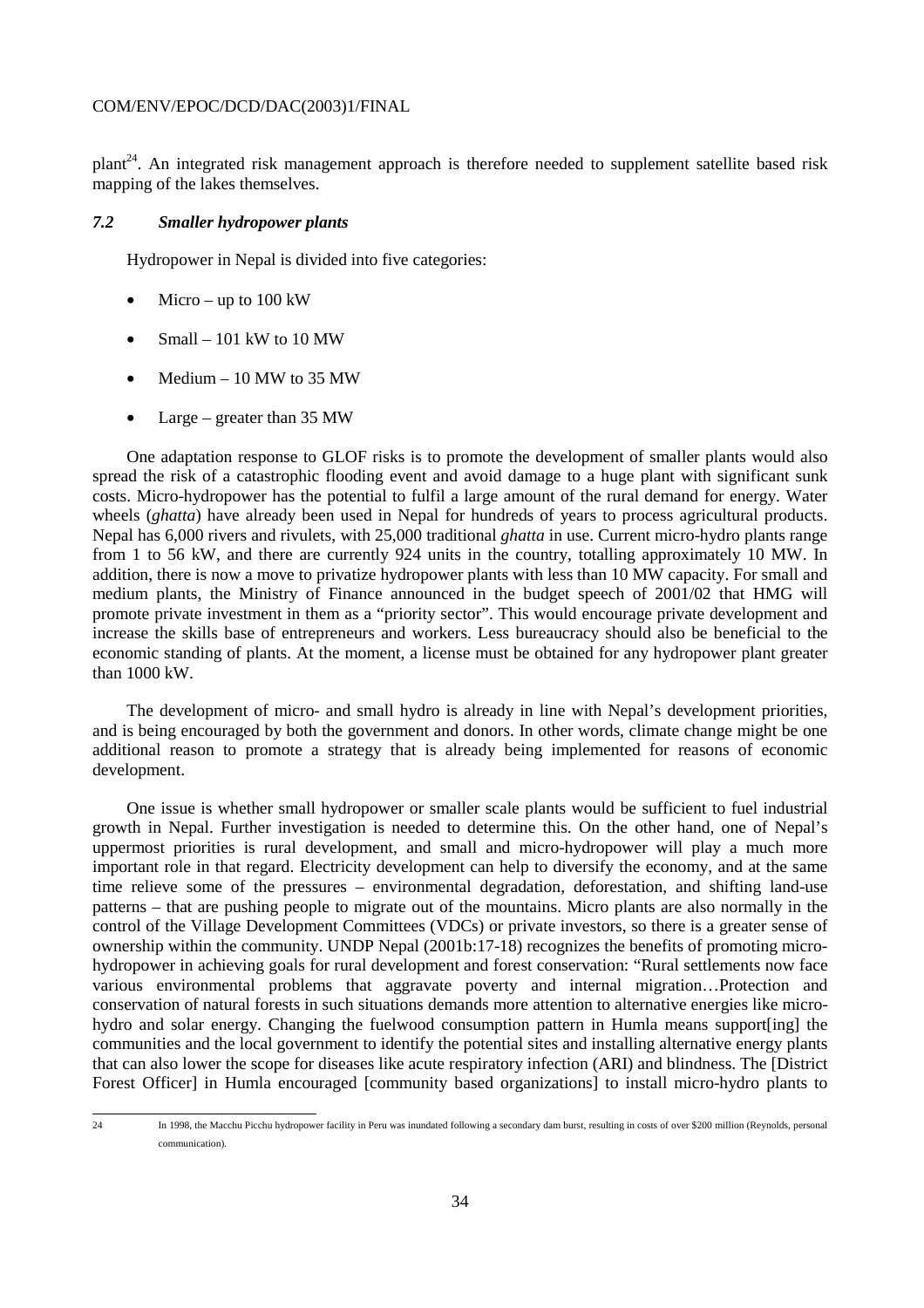reduce the consumption of pinewood. This helped not only in reducing the pressure on natural forest, but also in improving health, sanitation, indoor environment, and education."

There are however three key concerns with regard to smaller hydropower facilities: (i) cost per unit if energy; (ii) aggregate generation potential; (iii) and for the case of climate change, whether they are an adequate response to the spectrum of risks posed by climate change on hydropower resources in Nepal.

An analysis of the generation cost per kW for medium and large projects is 40% that of small plants, and only 25-33% that of micro-hydro (CETS, 1995). The costs of micro-hydro though have come down significantly since this study was published. Five of the plants have been privatized in the hopes of lightening the government's burden. Despite the greater cost of electricity generated in micro and small hydropower plants, several advantages should not be overlooked. The investment cost of small hydropower is lower, so development of the sector will likely proceed more quickly than when raising capital for a large project. The small hydropower plant is under the control of the district, and can be managed more efficiently. Local expertise and technology is more readily available than for large projects, which often call for foreign assistance. Also, it is not necessary to build dams or storage reservoirs for small plants, so there is less risk of environmental damage.

With regard to whether micro and small hydro facilities will suffice to meet Nepal's electricity demand, the current situation is that Nepal cannot currently absorb the electricity generated by megaplants. Critics of large projects cite the danger in developing mega hydropower for the reason that India would be the sole export destination, leaving Nepal heavily dependent on one customer (Gyawali, 2001). However, it is important to note that Nepal is currently at only about 15% electrification, and significant increases in its electricity demands are likely in the coming decades as industries develop and as a significant portion of its population moves from biomass to electricity. It is not clear whether such future demands could be adequately met by small and micro-hydro alone, particularly given that at least some climate change impacts (such as increased streamflow variability, decreased low flow dependability, and increased sedimentation might diminish some of the existing hydropower potential).

Finally, while micro and small hydro offer a suitable diversification to GLOF risks, they might not be a good safeguard against variable and low flow situations that are anticipated under certain climate change scenarios. In fact, even the majority of large hydro-power facilities which are "run of river" would be vulnerable, since they do not have large reservoir dams to act as buffers. Thus, the possibility of dry season low-flows would actually argue for the need for *storage* hydro (dams), but which tend to be expensive and associated with other environmental risks that currently make them a low priority for many planners, donors, and environmentalists. The role of storage hydro might therefore be an example of a potential conflict between various development, environmental goals and climate responses, and the costs and benefits might need systematic investigation.

# *7.3 Reduction in GLOF risks*

Another set of adaptation responses to GLOF hazards revolves around the physical reduction in the flooding risks of glacial lakes. Rana *et al* (2000) list several solutions, including:

- Draining the lake by siphon or pump
- Cutting a drainage channel for the lake to periodically drain
- Flood control measures downstream to mitigate the effects of the flood
- Developing a GLOF early warning system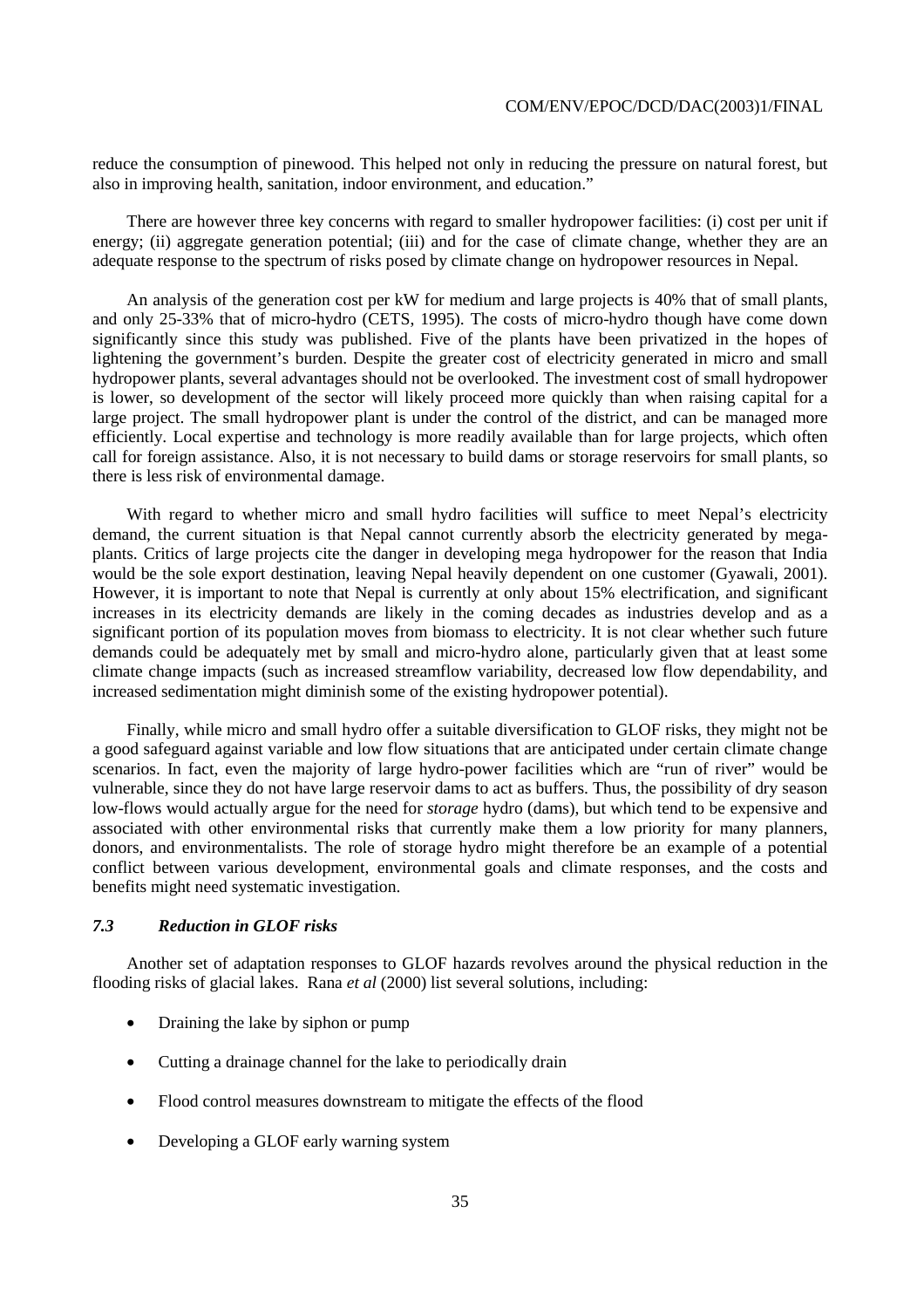An added benefit of GLOF mitigation measures is that the "methods of remediation can be harnessed to facilitate safe management of the water resource for hydro-electric power at a local scale (micro-hydro power) and for export (major hydro-electric power generation facilities)." (Reynolds and Richardson, 1999) During the consultative workshop on this issue in Kathmandu in March 2003, this notion received considerable support as a way to leverage the efforts from GLOF mitigation. In addition to hydropower, the siphoned water could also be used to supplement dry season flows, maintain adequate water levels in downstream ecosystems to protect valuable fish stocks, supply water for local usage, and even provide recreational facilities. However, the long-term economic feasibility of harnessing these waters may be limited. As one geologist at the Department of Water-Induced Disasters pointed out, these glacial lakes have been formed over several decades or more, and the rate of recharge may likely be less than the rate of draw down if used for other purposes. This would require more careful study into the possibilities of multibenefit schemes.

GLOF mitigation measures however each have their own disadvantages. Pumping is expensive; because of the remote location at high altitudes, heavy infrastructure must be flown by helicopter to the site. Flood control measures are less desirable because Nepal's topography with steep gradients makes the flood behave unpredictably as it moves downstream, the flood can carry on for 200 km. Further, in effect, it is treating the symptoms rather than the cause, as it does not prevent a GLOF from happening in the first place. GLOF early warning systems tend to be expensive to set up and maintain, and only benefit populations downstream enough to have sufficient lead time.

These disadvantages notwithstanding, there is one instance in Nepal where such responses have in fact already been implemented in an integrated manner. The Tsho Rolpa glacial lake (Figure 8) project in one of the most significant examples of collaborative anticipatory planning by the government, donors, and experts in GLOF mitigation. Tsho Rolpa was estimated to store approximately 90-100 million  $m<sup>3</sup>$ , a hazard that called for urgent attention. A 150-meter tall moraine dam held the lake, which if breached, could cause a GLOF event in which a third or more of the lake could flood downstream. The likelihood of a GLOF occurring at Tsho Rolpa, and the risks it posed to the 60MW Khimti hydro power plant that was under construction downstream, was sufficient to spur HMG to initiate a project in 1998, with the support of the Netherlands Development Agency (NEDA), to drain down the Tsho Rolpa glacial lake. This effort was led by the Department of Hydrology and Meteorology (DHM), with the technical assistance of Reynolds Geo-Sciences Co., Ltd. of Britain, supported by the UK Department for International Development (DFID). To mitigate this risk, an expert group recommended lowering the lake three meters by cutting an open channel in the moraine. In addition, a gate was constructed to allow water to be released as necessary. While the lake draining was in progress, an early warning system was simultaneously established in 19 villages downstream of the Rolwaling Khola on the Bhote/Tama Koshi River to give warning in the event of a Tsho Rolpa GLOF. Local villagers have been actively involved in the design of this system, and drills are carried out periodically. The World Bank provided a loan to construct the system. The four-year Tsho Rolpa project finished in December 2002, with a total cost of USD 2.98 million from The Netherlands and an additional USD 231,000 provided by HMG.

The goal of lowering the lake level was achieved by June 2002, which reduced the risk of a GLOF by 20%. The complete prevention of a GLOF at Tsho Rolpa necessitates further reducing the lake water, perhaps by as much as 17 meters. Expert groups are now undertaking further studies, but it is obvious that the cost of mitigating GLOF risks is substantial and time consuming. The cost, however, is much less than the potential damage that would be caused by an actual event in terms of lost lives, communities, development setbacks, and energy generation.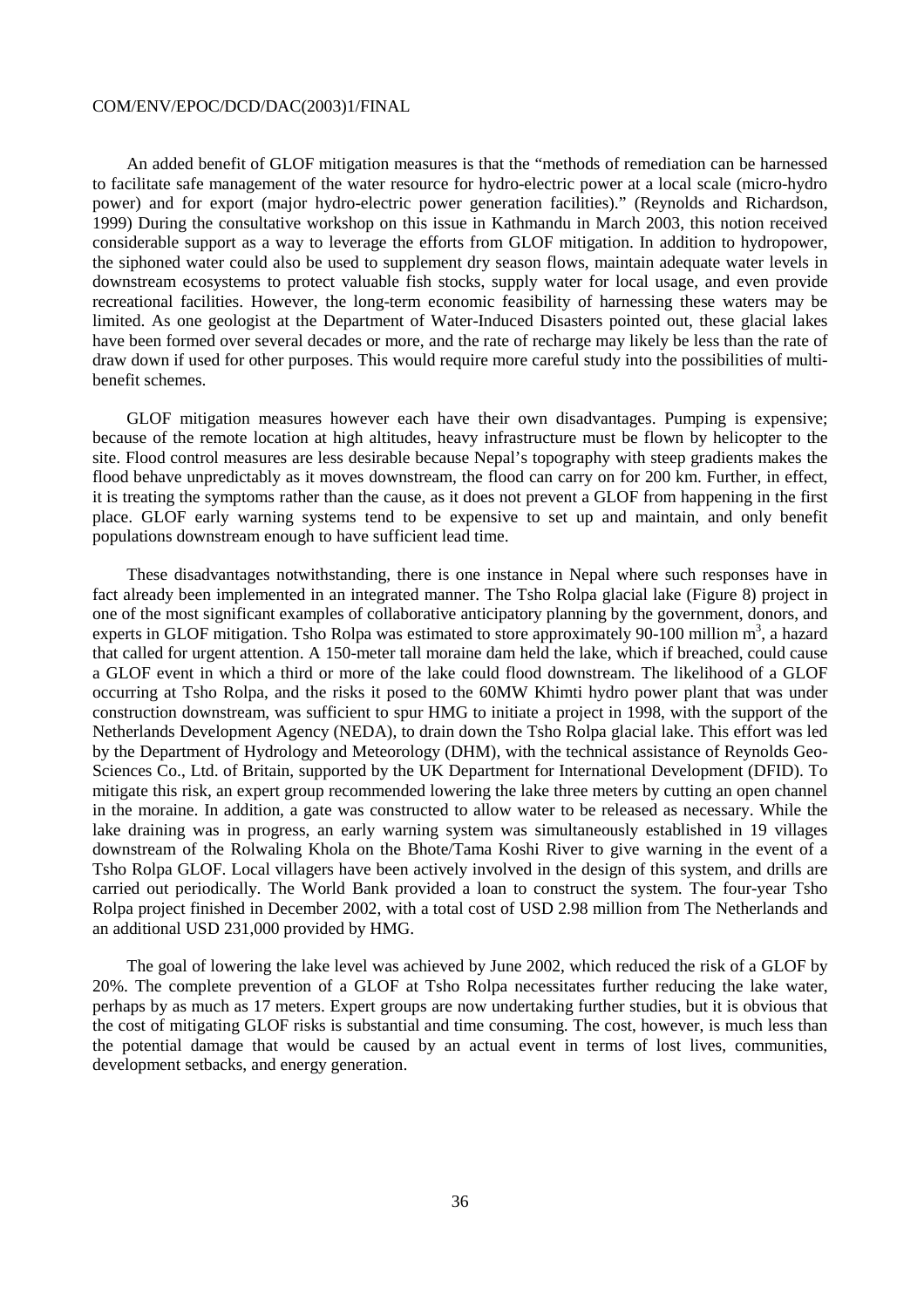# *7.4 Incorporation of future reduced generation capacity in design*

Hydropower generation already has several mechanisms in place to cope with streamflow fluctuations as a result of current seasonal as well as climate variability. For example, a plant may have three in-take channels and turbines to generate electricity during peak runoff season (monsoon). Then during the dry season, one or more in-take channels can be shut off. This allows the plant to generate electricity more efficiently and without incurring losses for excess capacity<sup>25</sup>. This option should be investigated to analyze the economic benefit of designing hydropower plants with the possibility of future lowered capacity, for example, in 25 years. The current design for small hydropower assumes an average lifespan of 50 years, with most investors expecting a return on their investment within 7 years<sup>26</sup>. When questioned about reduced runoff and electricity generation in coming decades, one hydropower expert replied that it would only affect his decision-making if there were greater certainty of significantly reduced runoff *and* if it occurs within 20-25 years. This highlights another constraint in medium to long term planning for climate change impacts, given the considerable uncertainties regarding both the magnitude and timing of many climate change impacts.

### *7.5 Integrated water resource and disaster management*

The above measures are aimed at reducing the direct risks of climate change-induced GLOFs and runoff changes on the hydropower sector. A broader perspective on Nepal's development patterns incorporating migration, watershed management, flood management, and disaster preparedness will also help communities adapt to climate change. One of the most important indicators of vulnerability to climate change and disasters is poverty. This is the unfortunate situation for most Nepalis living in mountainous and hill regions. Only 2% of the land is suitable for cultivation, and it can support only 8% of the population (Tianchi and Behrens, 2002). Human activities to build settlements, cultivate steep slopes, gather fuelwood, and construct other infrastructure have led to severe land degradation. Deforestation is another problem in the mountain areas, leading to increased landslides—up to 12,000 per year—and floods. From 1979-1998, forested area decreased by one third.

With limited opportunities for safe and sustainable livelihoods in the mountains, population densities are growing within the river valleys where vulnerability to GLOFs increases. Migration in Nepal has been triggered through two main factors: population growth and decreased land productivity (Tianchi and Behrens, 2002). In fact, these two causes together have led to recent trends indicating that per capita food production may actually have fallen during recent years. Population growth means there are now more people exposed to GLOFs and other climate-related disasters, and this is compounded by the expansion of infrastructure and settlements into vulnerable areas. At the same time that communities are moving further into the hills, many more are migrating to the Terai, where almost 48% of the population now lives.

The poor land use practices in the mountains then take their toll on the progressively more crowded Terai region through increased floods. The environmental degradation and deforestation that prompted the migration from the highlands are now being observed in the Terai. Like many other developing countries, urban centers are also growing quickly. Over 10% of the population is now in urban areas, and this is growing by about 5% per year. In 2000, Kathmandu already experienced a water stress of approximately  $60$  million m<sup>3</sup> and a water scarcity of 40 million m<sup>3</sup>. Ensuring adequate water resources for all of the country's various uses will become an increasingly urgent issue, especially to take into account climate change. According to the 25-Year Water Plan, Nepal aims to increase hydropower to 22,000 MW, expand irrigation to 90% of irrigable lands, and increase access for domestic water supplies to 100% of the population (Sharma, 2003). Current water availability is 215 km<sup>3</sup>, but this is only  $26 \text{ km}^3$  during the low

 $25\overline{)}$ 25 S. Devkota and A. Karki: personal communication.

<sup>26</sup> S. Devkota: personal communication.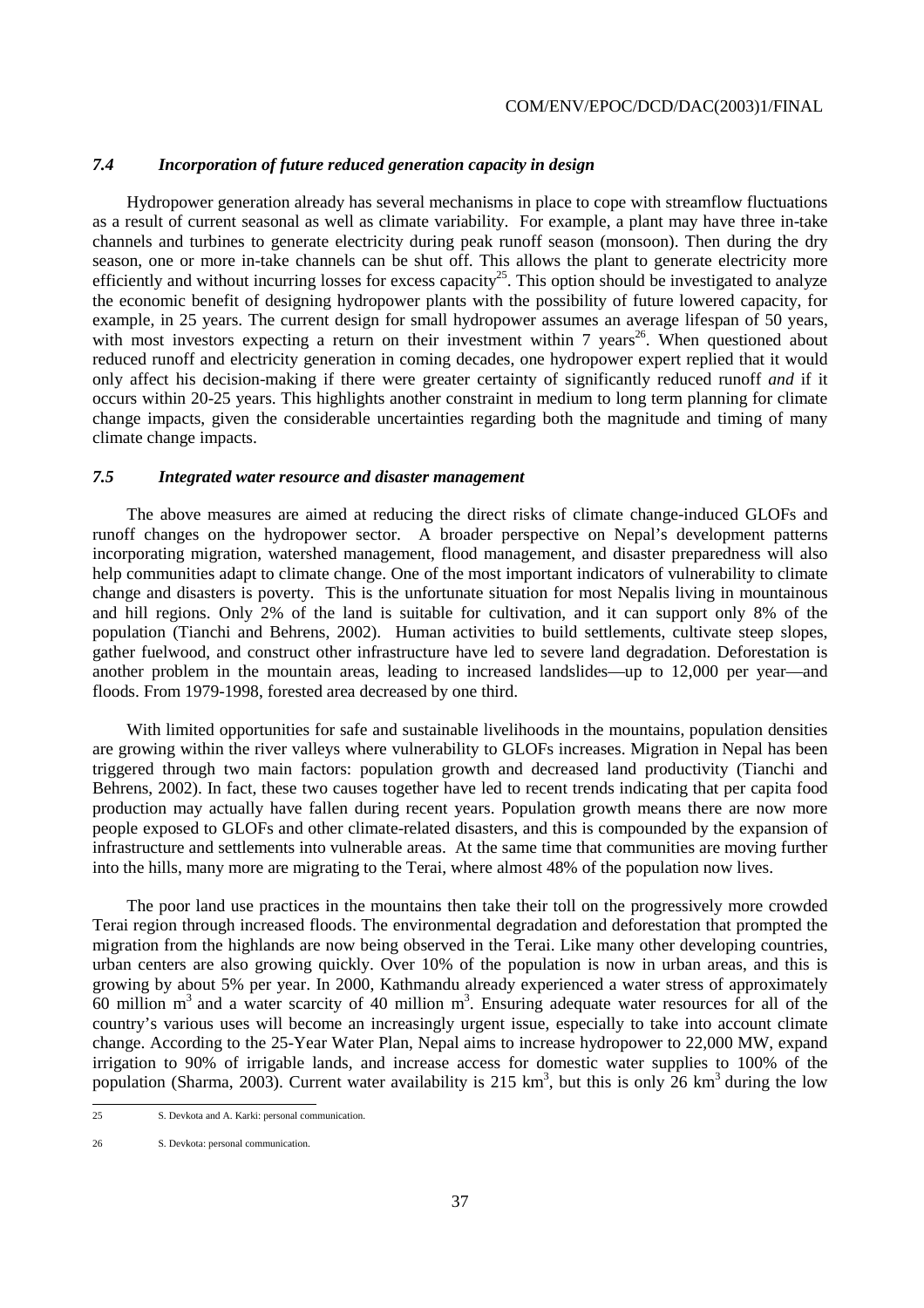flow season. The amount of water needed to achieve the goals of the 25-Year Water Plan is 60 km<sup>3</sup> for hydropower and  $28 \text{ km}^3$  for other uses.

A number of options can reduce vulnerability in all regions of Nepal to climate change and climaterelated disasters. Non-structural measures are particularly attractive as they generally involve lower costs than engineering measures and would go a long way towards building capacity for disaster preparedness and water resource management. Such measures include: Developing and implementing land use/zoning policies; maintaining up to date hazard and vulnerability maps; training and capacity building for disaster and water resource management; working with the community to increase public awareness and develop early warning systems and evacuation plans; afforestation and reforestation programs (for reduction in flooding/landslide risk).

# *7.6 Energy supply and demand management*

At its core, the various impacts of climate change (GLOFs, streamflow variability; reduced low flow dependability; increased sediment loads from floods and strong precipitation events) affect Nepal's hydroelectric potential. This is particularly significant, given that hydro contributes over 90% of Nepal's electricity generation. Among the adaptation options in the energy sector therefore are: alternate sources of energy supply, and better demand side management.

The potential non-hydro energy options for Nepal include: Fossil fuels (coal, petroleum, natural gas); Biogas and Agricultural residues; and Solar energy. Agricultural residues, solar and biogas have all made promising inroads into Nepal's energy consumption, but face constraints with regard to their overall potential. The efficiency of conversion is a major constraint for agricultural residues, while cost is the limiting factor for solar photovoltaics. Biogas has been considerably more successful and has the potential to meet one-third of current energy consumption. With regard to fossil energy, Nepal initiated plans to undertake petroleum exploration activities, supported by the World Bank and the International Development Agency. To date, no reserves of petroleum products have been found in the country and all petroleum is imported from India. The Ninth and Tenth Development Plans state that the policy in this regard is to reduce dependency on imports and instead promote indigenous sources. Natural gas has been found in Nepal, approximately 300 million cubic meters, and a model plant in Kathmandu Valley was installed in 1987. Over the past fifteen years, it has shown that natural gas could be used for domestic and industrial use in the Kathmandu Valley. The contribution of coal to Nepal's existing energy demand is quite small. There are 5.1 million tons of coal reserves estimated in Nepal, but the current production methods rely only on traditional tools. The advantage of fossil energy (relative to agricultural residues and biogas) is the greater potential for electricity generation (as opposed to direct energy end-use), given that electrification will be a primary vehicle for Nepal's development in the coming decades. The obvious drawback is that fossil energy (particularly coal) would contribute significantly to greenhouse emissions and climate change, in addition to other health related concerns. This highlights how a potential adaptation response to certain climate induced risks might actually be orthogonal to a greenhouse mitigation strategy. It is therefore all the more important for Nepal to maintain its current high share of hydropower in its electricity generation through suitable adaptation strategies that reduce vulnerability to climate induced risks, rather than a shift to fossil energy. In the case of Nepal this is consistent with current national priorities as representatives of the NPC and other government agencies have specifically stated their preference for hydropower as an indigenous source of energy.

Demand side management should also be an important tool in an energy adaptation strategy. Energy efficient lighting, water pumps, heaters, and cookers are now available in Nepal. Using compact fluorescent lightbulbs (CFLs) rather than incandescent bulbs would reduce by half the electricity for lighting requirements in the industrial, commercial, and residential sectors (Shresthacharya, 2002). One study projects that as much as 13%—5,876 GWh—of total electricity generated during the period 1996-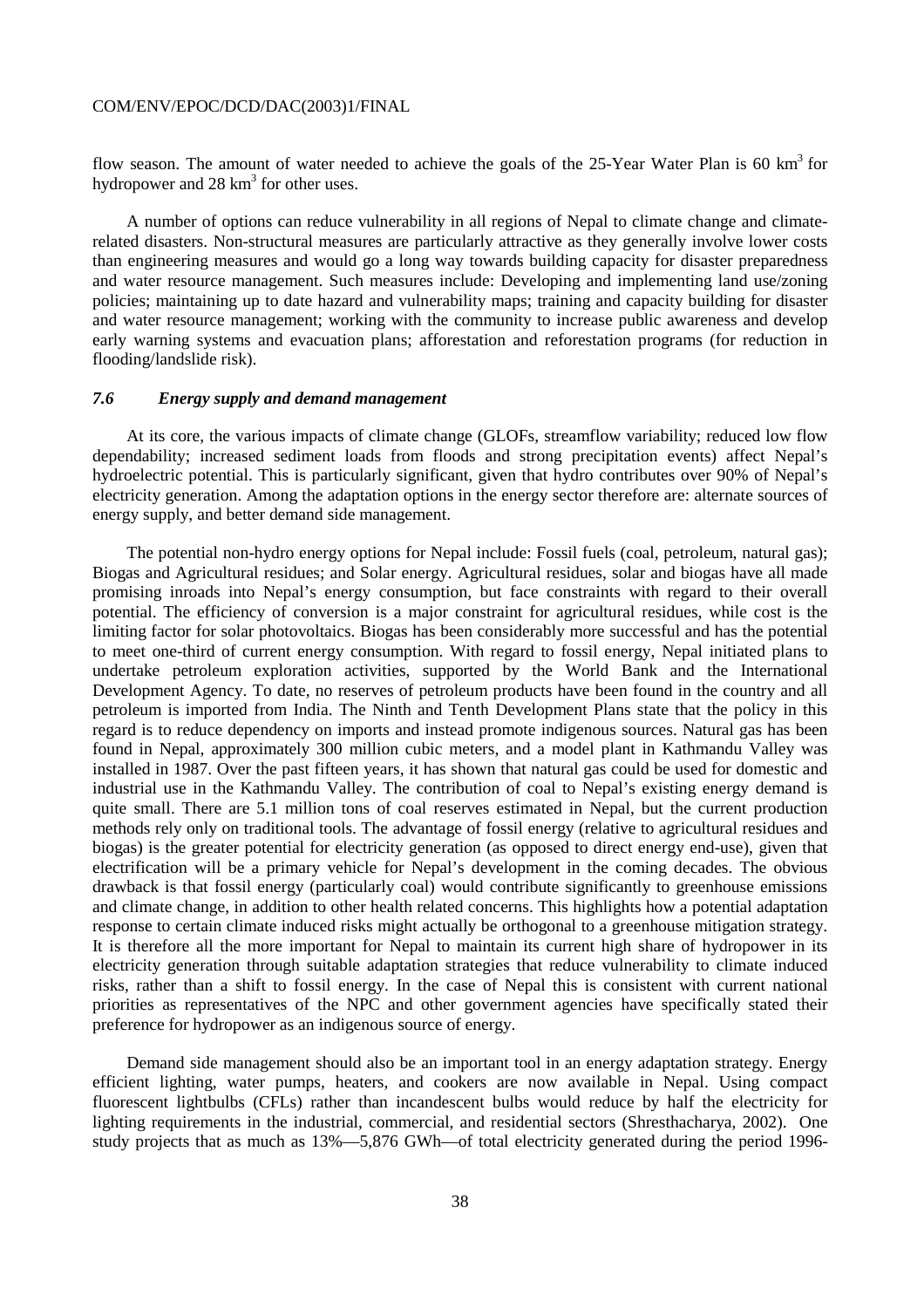2010 could be avoided by using CFLs and energy efficient motors, from a technically feasible perspective. Economically, it would be possible to avoid 6.9% of electricity generated. Another benefit to promoting energy efficiency is the mitigation of greenhouse gas emissions. During the 14-year period,  $CO<sub>2</sub>$  emissions could decrease 97% from the business-as-usual emission scenario in the residential sector, 37% in the industrial sector, and 28% in the commercial sector (ARRPEEC, 1998). This would yield a 12.6% reduction in costs through demand side management, savings in electricity generation, and installed capacity. This adaptation option would indirectly reduce the risk of damages from a GLOF by the reducing the number of installations needed for electricity. This would mean either less plants existing or less capacity, meaning smaller plants, with reduced exposure to GLOF risk. It also leaves the energy system less vulnerable to climate change, in the event that future runoff changes reduce the capacity of plants to produce electricity. However, in general energy planners have tended to focus on the supply side issues of electricity generation, and not nearly enough on demand side management. Public awareness and incentives for incorporating energy efficiency is also low in Nepal. Finally, savings from energy efficient appliances are not easily predictable by the end users; this is due to distorted electricity prices and the lag times in recouping investment in the appliances

# **8. Towards prioritization of climate responses in the hydropower sector**

An initial step towards prioritization and mainstreaming of responses to climate change in Nepal's hydropower sector was made as part of a consultative workshop on "Climate Change Impacts and Adaptation Options in Nepal's Hydropower Sector with a Focus on Hydrological Regime Changes including GLOF" that was held in Kathmandu, on March 5-6 2003 (Appendix A and B). The primary input to the workshop was a consultant report for the OECD Development and Climate Project produced by the Asian Disaster Preparedness Center (ADPC), and the workshop was organized in partnership with HMG's Department of Hydrology and Meteorology (DHM). As part of the workshop three breakout groups were established to engage government and donor representatives, as well as representatives from NGOs, the private sector, and academia in a discussion of the synergies and trade-offs between various adaptation options related to GLOF hazards, Hydropower, and Social Systems exposed to climate induced water hazards in Nepal.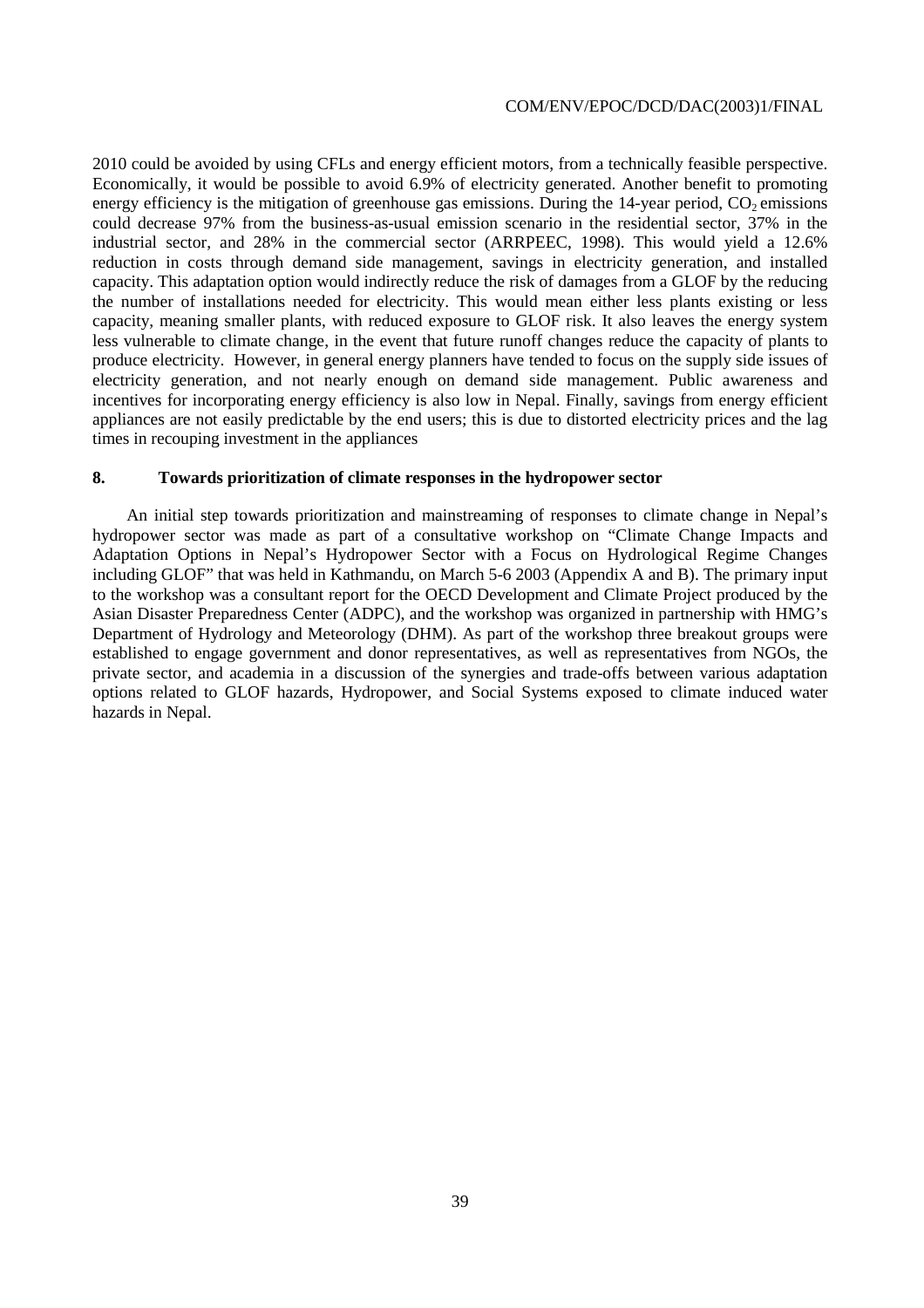This exercise was intended as a first step in a more systematic exploration of climate responses by the various stakeholders in Nepal. The results are therefore only illustrative, and briefly summarized below.

| <b>Response Option</b>             | <b>Effectiveness</b> | Cost     | <b>Implementation Barriers</b>               |  |
|------------------------------------|----------------------|----------|----------------------------------------------|--|
| Raising awareness                  | High                 | Low      | Communication, what kind of media            |  |
|                                    |                      |          | to use                                       |  |
| of<br>Inventory and monitoring     | High                 | Moderate | data,<br>local<br>Lack of appropriate        |  |
| glaciers and glacial lakes         |                      |          | capacity, funding                            |  |
| Vulnerability and risk assessment  | Medium-High          | Moderate | Lack of appropriate<br>data,<br>local        |  |
|                                    |                      |          | capacity, funding                            |  |
| Research for multiple benefits of  | High                 | Medium-  | Funds                                        |  |
| mitigation measures                |                      | High     |                                              |  |
| Land use planning                  | Moderate             | Moderate | coordination<br>of<br>Lack<br><b>between</b> |  |
|                                    |                      |          | agencies, with communities                   |  |
| Developing a national policy and   | Medium-High          | High     | Funds, political will                        |  |
| action plan                        |                      |          |                                              |  |
| Mitigation and early<br>warning    | Medium-High          | High     | Funds, logistics, local capacity             |  |
| systems, including drawing down    |                      |          |                                              |  |
| water and storage for deglaciation |                      |          |                                              |  |
| Relocation of population           | Uncertain            | High     | Social acceptance                            |  |

### *8.1 GLOF hazards*

An important point from the discussion on adaptation options for GLOF hazards, which is also relevant for other two issues, is that prioritization was difficult at this early stage. It is likely that several of the options would be implemented in tandem. For example, a risk assessment can only be undertaken once there is the knowledge of the locations and characteristics of the glacial lakes and/or glaciers in the process of developing supra-glacial lakes that may become risky. However, there will be positive feedback between each of the options such that the inventory would influence what the national policy and action plan should be, policies would influence land use planning, and so on. Furthermore, the range of options and their individual definitions can be refined, given more time and discussion between stakeholders. Implementation of action plans and inventories also depends on the modalities of the institutions involved, and their local capacity in terms of human, physical, and funding resources. The formulation of a national policy and an action plan should involve the adoption of political ownership and recognition by government agencies such as the National Planning Commission.

# *8.2 Hydropower*

This group ranked the effectiveness and costs of each option from 1-10, with 1 meaning "most effective" or "least cost", while 11 means "least effective" or "greatest cost". Discussion on this issue stressed the importance of recognizing that GLOF risks should not pose excessive barriers to hydropower developments. Planners, donors, and investors should undertake risk assessments and work to understand how GLOFs and climate change can be managed. Some participants were concerned that the idea of climate change and GLOFs would lead some people to automatically rule out large hydropower plants. One advantage of large hydropower discussed during the consultative workshop is that reservoirs can provide dependable flows for electricity generation, supplement water supplies for domestic and agriculture uses during the dry season, and if properly designed, they may play a role in flood management. These possible benefits must be carefully weighed any against environmental impacts and the enhanced GLOF risks. Thorough risk assessments that closely examine climate-related hazards will provide a more accurate perspective of the costs and/or benefits of small versus large hydropower for a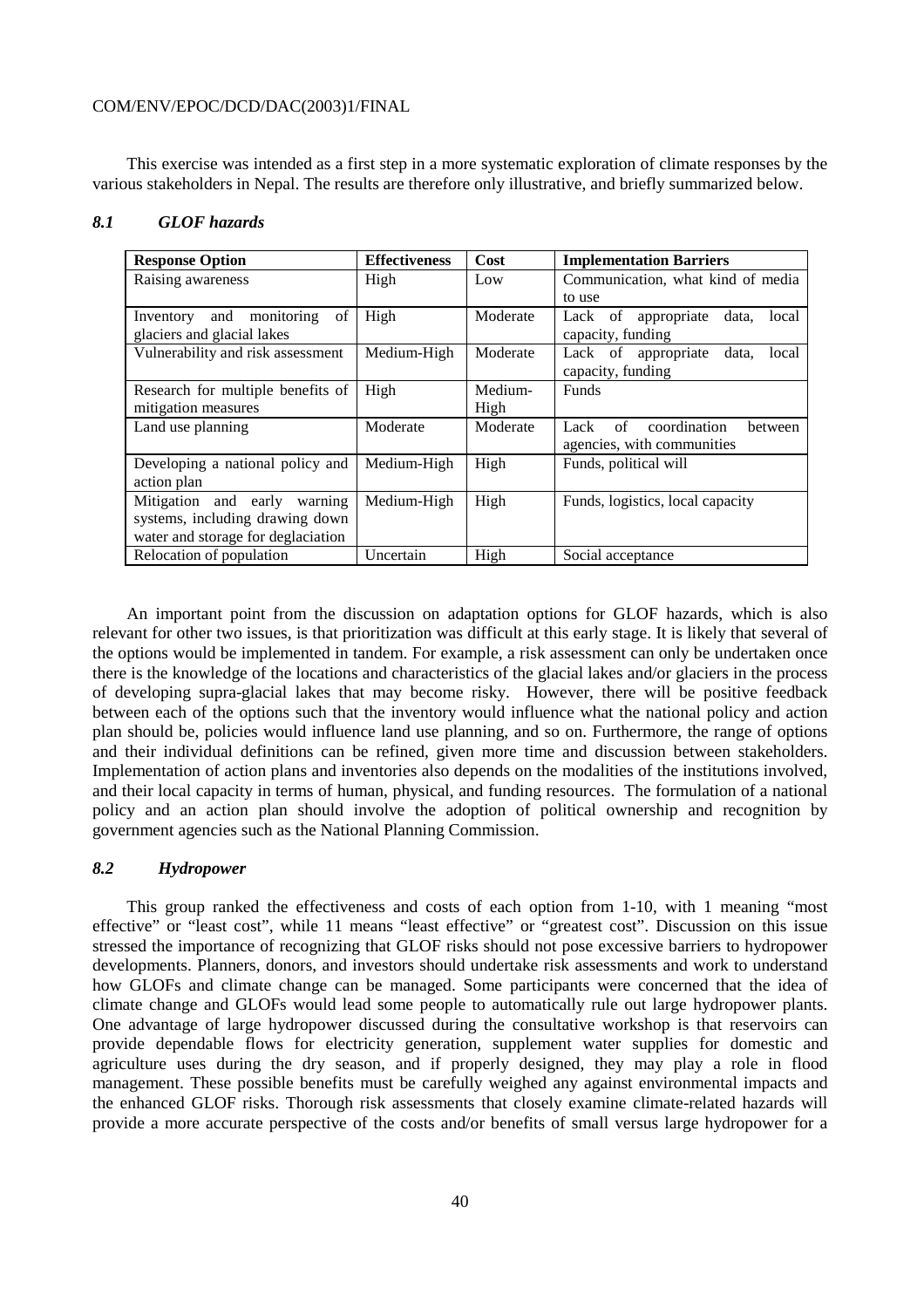given site and need. The table above illustrates that, without information on a particular site's vulnerability, the preference is for smaller hydropower projects.

| Option                                                   | <b>Effectiveness</b> | Cost |
|----------------------------------------------------------|----------------------|------|
| Lower risk site                                          |                      |      |
| Priority for high head schemes                           | 3                    | 2    |
| Priority for run-of-river schemes                        | 9                    |      |
| Watershed management                                     | 5                    | 4    |
| Reservoirs                                               | 10                   | Q    |
| Increased spillway design capacity                       | 6                    | 6    |
| Multiple units within one plant                          | 8                    | 8    |
| Develop hydropower from GLOF mitigation measures         | 11                   | 11   |
| Design structures with proper de-sanding/flushing system | 4                    | 5    |
| Multiple projects to maintain generation capacity        |                      | 10   |
| Research                                                 |                      | 3    |

# *8.3 Social systems*

The ultimate end-point of all climate induced water hazards in Nepal are the communities that are vulnerable to such impacts, primarily in mountain regions but also downstream in low-lying areas that suffer the consequences of flooding or reduced water/energy supply. In addition to the loss of life in flooding events such as GLOFs, it is the loss of livelihoods that is far more significant and long lasting. The washing away of a mountain bridge can often cut-off access to agricultural land or fuelwood, while landslides often render land unsuitable for cultivation. Yet, the primary emphasis of responses to water hazards and risks to hydropower generation have focused on engineering solutions such as better design of hydropower facilities or drainage of glacial lakes. Considerably less attention is paid to alternate measures to reduce the vulnerability of social systems to such impacts. Some of the response measures that could be undertaken this category were considered under the Social Systems breakout group.

| Option              | <b>Effectiveness</b> | Cost                                    | <b>Implementation Barriers</b> |
|---------------------|----------------------|-----------------------------------------|--------------------------------|
| Early<br>warning    | High                 | High<br>&<br>installation<br>cumulative | Lack<br>of<br>awareness:       |
| systems             |                      | maintenance; Low daily maintenance      | political instability          |
| Water storage for   | High                 | High dams and reservoirs; Low           | Lack<br>of<br>investment:      |
| livelihoods         |                      | ponds                                   | implications<br>for<br>other   |
|                     |                      |                                         | environmental problems;        |
|                     |                      |                                         | lack of awareness              |
| Planning<br>new     | Very high            | High                                    | Lack of awareness; lack of     |
| settlements in low  |                      |                                         | adequate hazard mapping        |
| risk areas          |                      |                                         |                                |
| Resettlement<br>in  | High                 | High                                    | Lack of awareness; lack of     |
| low risk areas      |                      |                                         | will to move                   |
| Non-agriculture     | Low                  | High                                    | Lack of education; lack of     |
| employment          |                      |                                         | willingness; lack of non-      |
|                     |                      |                                         | agriculture opportunities      |
| Develop drought-    | High                 | Low                                     | Lack of information; high      |
| resistant cultivars |                      |                                         | cost of new varieties          |

The above measures could be part of a broader agenda to mainstream climate change concerns in poverty reduction and rural development efforts. Elements of such an agenda - as identified in the Multi-Agency Report on Poverty and Climate Change (World Bank et al. 2003) - include: improving social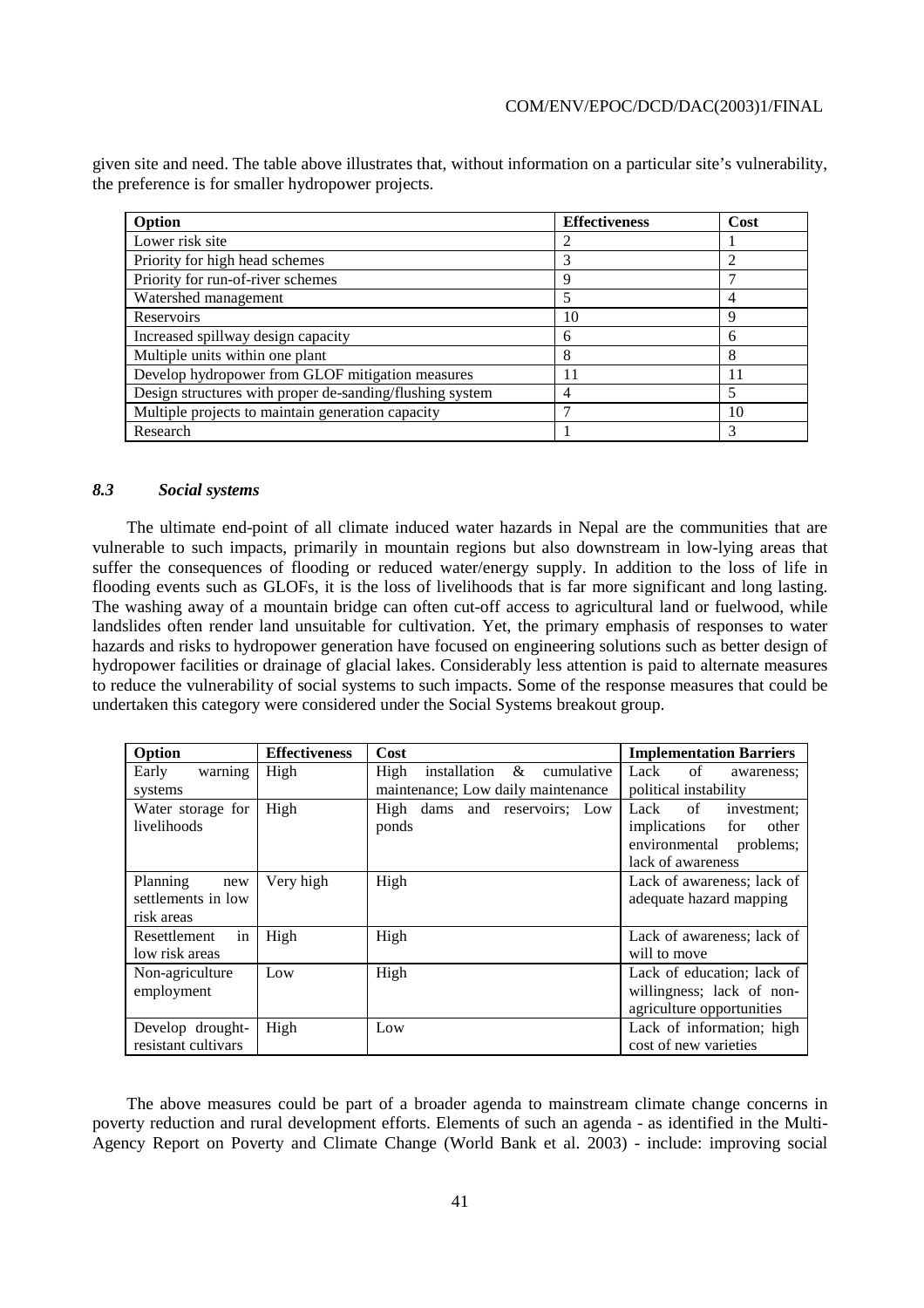networks to cope with climate related disasters; increasing the resilience of natural systems and their productivity in order to support the livelihoods of the poor; infrastructure solutions; boosting human capital through better education and awareness programs related to the potential impacts of climate change; and promoting safety net and risk spreading mechanisms to cope with climate risks.

### **9. Conclusions and further issues**

### *9.1 Climate trends, scenarios and impacts*

This integrated analysis reveals that the need for mainstreaming climate change responses in development planning and assistance is particularly acute for Nepal. Nestled in the Hindukush Himalayas Nepal is one of the poorest countries in the world, with the mountains and related water resources underpinning its economic and energy infrastructure. An observed warming trend over the past several decades is already having discernible and generally adverse impacts on both these key resources – many mountain glaciers are in a general state of retreat, and some are expected to disappear entirely in the coming decades. Glacier retreat and ice melt more generally are also significantly increasing the size and volume of several of Nepal's more than two thousand glacial lakes, making them more prone to glacial lake outburst flooding (GLOF).

Climate change scenarios across multiple general circulation models meanwhile show considerable convergence on continued warming, with country averaged mean temperature increases of 1.2°C and 3°C projected by 2050 and 2100. Continued glacier retreat can also reduce dry season flows fed by glacier melt, while there is moderate confidence across climate models that the monsoon might intensify under climate change. This contributes to enhanced variability of river flows. Potential intensification of monsoons combined with enhancement of GLOF risks also contributes to enhanced risk of flooding and landslides which can have serious a impact on mountain agriculture and rural livelihoods. A subjective ranking of key impacts and vulnerabilities in Nepal identifies water resources and hydropower as being of the highest priority in terms of certainty, urgency, and severity of impact, as well as the importance of the resource being affected.

# *9.2 Attention to climate change concerns in national planning*

At the national level meanwhile Nepal has no specific policy documents dealing with climate change. Nepal's Tenth Development Plan, which has been developed as the country's PRSP, has poverty reduction as its central focus. Although the plan acknowledges the important influence weather can have on overall economic performance, explicit attention to climate risks is lacking. The Development Plan is accompanied by a Medium Term Expenditure Framework (MTEF), which provides a prioritization of resources and ensures consistency of annual budgets with the 5-year Development Plan. The sectoral MTEF papers for some of Nepal's vulnerable sectors lack consideration of climate change induced risks, for example the MTEF paper for the power sector does not recognize risks to hydropower plants due to the variability in runoff, floods (including GLOFs), and sedimentation. Nepal has yet to submit its first National Communication under the UN Framework Convention on Climate Change. Nepal's recent National Communication to the UN Convention on Biodiversity, to the UN Convention on Combating Desertification as well as its report to the World Summit on Sustainable Development (WSSD) make only marginal references to climate change.

# *9.3 Attention to climate change concerns in donor portfolios and projects*

Nepal receives between US\$ 350 and 400 million of development assistance annually. An analysis of donor projects in Nepal using the OECD/World Bank Creditor Reporting System (CRS) database reveals that roughly 50-65% (in terms of investment dollars) and 26-33% (in terms of number of projects) of donor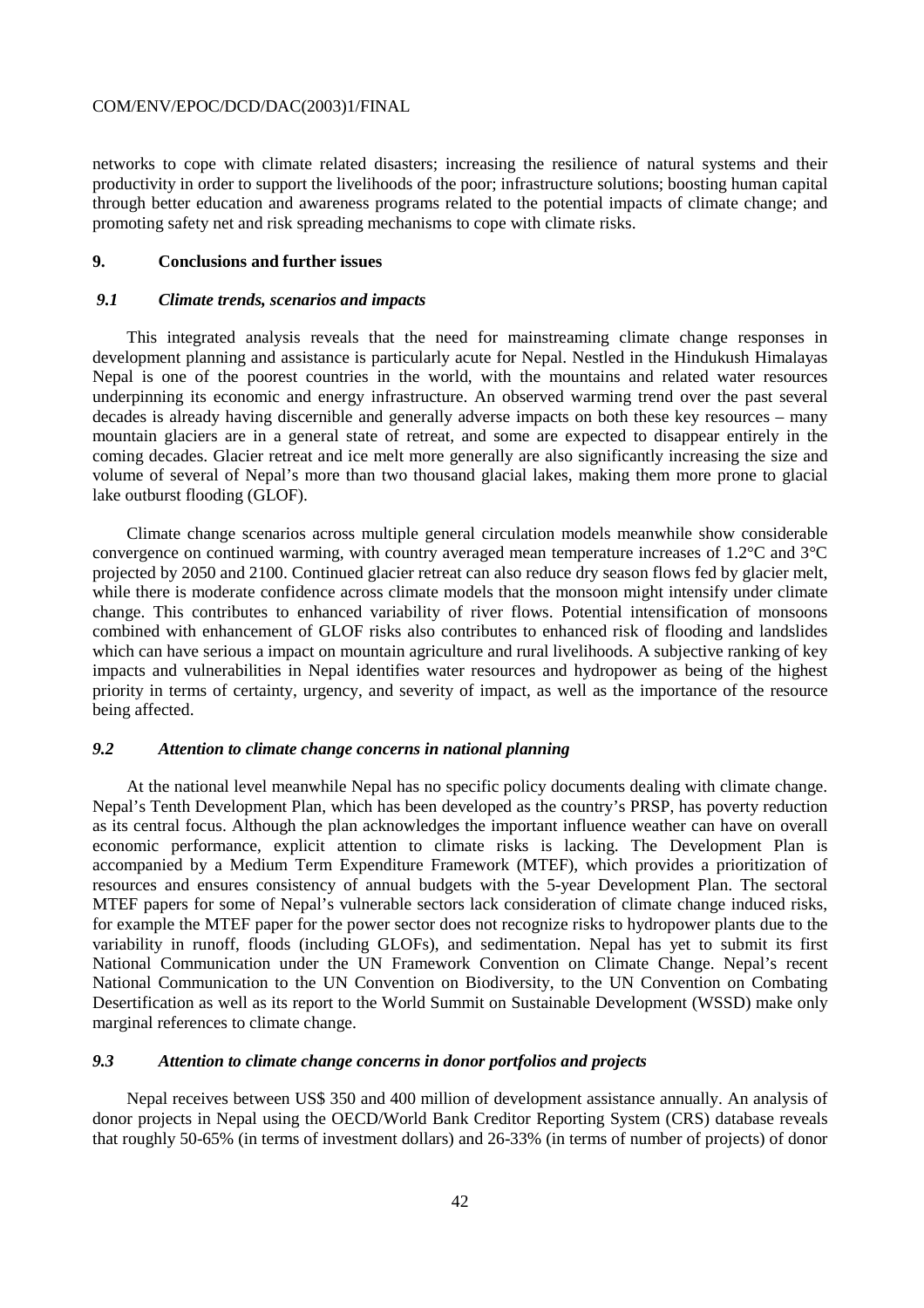portfolios in Nepal are potentially affected by climate risks. This includes both activities in sectors which may be impacted by climate change, as well as those development activities which may influence the vulnerability of natural or human systems to climate change. These numbers are only indicative, given that any classification based on sectors suffers from problems related to over-simplification. Nevertheless, such measures can serve as a crude barometer to assess the degree to which particular projects or development strategies may need to take climate change concerns into account.

Despite discernible impacts that can be related to climate change, Nepal has generally not received sufficient attention or funding from international efforts on adaptation to climate change. Meanwhile, on the development side, an analysis of donor country strategies and project documents reveals that such documents also do not mention climate change explicitly. Yet, field visits and consultation with government officials and donor representatives present a more nuanced picture<sup>27</sup>. Efforts are in fact underway to manage at least some of the risks, such as GLOFs, as part of their ongoing development projects and plans – albeit in a narrow engineering sense.

# *9.4 Climate change: water resources and hydropower*

The most critical impacts of climate change in Nepal can be expected to be on its water resources, particularly glacial lakes, and its hydropower generation. Water supply infrastructure and facilities are at risk from increased flooding, landslides, sedimentation and more intense precipitation events (particularly during the monsoon) expected to result from climate change. Greater unreliability of dry season flows, in particular, poses potentially serious risks to water supplies in the lean season. Hydroelectric plants are highly dependent on predictable runoff patterns. Therefore, increased climate variability, which can affect frequency and intensity of flooding and droughts, could affect Nepal severely. GLOF and increased run-off variability threatens the potential for hydropower generation. GLOFs have already been associated with the loss of a newly built multi-million dollar hydropower facility in 1985, as well as significant loss of other infrastructure such as bridges, roads, livelihoods, and human life. Given that Nepal's electricity infrastructure heavily relies on hydro power - nearly 91% of the nation's power comes from this source - a reduced hydropower potential might imply that Nepal will have to seek for alternative sources of power generation, including from fossil fuel sources. In other words, failure to adapt to climate induced risks to hydropower might also be critical from the perspective of greenhouse mitigation. However, uncertainties in climate projections and lack of reliable hydrological records remain an important constraint for effective anticipatory planning.

# *9.5 Towards mainstreaming climate concerns in development planning: constraints and opportunities*

Preliminary discussions with regard to prioritization of adaptation strategies and their mainstreaming with national stakeholders revealed that development priorities and climate responses can be complementary instead of orthogonal. For example, setting up micro-hydro generation facilities serves multiple development goals, including rural development and employment of women, in addition to serving as an effective diversification strategy for GLOF hazards. On the other hand, there are instances where climate risks and development paths might be on a collision course. For example, the construction of new roads, frequently in river valleys is encouraging settlements in precisely those areas that might be more vulnerable to flooding. Another critical issue for Nepal, where competing environmental and development priorities lead to conflicting priorities, is the case of storage hydropower. The growing demands for water and electricity, coupled with reduced dependability of low season flows under climate change would suggest the need for a greater role for storage hydro facilities as an adaptation response, as

27

<sup>27</sup> This also highlights one limitation of "top-down" analyses of project documents for mention of climate change to infer the extent to which projects do in fact take into account climate change related concerns.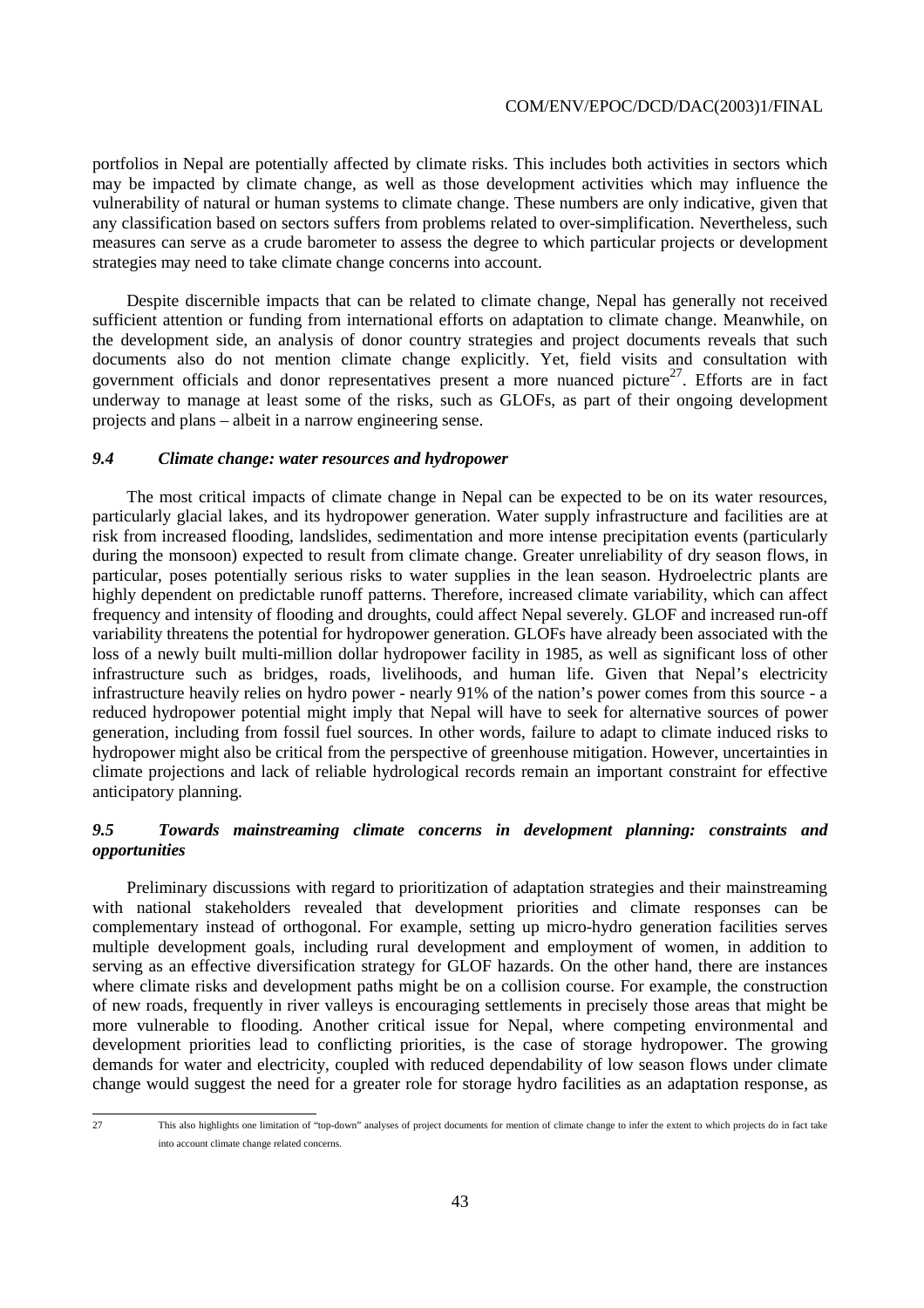opposed to the conventional run-of-river schemes. Construction of dams, however, is currently not being encouraged, in large part due to other environmental risks posed by them. While addressing one impact of climate change (low flows), dams might in fact exacerbate societal vulnerability to another climate change impact (GLOFs), because the breach of a dam following a GLOF might result in a second flooding event. In such complex situations, it is not a case of binary choices, but of attempting to avoid premature closure of particular policy options. Sensible decision-making is needed on a case by case basis so that the implications (including from a climate perspective) of all choices can be suitably incorporated in final decision-making.

While there is evidence of significant collaboration between donors and the government, a key constraint is the capacity of host agencies and institutions – particularly the Department of Hydrology and Meteorology – to field simultaneous multiple and diverse requests from various donors. The amount, continuity, and scope of project funding remains a continuing concern. Further, donors point to a lack of co-ordination across various national government agencies, whereas government agencies point to a lack of co-ordination across donors. Funding in the hydropower sector has also traditionally been more readily available for infrastructure for risk reduction, as opposed to training and capacity building efforts that might contribute to vulnerability reduction. Further, generally only *current* risks are incorporated in project planning. The evidence is at best mixed as to whether plans and projects incorporate the *increase* in risks that are projected with a changing climate. This might be one area where climate change funds and projects could be used to complement existing development funding by focusing on training and capacity building, as well as longer term risk and vulnerability reduction.

Finally, there is also an important trans-boundary or regional dimension to both climate change impacts and responses. Many catastrophic GLOF events in Nepal, in fact originated in Tibet. Conversely, decisions about water resource management or hydropower generation in Nepal affect neighboring countries. Therefore, in addition to national discourses on linkages between climate change and development, such discussions might also be needed at a regional level to formulate co-ordinated strategies.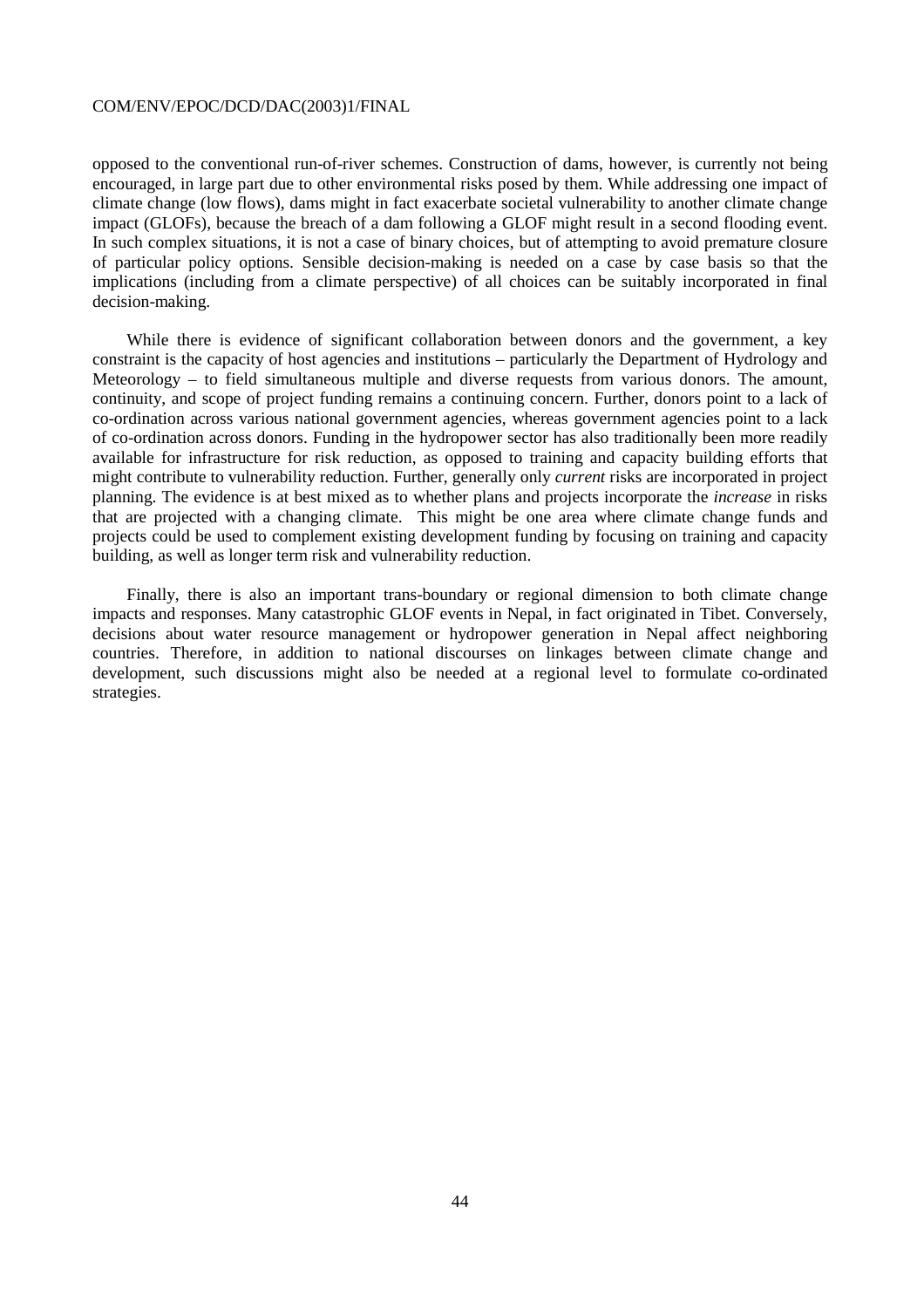### **REFERENCES**

- Agrawala, S. and M. Berg, 2002, "Development and Climate Change Project: Concept Paper on Scope and Criteria for Case Study selection. COM/ENV/EPOC/DCD/DAC(2002)1/Final, OECD, Paris.
- ARRPEEC, 1998. *Energy, Environment, and Climate Change Issues: Nepal*. Study by the Asian Regional Research Program in Energy, Environment, and Climate. Asian Institute of Technology, Bangkok
- Barry, R.G., 1994. "Past and Potential Future Changes in Mountain Environments: A review," in M. Beniston, ed. *Mountain Environments in Changing Climates.* London: Routledge
- Bhadra, B., 2002. "Hydro-Energy for National Development: Issues in Small and Medium Hydro Electricity Development" in S.K. Khatri and H. Uprety (eds) *Energy Policy: National and Regional Implications.* Nepal Foundation for Advanced Studies, Kathmandu
- Boer, G.J., N.A. McFarlane, and M. Lazare. 1992. Greenhouse gas-induced climate change simulated with the CCC second-generation general circulation model. *Bulletin of the American Meteorological Society* 5:1045-1077.
- CETS, 1995. *Sustainable Development of Small Hydropower in Nepal*. Centre for Economic and Technical Studies, Kathmandu
- Chalise, S.R., 1994. "Mountain Environments and Climate Change in the Hindu Kush-Himalayas," in M. Beniston, ed. *Mountain Environments in Changing Climates*, London: Routledge
- CIA. 2002. The World Factbook. http://www.odci.gov/cia/publications/factbook/print/np.html. Accessed January 6, 2003.
- Country Study Team–Nepal, 1997. "Climate Change Vulnerability and Adaptation: Nepal Water Resources", prepared as part of the US Country Studies Program, Washington, DC
- GRID-ARENDAL News. 2002. http://www.grida.no/inf/news/news02/news30.htm. Accessed December 30, 2002.
- Gyawali, D., 2001. *Water in Nepal*. Kathmandu: Himal Books
- ICIMOD and UNEP, 2002. *Inventory of Glaciers, Glacial Lakes, and Glacial Lake Outburst Floods Monitoring and Early Warning Systems the Hindu Kush – Himalayan Region: Nepal*. International Center for Integrated Mountain Development, Kathmandu
- ICIMOD, 1996. *Climatic and Hydrological Atlas of Nepal.* International Center for Integrated Mountain Development, Kathmandu
- IPCC, 2001. *Climate Change 2001: Impacts, Adaptation, and Vulnerability Summary for Policymakers.* Intergovernmental Panel on Climate Change, Geneva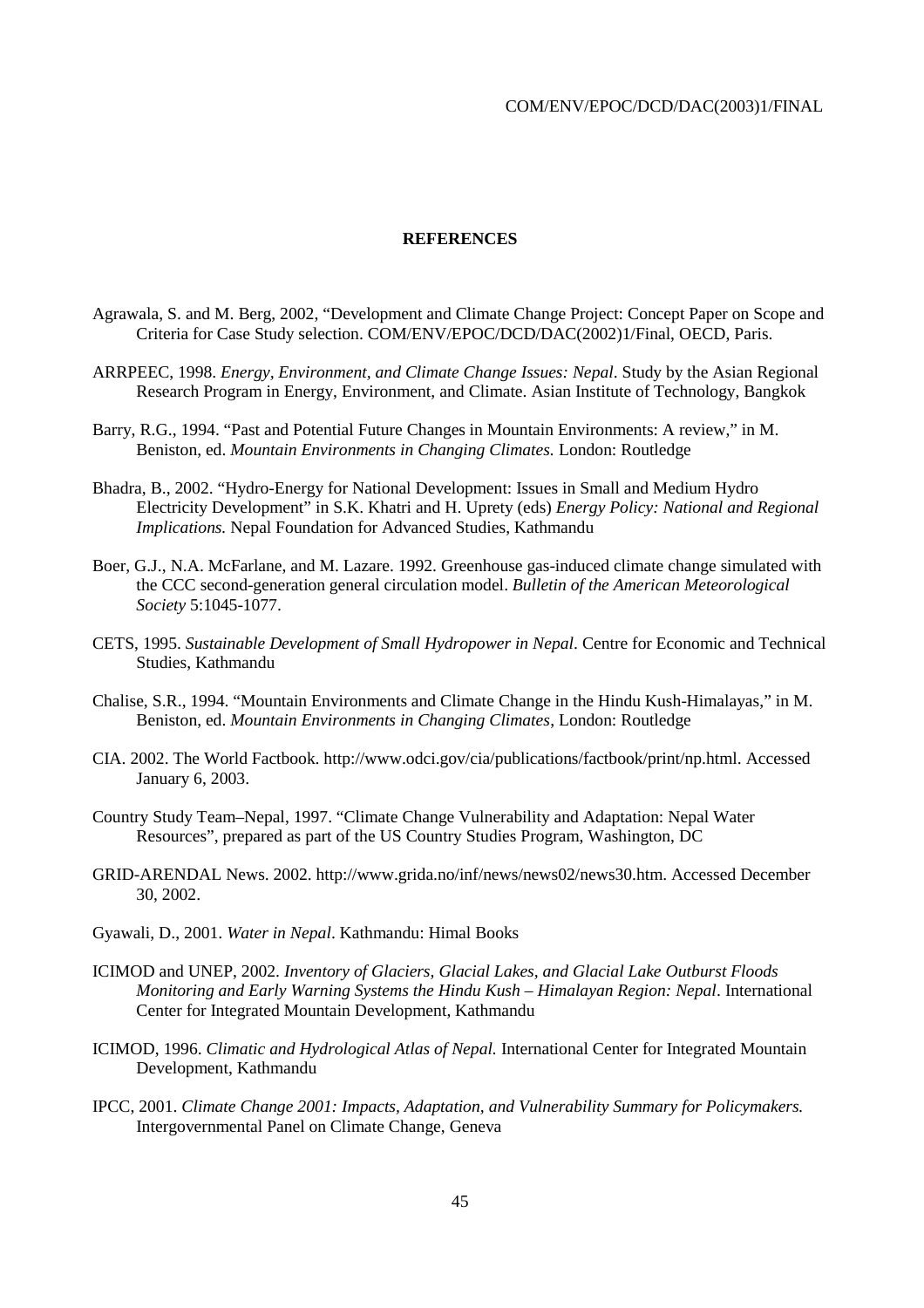- Ives, J.D., 1986. *Glacial Lake Outburst Floods and Risk Engineering in the Himalaya.* ICIMOD Occassional Paper No. 5. International Center for Integrated Mountain Development, Kathmandu
- Liu, X. and B. Chen, 2000. "Climatic Warming in the Tibetan Plateau During Recent Decades," in *International Journal of Climatology* **20**: 1729-1742.
- Mishra, C., 2000. "Development Practice in Nepal: An overview" in K.B. Bhattachan and C. Mishra (eds) *Developmental Practices in Nepal*. Central Department of Sociology and Anthropology, Tribhuvan University, Kathmandu
- Mool, P., S. Joshi, T. Yamada, T. Kadota, Y. Ageta, and V. Galay. 2003. ICIMOD, WECS, JICA-Nepal. http://www.rrcap.unep.org/glofnepal/guide/movie.html. Accessed January 19, 2003.
- Rana, B., A.B. Shrestha, J.M. Reynolds, R. Aryal, A.P. Pokhrel, and K.P. Budhathoki, 2000. "Hazard assessment of the Tsho Rolpa Glacier Lake and ongoing remediation measures," in *Journal of Nepal Geological Society*, 2000. Vol. 22, pp. 563-570.
- Reynolds, J. and S. Richardson, 1999. "Geological Hazards: Glacial" in J. Ingleton (ed) *Natural Disaster Management: A presentation to commemorate the International Decade for Natural Disaster Reduction.* Leicester, UK:Tudor Rose
- Reynolds, J.M., 1998. "High-altitude glacial lake hazard assessment and mitigation: a Himalayan perspective" in J.G. Maund and M. Eddleston (eds) *Geohazards in Engineering Geology.* Geological Society, London, Engineering Geology Special Publications, **15**, 25-34
- Richardson, S. and J. Reynolds, 2000. "An overview of glacial hazards in the Himalayas," in *Quaternary International* 65/66 (2000): 31-47
- Shakya, N.M., 2003. "Hydrological Changes Assessment and Its Impact on Hydro Power Projects of Nepal" in draft proceedings of the *Consultative Workshop on Climate Change Impacts and Adaptation Options in Nepal's Hydropower Sector with a Focus on Hydrological Regime Changes Including GLOF*, Department of Hydrology and Meteorology and Asian Disaster Preparedness Center, 5-6 March 2003, Kathmandu
- Sharma, K.P., 2003. "Impact of Climate Change on Water Resources of Nepal" in draft proceedings of the *Consultative Workshop on Climate Change Impacts and Adaptation Options in Nepal's Hydropower Sector with a Focus on Hydrological Regime Changes Including GLOF*, Department of Hydrology and Meteorology and Asian Disaster Preparedness Center, 5-6 March 2003, Kathmandu
- Sharma, K.P., N.R. Adhikari, and R.G. Karbuja, 2002. *Vulnerability and Adaptation of Water Resources to Climate Changes in Nepal*. Interim report prepared for the UNFCCC Initial National Communication. Central Department of Hydrology and Meteorology, Tribhuvan University, Kathmandu
- Shrestha, A.B., 2003. "Climate Change in Nepal" in draft proceedings of the *Consultative Workshop on Climate Change Impacts and Adaptation Options in Nepal's Hydropower Sector with a Focus on Hydrological Regime Changes Including GLOF*, Department of Hydrology and Meteorology and Asian Disaster Preparedness Center, 5-6 March 2003, Kathmandu
- Shrestha, A.B., C.P. Wake, J.E. Dibb, and P.A. Mayewski, 2000. "Precipitation Fluctuations in the Nepal Himalaya and Its Vicinity and Relationship with Some Large Scale Climatological Parameters" in *International Journal of Climatology,* (20) 317-327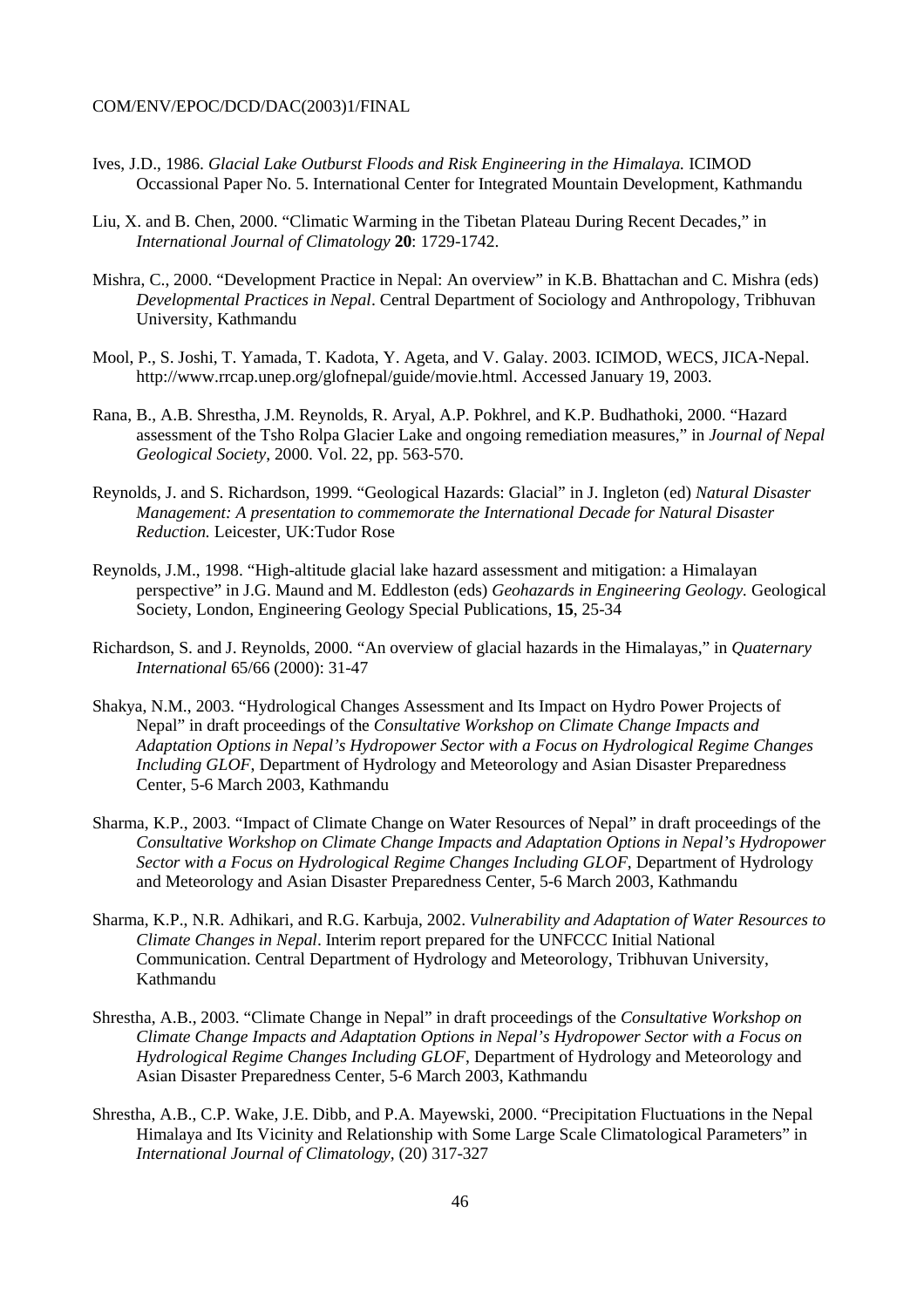- Shrestha, A.B., C.P. Wake, P.A. Mayewski, and J.E. Dibb, 1999. "Maximum Temperature Trends in the Himalaya and its Vicinity: An Analysis Based on Temperature Records from Nepal for the Period 1971 – 94" in *Journal of Climate,* (12) 2775-2789
- Shrestha, N.R., 1998. *In the Name of Development: A Reflection on Nepal.* Educational Enterprises (P), Ltd., Kathmandu
- Shresthacharya, A., 2002. *Energy Economics in Nepal: Issues and Options*. Kathmandu: Udaya Books
- Subbiah, 2001. *Climate Variability and Drought in Southwest Asia.* Asian Disaster Preparedness Center, Bangkok
- Tianchi, L. and J. Behrens, 2002. *An Overview of Poverty, Vulnerability, and Disaster Management in Nepal*, paper prepared for under the Participatory Disaster Management Programme, ICIMOD, UNDP, and HMG/N, Kathmandu
- UNDP, 2001a. *Rural Energy for Sustainable Development: Annual Report 2001*. Rural Energy Development Program, UNDP, Kathmandu
- UNDP, 2001b. *Annual Report 2001: Towards a Sustainable Future*. UNDP, Kathmandu
- UNEP, 2001. *Nepal: State of the Environment*. United Nations Environment Programme, Nairobi
- UNEP/ICIMOD. 2002. www.unep.org/unep/eia/ein/grid/icimod/. Accessed December 30, 2002.
- United Nations. 2002. United Nations Chronicle. http://www.un.org/pubs/chronicle/2002/issue3/0302p48\_glacial\_lakes\_flood\_threat.html. Accessed January 6, 2003.
- World Bank, 2003. *World Development Report 2003: Sustainable Development in a Dynamic World.* New York: Oxford University Press
- World Bank (ADB, AfDB, DFID, OECD and others), 2003: *Poverty and Climate Change: Reducing the Vulnerability of the Poor Through Adaptation*, 43pp.
- World Bank. 2002. World Development Indicators. On CD Rom. World Bank, Washington, DC.
- WRI. 2000. *World Resources: 2000-2001.* World Resources Institute, Washington, DC.
- Yogacharya, K.S. and M.L. Shrestha. 1997. A Report on Climate Change Scenarios for Nepal. Prepared for the U.S. Country Studies Program by the Centre for Research Team, Kathmandu, Nepal.
- Yogacharya, K.S. and R.B. Pradhan. 1997. A Report on Vulnerability and Adaptation Assessment of Climate Change Scenarios in Agricultural Production System in Nepal. Center for Agriculture Technology, Kathmandu, Nepal. February.
- Yogacharya, K.S. and T.M. Gurung. 1997. Sector: Water Resources. Dynamic Systems (Ltd), Kathmandu, Nepal.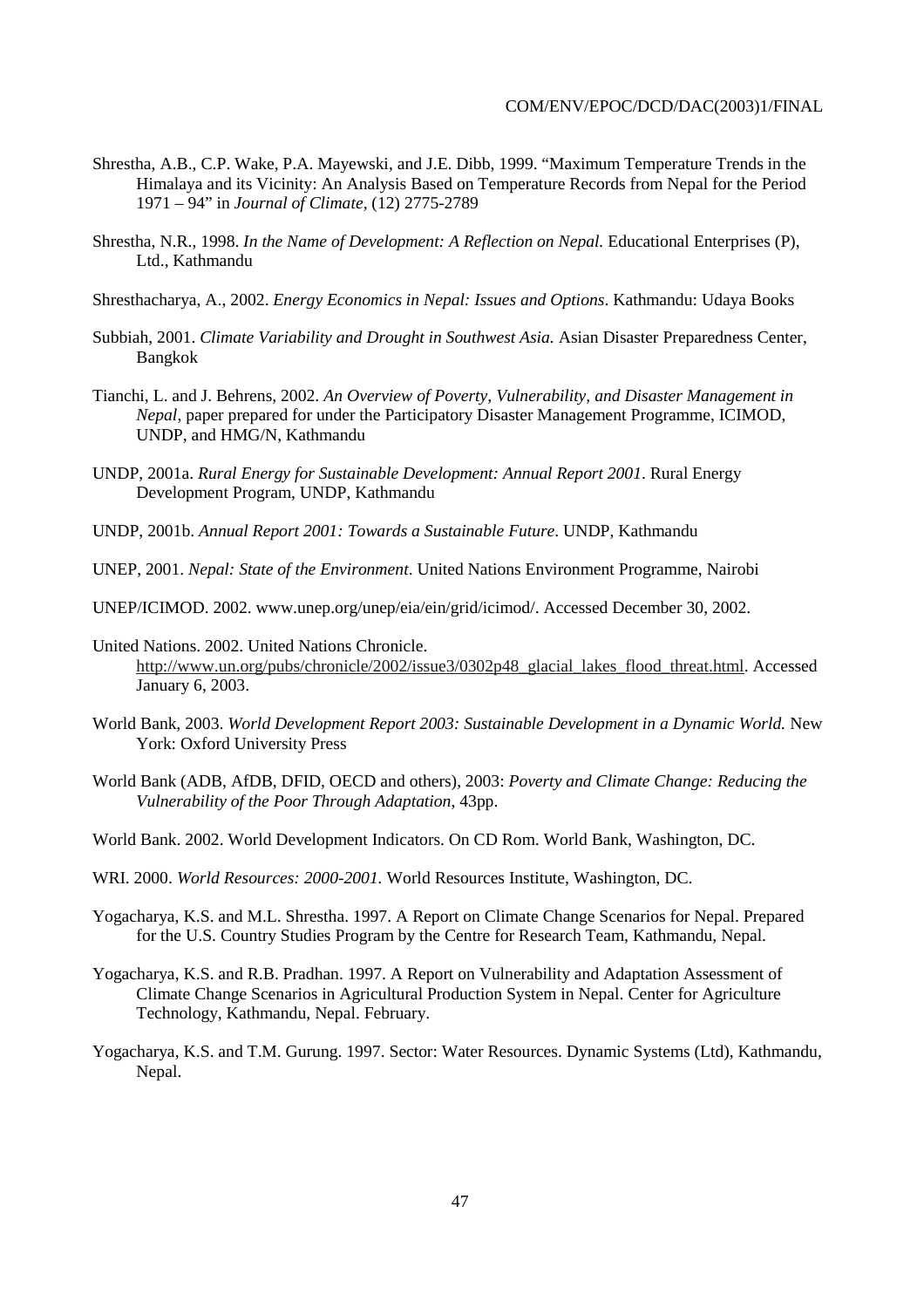# **ANNEX. SOURCES FOR DEVELOPMENT PLANS AND PROJECTS**

# **Statistics**

CRS database, OECD/World Bank http://www.oecd.org/htm/M00005000/M00005347.htm

# **Documents of His Majesty's Government (HMG) of Nepal**

# *Tenth Plan/PRSP*

- concept paper (2002) http://www.ndf2002.gov.np/
- website http://npc.gov.np:8080/tenthplan/the\_tenth\_plan.htm

# *Medium Term Expenditure Framework (MTEF)*

- Papers for MTEF (2002) http://www.ndf2002.gov.np/consult.html
- Final MTEF (2002) http://npc.gov.np:8080/prsp/mtef\_prsp/index2.jsp

Donor Review for 2002 Development Forum (2002) http://www.ndf2002.gov.np/ National Planning Commission www.npc.gov.np

# **UN Conventions**

# *UN Convention to Combat Desertification (UNCCD) www.unccd.int*

• National Report (2000)

# *UN Convention on Biodiversity (UNCBD) www.biodiv.org*

- Nepal Biodiversity Strategy (2002)
- National Report (1997)
- Second National Report (2001)

# *National Sustainable Development Strategy*

• Sustainable Development Agenda for Nepal (2002) *http://www.scdp.org.np/sdan/*

# *World Summit on Sustainable Development*

- Country Profile (2002) *http://www.scdp.org.np/wssd/*
- National Assessment Report (2002) *http://www.scdp.org.np/wssd/nar/index.html*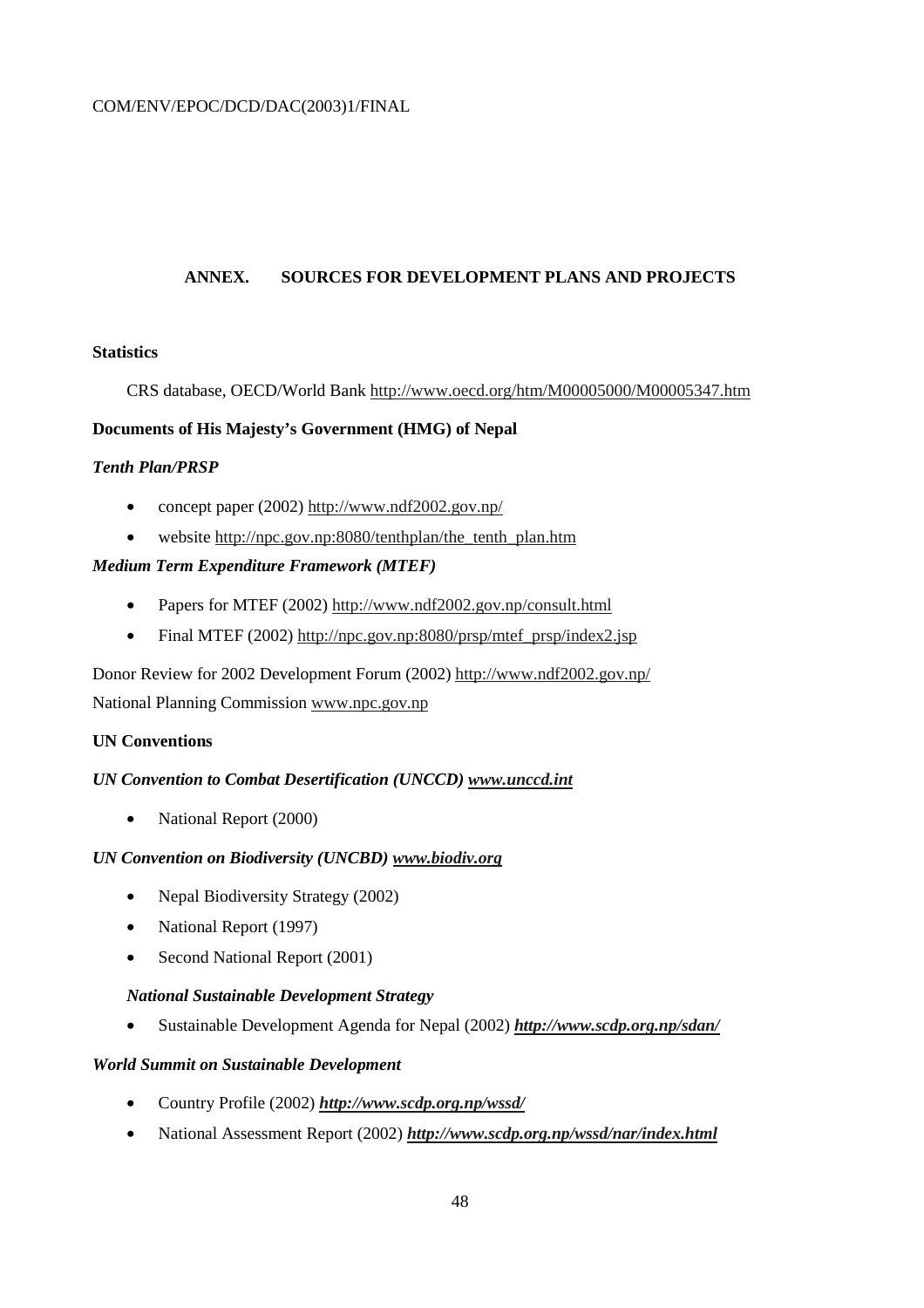# *UN Economic and Social Commission for Asia and the Pacific*

- Nepal Country Paper (1996) http://www.unescap.org/tctd/gt/nepal.htm
- Update report (2001) *www.unescap.org/tctd/gt/nepal2001.htm*

# **Donor reports**

# *ADB www.adb.org*

- Country Assistance Plan (2000)
- Melamchi water supply project, Report and Recommendation of the President (2000)
- Seventh Power Project, Project Completion Report (2001)
- Forestry Sector Program, Project Performance Audit Report (2001)
- Mini-hydropower project, Project Performance Audit Report(1998)

# *DANIDA*

- Community forestry development sector programme (1999)
- Environment Sector Programme (1999)
- Natural Resource Management Sector Assistance Programme (1999)

# **DFID** *www.dfid.gov.uk*

• Country Strategy Paper (1998)

# *IFAD*

- Country Strategic Opportunities Paper (2000), report no. 1077-NP
- Western Upland Poverty Alleviation Project (Report and Recommendation of the President, 2001, environmental screening and scoping note)

# *ÖEZA (Austrian Development Cooperation)*

- Small Hydro Project Evaluation Nepal & Bhutan, Final Report (2001)
- Namche Bazaar Small Hydropower Project, same report
- Makulu-Barun National Park Buffer Zone Development (Eco Himal), Project proposal (2002)
- Thame Valley Village Development (Eco Himal), Project Document, (2001)

# *UNDP www.undp.org.np*

- Country Cooperation Framework (2002)
- Sustainable Community Development Programme (1999)
- Made in Nepal: Nepal's Sustainable Community Development Programme. Capacity21 Approaches to Sustainability Country Study (2001)

# *UNEP www.unep.org*

• UNEP/ICIMOD GLOF inventorization (2002) *http://www.rrcap.unep.org/glofnepal/guide/movie.html*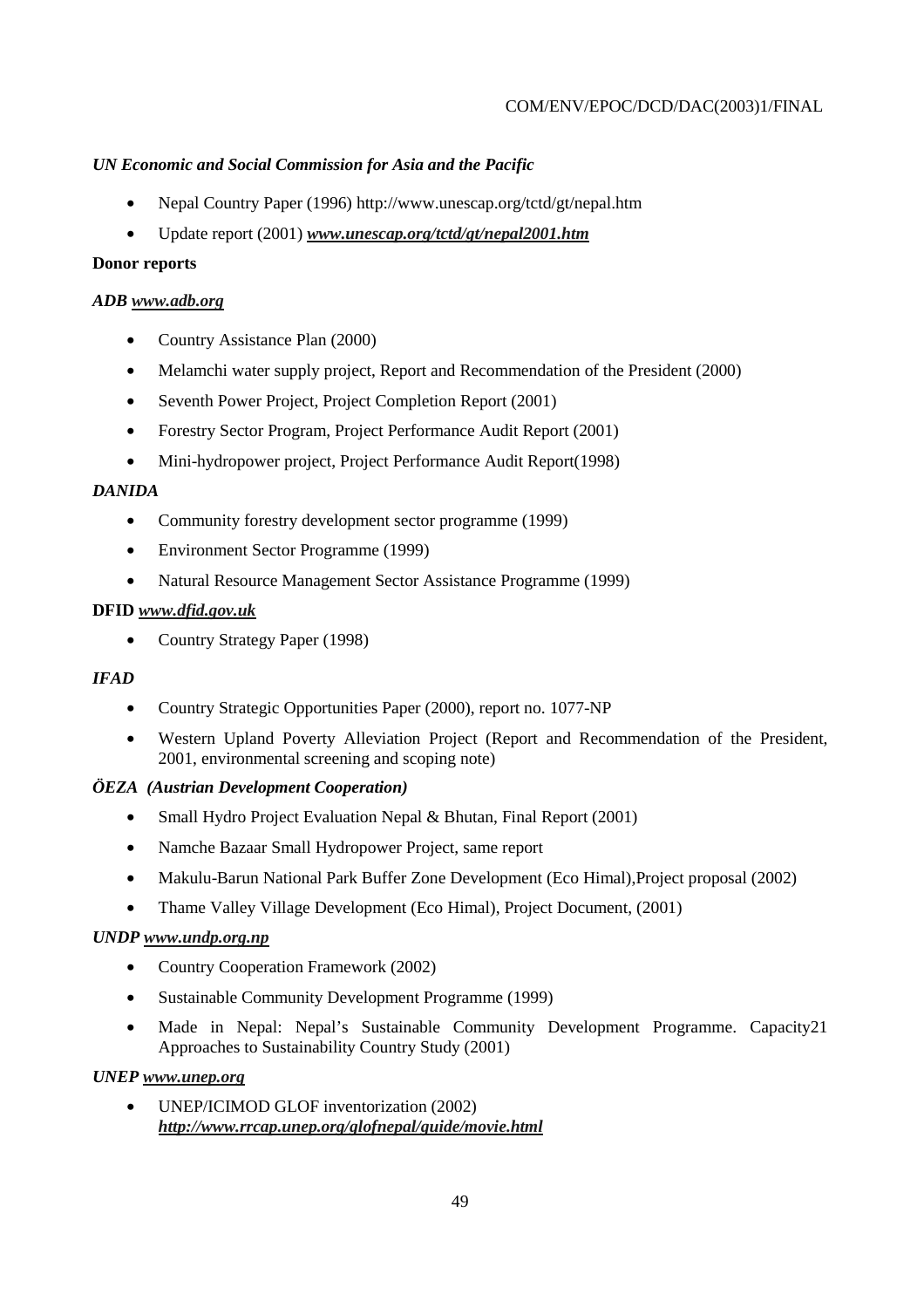# *USAID www.usaid.gov*

• Nepal Annual Report (2002)

# *World Bank www.worldbank.org*

- Country Assistance Strategy (1998)
- Country Assistance Strategy Progress Report (2002)
- Country Brief (2002)
- Economic Update (2002) *http://www.ndf2002.gov.np/*.
- Power Development Project, Project information document (2002)
- Power Development Project Sectoral Environmental Assessment (by HMG)
- The Policy Framework for Environmental Impact Assessment for projects under the Power Development Fund (1999)
- Proposed Power Sector Development Strategy (2001)
- Irrigation Sector Project, Project Appraisal Document (1997)
- Second Rural Water Supply Project, Project Information Document (2001)
- Road Maintenance and Development Project, Project Appraisal Document (1999)
- Rural Infrastructure Project, Project Appraisal Document (1999)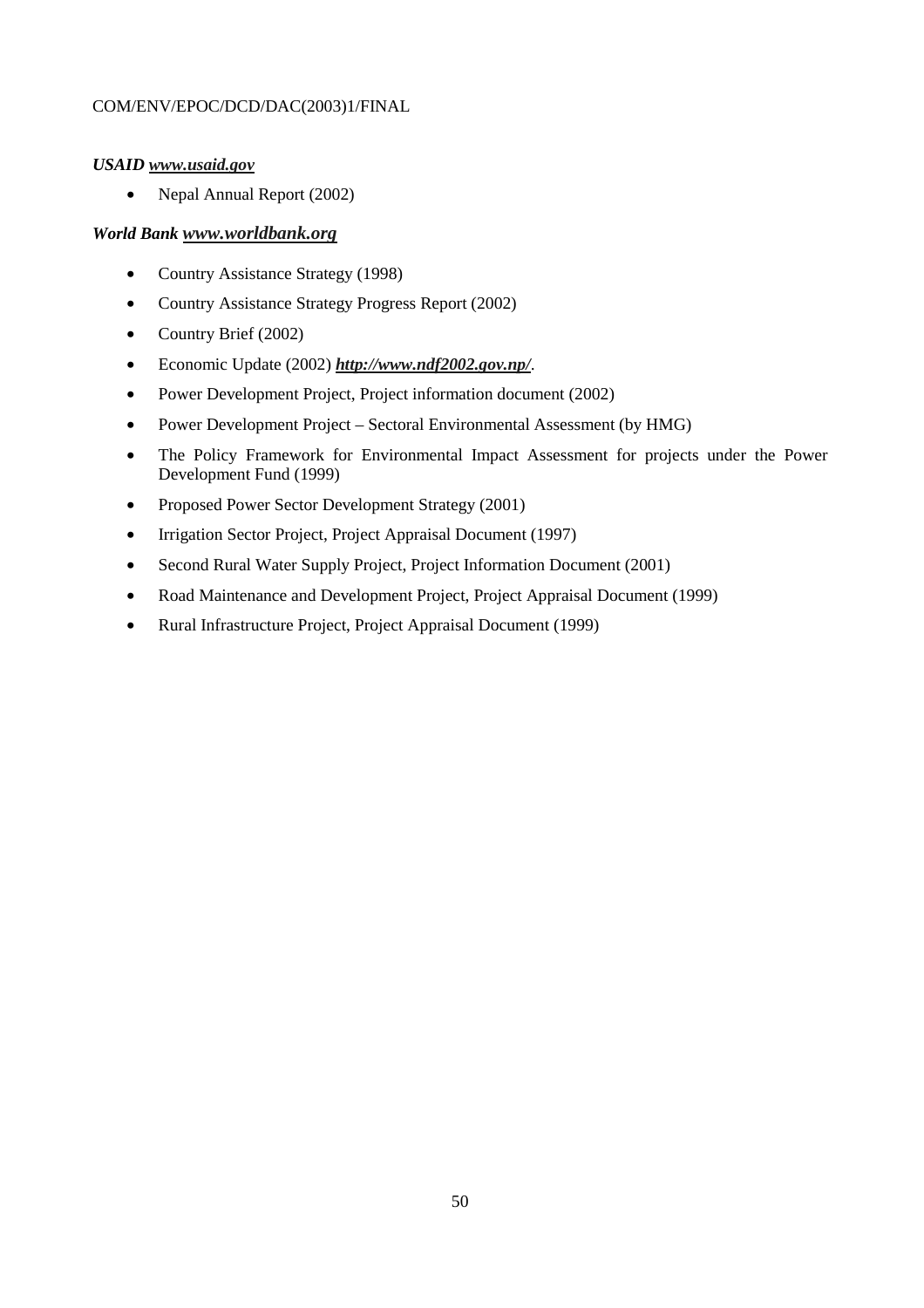# **APPENDIX A**

# **Consultative Workshop on Climate Change Impacts and Adaptation Options in Nepal's Hydropower Sector with a Focus on Hydrological Regime Changes including GLOF, Kathmandu, March 5-6 2003**

**Wednesday, 5 March 2003** 

| $09:00-$<br>09:30 | Registration                                                                                                                                                              |  |
|-------------------|---------------------------------------------------------------------------------------------------------------------------------------------------------------------------|--|
|                   | <b>Inaugural Session</b><br>Guest:<br><b>Chief</b><br>Academician<br>Dipak<br>Gyawali, Hon. Minister, MoWR<br>Chairperson: Prof. Dr. Dayananda<br>Bajracharya, VC, RONAST |  |
| 09:30             | <b>Arrival of Chief Guest</b>                                                                                                                                             |  |
| $9:30-$<br>9:35   | Welcome Address: Mr. Adarsha P.<br>Pokhrel, DG, DHM                                                                                                                       |  |
| $9:35-$<br>9:45   | Shardul<br>Welcome<br>Address:<br>Dr.<br>Agrawala,<br>Environment Directorate,<br><b>OECD</b>                                                                             |  |
| $9:45-$<br>9:50   | Introduction and Objectives of Workshop<br>Ms. Vivian Raksakulthai, ADPC                                                                                                  |  |
| $9:50-$<br>10:05  | Inauguration and Inaugural<br>Speech:<br>Academician Dipak Gyawali,<br>Hon. Minister, MoWR                                                                                |  |
| $10:05-$<br>10:10 | Chairperson's Remark                                                                                                                                                      |  |
| $10:10-$<br>10:15 | Vote of Thanks: Dr. Madan Lall<br>Shrestha, DDG, DHM                                                                                                                      |  |
| $10:15-$<br>10:45 | Refreshments                                                                                                                                                              |  |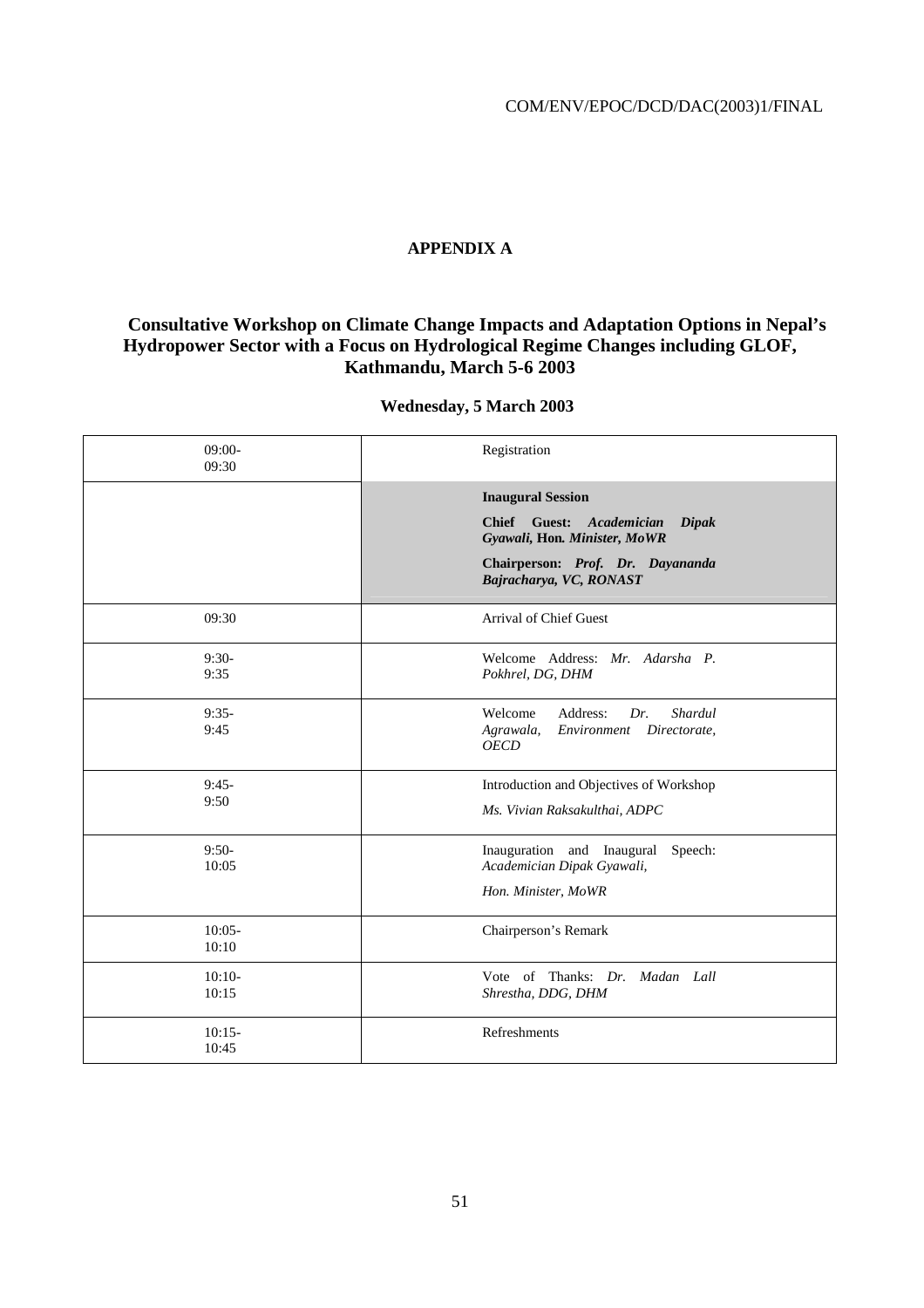|                   | <b>Session I</b><br>Chairperson: Prof. Suresh R. Chalise<br>Rapporteur:<br>Mr.<br><b>Om</b><br>Ratna                           |
|-------------------|--------------------------------------------------------------------------------------------------------------------------------|
|                   | Bajracharya/Mr. Suresh Marahatta                                                                                               |
| $10:45-$<br>11:05 | Climate Change in Nepal                                                                                                        |
|                   | Dr. Arun Shreshtha, DHM                                                                                                        |
| $11:05-$<br>11:25 | Impact of Climate Change on Water<br>Resources of Nepal                                                                        |
|                   | Dr. Keshav P. Sharma, DHM                                                                                                      |
| $11:25-$<br>11:50 | Climate Change and GLOF Risks                                                                                                  |
|                   | Mr. Pradeep Mool, ICIMOD                                                                                                       |
| $11:50-$<br>12:10 | A Case Study of Tam Pokhari GLOF,<br>1998                                                                                      |
|                   | Mr. Shri Kamal Duibedi, DWIDP                                                                                                  |
| $12:10-$<br>12:30 | Impact on Hydrology of Nepal due to<br>Climate Change and its Impact on<br>Hydropower Projects.<br>Dr. Narendra<br>Shakya, IOE |
| 12:30-<br>13:00   | Discussion                                                                                                                     |
| 13:00-<br>13:45   | Lunch                                                                                                                          |
|                   | <b>Session II</b>                                                                                                              |
|                   | <b>Chairperson:</b><br>Dr.<br><b>Janak</b><br>L.<br>Karmacharay, MD, NEA                                                       |
|                   | Rapporteur:<br><b>Om</b><br>Ratna<br>Bajracharya/Saraju Baidya                                                                 |
| 13:45-<br>14:00   | Hydropower Development Plan                                                                                                    |
|                   | Devi Bahadur Thapa, NEA                                                                                                        |
| 14:00-<br>14:20   | Climate Change GLOF<br>Small<br>and<br>Hydropower; Their Inter-linkages                                                        |
|                   | Mr. Pushpa Chitrakar, GTZ                                                                                                      |
| $14:20-$<br>14:50 | Adaptation for Nepal: Challenges and<br>Opportunities                                                                          |
|                   | Prof. Bidur P. Upadhayay, CDHM, TU                                                                                             |
| 14:50-<br>15:05   | Tea/Coffee break                                                                                                               |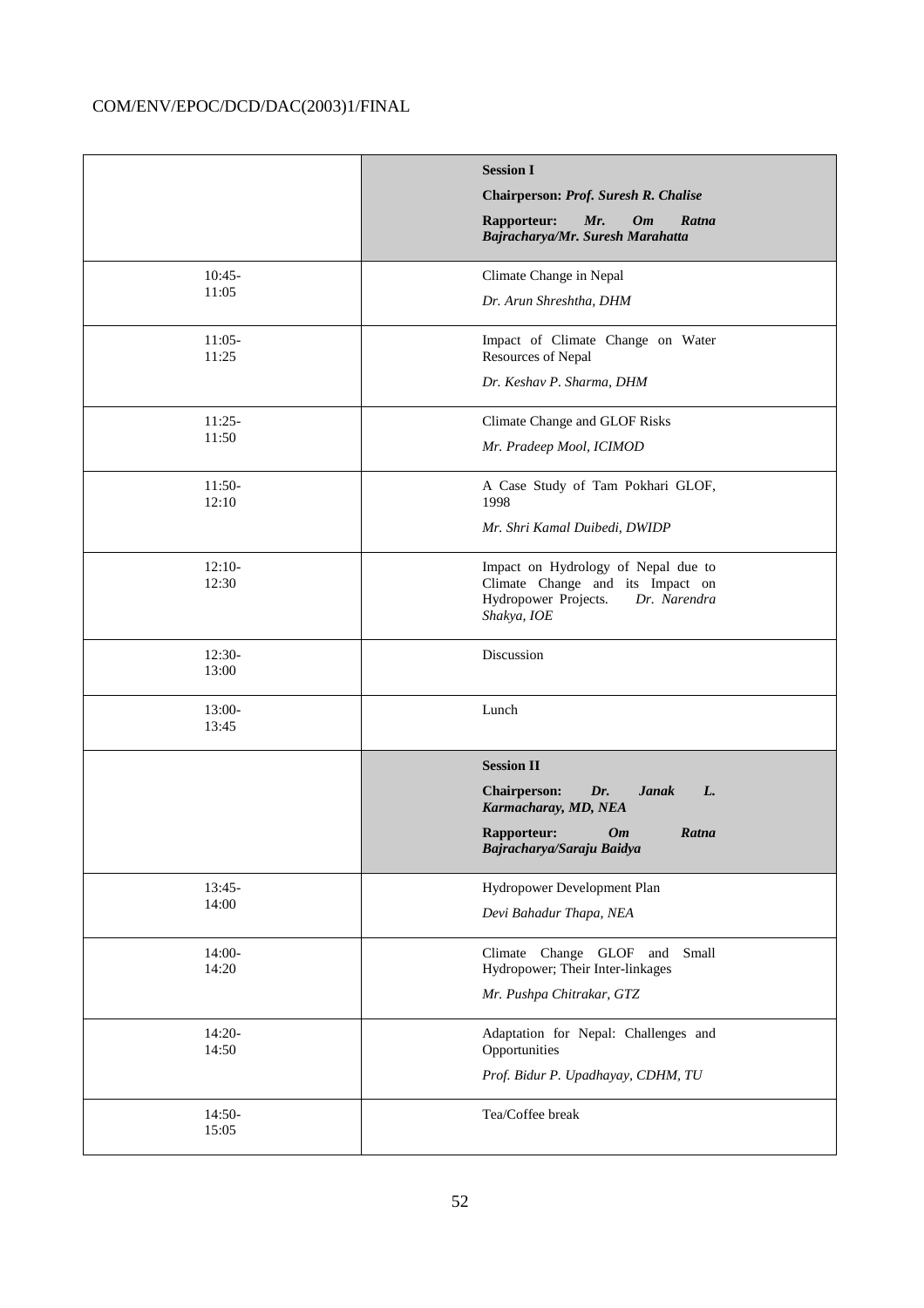| $15:05-$<br>15:35 | Discussion                                                                  |
|-------------------|-----------------------------------------------------------------------------|
| 15:35-16:00       | Introduction to Adaptation Assessment Tool<br>Ms. Vivian Raksakulthai, ADPC |

# **Thursday, 6 March 2003**

|                   | <b>Session III</b><br><b>Binayak</b><br>Chairperson:Dr.<br>Bhadra,<br><b>ICIMOD</b><br>Rapporteur: Ms. Vivian Raksakulthai,<br><b>ADPC</b>  |  |
|-------------------|---------------------------------------------------------------------------------------------------------------------------------------------|--|
| $09:00-$<br>9:15  | Introduction to Adaptation Assessment Tool<br>Ms. Vivian Raksakulthai, ADPC                                                                 |  |
| $9:15-$<br>9:30   | Synthesis and Review of Day 1<br>Dr. Shardul Agrawala,, OECD                                                                                |  |
| $9:30-$<br>10:00  | Introduction and guidelines for Working<br>Groups<br>Mr. Adarsha P. Pokhrel, DHM                                                            |  |
| $10:00-$<br>11:15 | Group Discussion (Tea/Coffee Served)                                                                                                        |  |
|                   | <b>Session IV</b><br>Chairperson: Mr. Bikash Pandey,<br><b>Winrock International</b><br>Rapporteur: Ms. Vivian Raksakulthai,<br><b>ADPC</b> |  |
| $11:15-$<br>12:00 | Presentation by Groups and Discussion                                                                                                       |  |
|                   | <b>Concluding Session</b><br>Chairman: Hon. Dr. Yuvraj Khatiwada,<br>NPC<br>Rapporteur: Dr. Arun B. Shrestha,<br><b>DHM</b>                 |  |
| 12:00-<br>12:30   | Recommendations by Mr. Bikash Pandey<br>$\bullet$<br>Concluding Remarks by Chairman<br>$\bullet$                                            |  |
| $12:30-$<br>13:15 | Lunch                                                                                                                                       |  |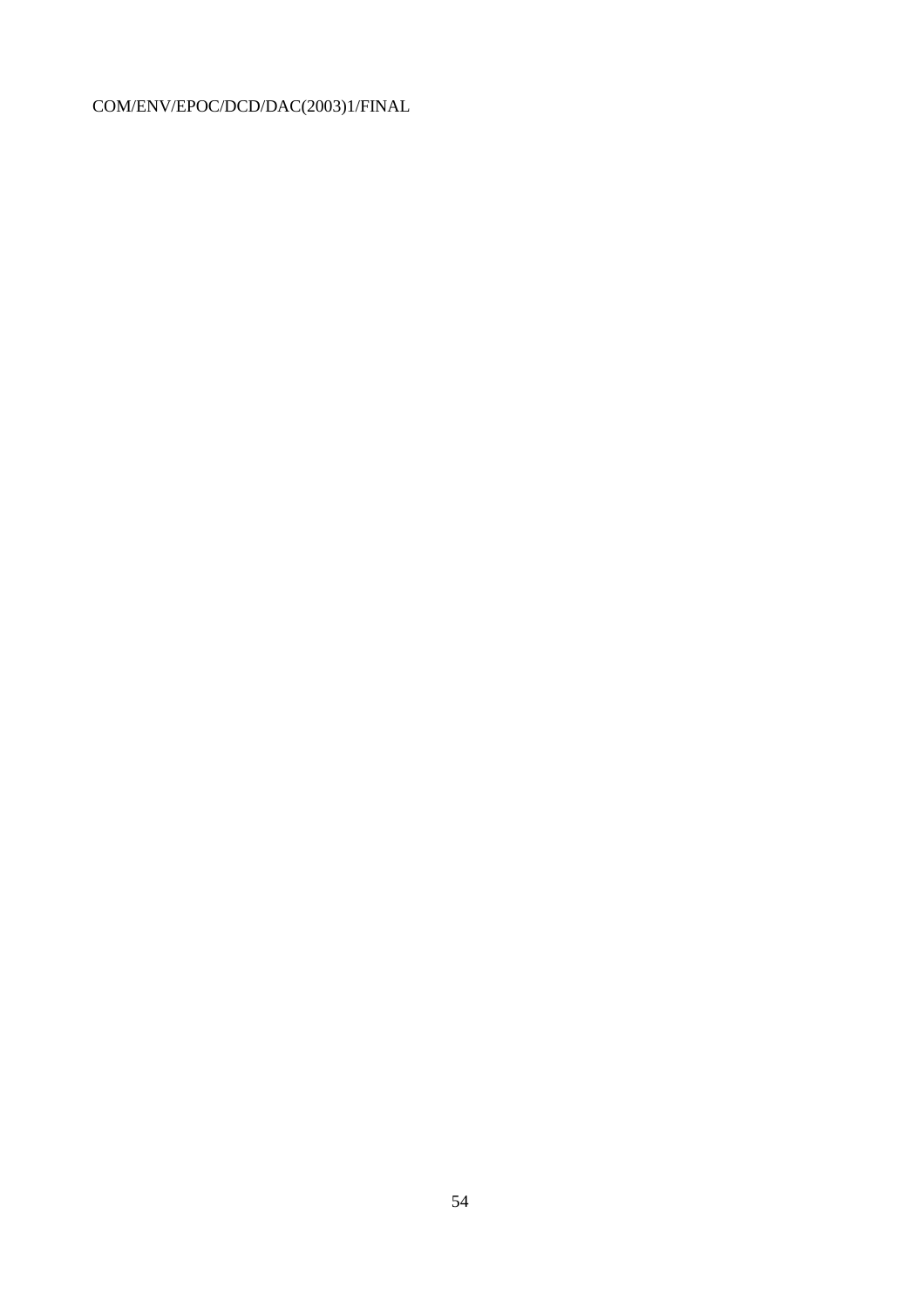# **APPENDIX B**

# **LIST OF PARTICIPANTS**

# **Consultative Workshop on Climate Change Impacts and Adaptation Options in Nepal's Hydropower Sector with a Focus on Hydrological Regime Changes including GLOF, Kathmandu, March 5-6 2003**

| <b>Name</b>                  | <b>Title/Affiliation</b>                 |
|------------------------------|------------------------------------------|
| Dipak Gyawali                | Hon.Minister, MoWR                       |
| Yuvraj Khatiwada             | Hon. Member, NPC                         |
| Adarsha P. Pokhrel           | Director General, DHM                    |
| Madan L. Shrestha, Dr.       | Deputy Director General, DHM             |
| Keshav P. Sharma, Dr.        | <b>DHM</b>                               |
| Purna B. Shrestha            | Consultant, DHM                          |
| Arun B. Shrestha, Dr.        | Hydrologist, DHM                         |
| Birbal Rana, Dr.             | Meteorologist, DHM                       |
| Tony Carvalho                | <b>USAID</b>                             |
| Puspa Chitrakar              | Sen. Eng Adv., GTZ                       |
| Janak Lal Karmacharya, Dr.   | MD, NEA                                  |
| Devi Bahadur Thapa, Dr.      | <b>NEA</b>                               |
| Bhoj Raj Regmi Director      | <b>NEA</b>                               |
| Tek Gurung                   | <b>UNDP</b>                              |
| Bidur P. Upadyaya, Prof. Dr. | Head of Department, Tribhuvan University |
| Lochan P. Devkota            | Assoc. Prof., Tribhuvan University       |
| Khadga B. Thapa              | Professor, Tribhuvan University          |
| Deepak Kharal Forest         | Economist, WECS                          |
| Binayak Bhadra, Dr.          | DDG, ICIMOD                              |
| Mandira Shrestha             | Water Res. Spec., ICIMOD                 |
| Pradeep K. Mool,             | GIS Spec., ICIMOD                        |
| <b>Kamal Risal</b>           | <b>ICIMOD</b>                            |
| Purushottam Kunwar           | Under Secretary, MoPE                    |
| Narendra Shakya, Dr.         | Institute of Engineering                 |
| Rabindra Bhattarai           | Institute of Engineering                 |
| Bal Krishna Sapkota          | Institute of Engineering                 |
| Lekh Man Singh, Dr.          | DG, DoED                                 |
| Dilli Bahadur Singh          | <b>DoED</b>                              |
| Madan B. Basnet, Dr.         | Director, AEPC                           |
| Vishwo B. Amatya             | <b>AEPC</b>                              |
| Mahesh Banskota, Dr.         | Director, IUCN                           |
| <b>Bikas Pandey</b>          | Country Repr., Winrock                   |
| Manoj Ghimire                | Kathmandu                                |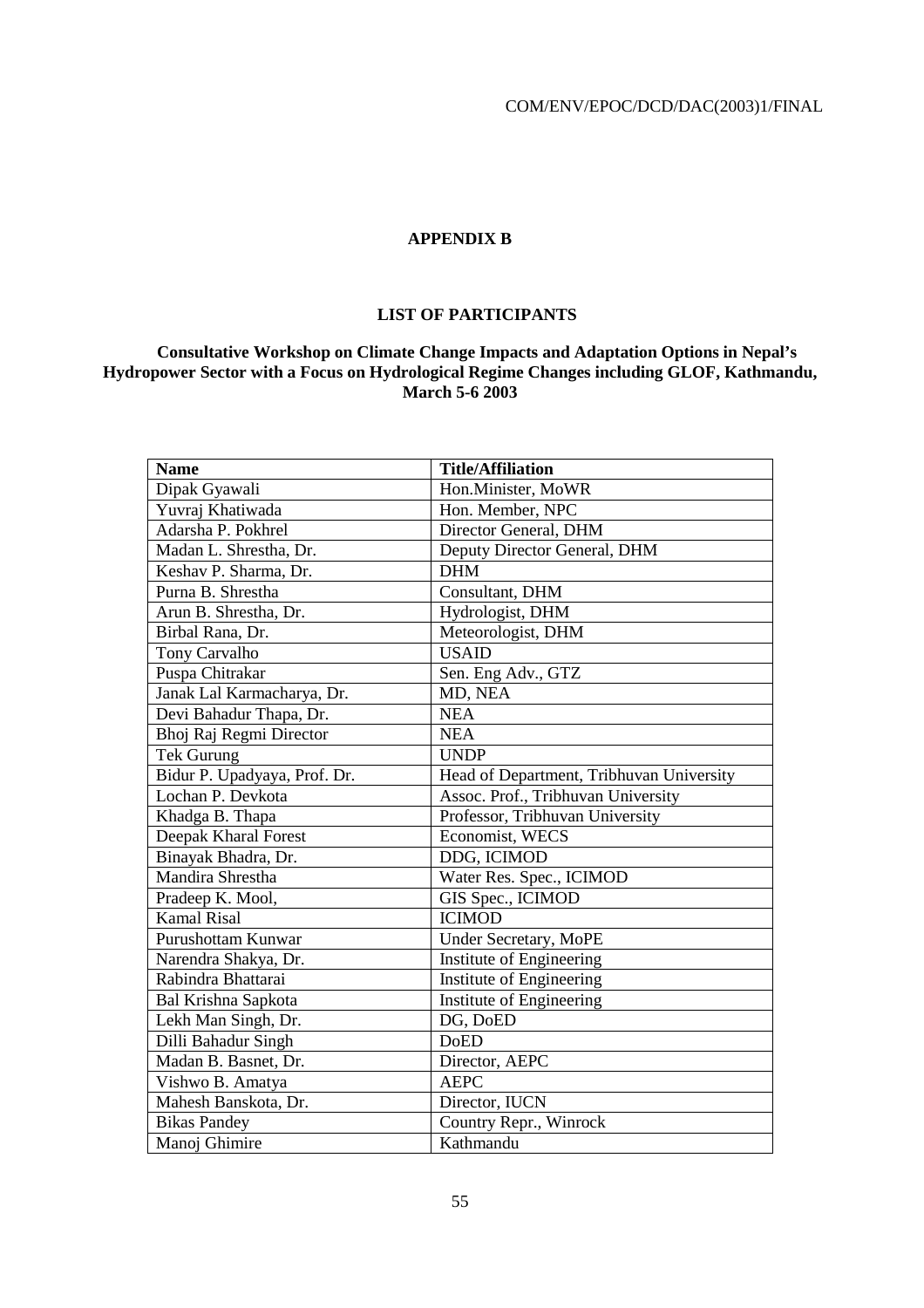| Ajaya Dixit           | <b>NWCF</b>                          |  |
|-----------------------|--------------------------------------|--|
| Shri Kamal Duibedi    | DWIDP, Jawalakhel                    |  |
| Janak Lal Nayava, Dr. | Vice Chairman, SOHAM-Nepal           |  |
| Jaya Pal Shrestha     | Reg. Env. Special, Embassy of USA    |  |
| Michael R. DeTar      | Reg. Env. Officer, Embassy of USA    |  |
| John Reynolds, Dr.    | Director, Reynolds Geosciences       |  |
| Vivian Rakshakulthai  | <b>ADPC</b>                          |  |
| Shardul Agrawala, Dr. | Administrator, OECD                  |  |
| Ramesh Regmi          | Meteorologist, DHM                   |  |
| Saraju Baidya         | Meteoroligist, DHM                   |  |
| Suresh Marahatta      | Secretary, SOHAM-Nepal               |  |
| Om Ratna Bajracharya  | Sen. Div., DHM                       |  |
| Keshav R. Sharma      | <b>DHM</b>                           |  |
| Kumar Rajbhandari     | Organizer                            |  |
| Usha Joshi            | DHM, Organizer                       |  |
| <b>Bharat Regmi</b>   | DHM, Organizer                       |  |
| Santosh Ram Joshi     | Program Assistant, IUCN              |  |
| Ajay Karki            | <b>GTZ Small Hydro Project</b>       |  |
| Krish Krishnan        | <b>International Resources Group</b> |  |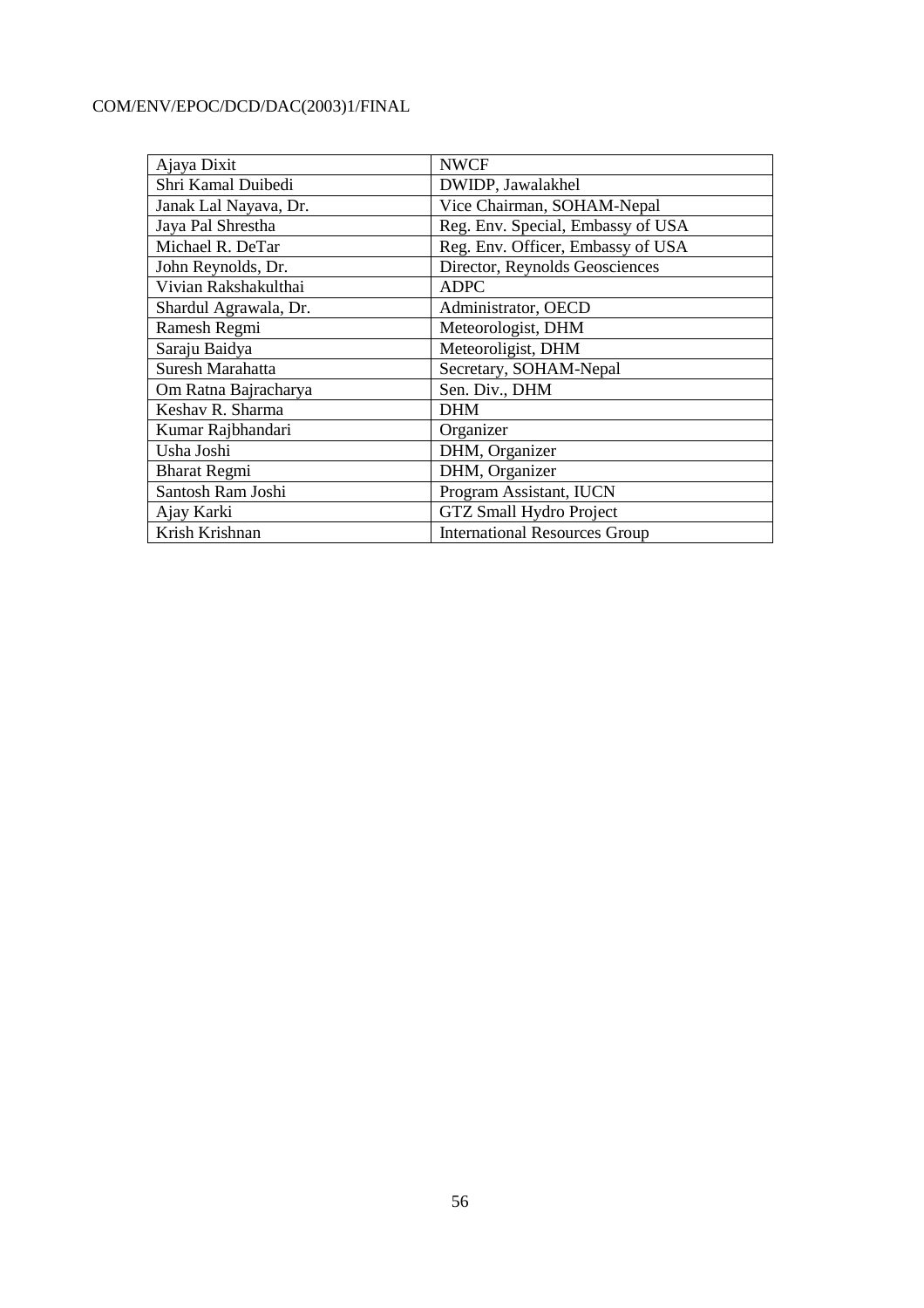# **APPENDIX C**

# **GCM Predictive Errors for Each SCENGEN Model for Nepal**

These tables show the predictive error for annual precipitation levels for each SCENGEN model for each country. Each model is ranked by its error score, which was computed using the formula 100\*[(MODEL MEAN BASELINE / OBSERVED) - 1.0]. Error scores closest to zero are optimal. For Nepal, the first seven models had significantly lower error scores than the remaining 10; therefore, the latter 10 were dropped from the analysis.

|                                                                              |                                                                     |      | Average <sup>a</sup> error Minimum error Maximum error |  |
|------------------------------------------------------------------------------|---------------------------------------------------------------------|------|--------------------------------------------------------|--|
| Models to be kept for estimation                                             |                                                                     |      |                                                        |  |
| <b>BMRCTR98</b>                                                              | 46%                                                                 | 24%  | 79%                                                    |  |
| ECH4TR98                                                                     | 49%                                                                 | 9%   | 113%                                                   |  |
| LMD_TR98                                                                     | 65%                                                                 | 55%  | 91%                                                    |  |
| ECH3TR95                                                                     | 67%                                                                 | 28%  | 158%                                                   |  |
| MRI_TR96                                                                     | 76%                                                                 | 15%  | 209%                                                   |  |
| W&M_TR95                                                                     | 92%                                                                 | 0%   | 227%                                                   |  |
| HAD3TR00                                                                     | 96%                                                                 | 2%   | 253%                                                   |  |
|                                                                              | Models to be dropped from estimation                                |      |                                                        |  |
| CSI2TR96                                                                     | 125%                                                                | 4%   | 374%                                                   |  |
| CSM_TR98                                                                     | 125%                                                                | 16%  | 292%                                                   |  |
| <b>CERFTR98</b>                                                              | 153%                                                                | 21%  | 340%                                                   |  |
| PCM_TR00                                                                     | 155%                                                                | 13%  | 343%                                                   |  |
| IAP_TR97                                                                     | 187%                                                                | 8%   | 421%                                                   |  |
| CCSRTR96                                                                     | 201%                                                                | 87%  | 383%                                                   |  |
| HAD2TR95                                                                     | 225%                                                                | 73%  | 589%                                                   |  |
| GFDLTR90                                                                     | 237%                                                                | 36%  | 513%                                                   |  |
| GISSTR95                                                                     | 270%                                                                | 111% | 551%                                                   |  |
| CCC1TR99                                                                     | 325%                                                                | 206% | 475%                                                   |  |
| a. SCENGEN outputs data for $5\times5$ degree grids. To estimate for an      |                                                                     |      |                                                        |  |
| entire country, a $10\times10$ degree area was used and the data output from |                                                                     |      |                                                        |  |
|                                                                              | the resulting four $5\times 5$ grids were averaged. The maximum and |      |                                                        |  |
| minimum of these four $5 \times 5$ grids are also reported.                  |                                                                     |      |                                                        |  |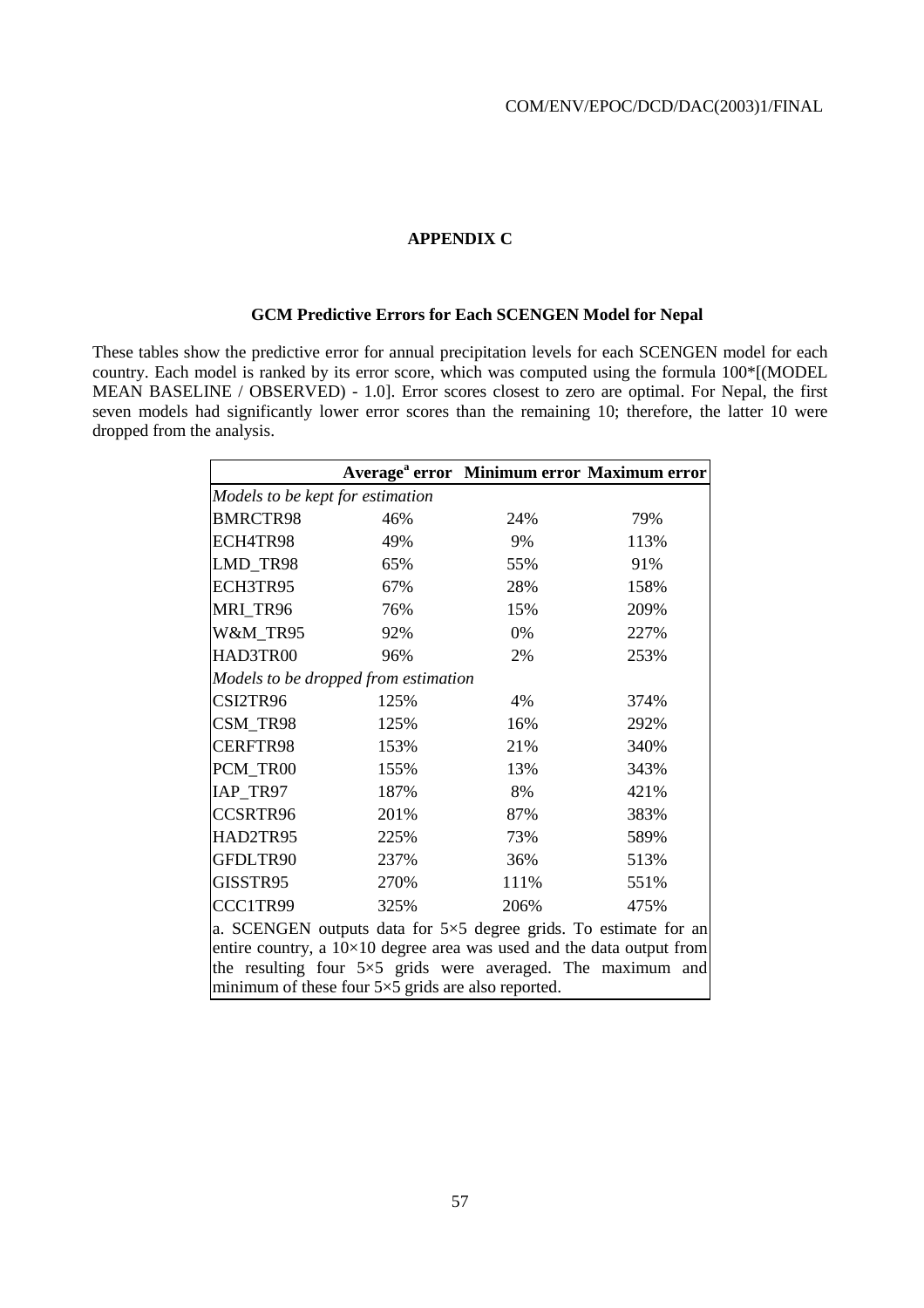# **APPENDIX D**

# **Analysis of Select Development Project and Strategy Documents**

# **D.1 Projects dealing explicitly with climate related risks**

# *D.1.1 UNEP/ICIMOD GLOF inventorization*

This three-year study was a collaboration between UNEP and the International Center for Integrated Mountain Development (ICIMOD) in Katmandu. It concluded that as a conservative estimate, 20 glacial lakes in Nepal (and 24 in Bhutan) are at high risk of bursting their banks in the coming five years, causing the so-called Glacial Lake Outburst Floods (GLOFs). The rising GLOF risk is attributed to increased glacier melt related to global warming. Adaptation options include engineering works to reduce water levels in the lakes, and early warning systems to alert people in the region about impending floods.

# *D.1.2 Austrian Development Cooperation GLOFS research project*

A research project funded by Austrian Development Cooperation also analyzed GLOF risks in Bhutan and Nepal. The research in Bhutan also included the design of mitigation measures, including the erection of protection walls for some of the houses downstream, the installation of an early warning system (at the study site, floods are estimated to take seven hours to reach the main populated areas), the introduction of a hazard zonation concept, as well as awareness raising.

### **D.2 Other development programs and projects**

# *D.2.1 Sustainable community development program (UNDP, 1999)*

The UNDP-supported Sustainable Community Development Program<sup>28</sup> (until 1999) focused at arrangements for local level development activities, but has no references to natural hazards. Nevertheless, its watershed management activities contribute to a reduction of landslides, flooding and erosion. The Program also contained an interesting pilot project, the so-called Eco-Village. A small village of sixteen households switched to biogas as energy source. While promoting renewable energy, the pilot also resulted in a higher forest cover in watershed areas, thus reducing the risks mentioned above and contributing to adaptation. A true overlap of mitigation and adaptation to climate change.

# *D.2.2. Rural Energy Development Programme (REDP/UNDP)*

The UNDP supported Rural Energy Development Programme (REDP) completed its pilot phase in early 2002 demonstrating micro-hydro based rural energy systems in over 100 village development committees (VDCs) producing over 1.1 MW of electricity. REDP takes a holistic approach to natural resource management and capacity enhancement for sustainable development. Climate change was not mentioned in its original document but a retrospective calculation has estimated cumulative reduction of carbon emissions by 7,105 tonnes over a five year period.

# *D.2.3 Community forestry development sector program (DANIDA, 1999)*

 $28$ 

<sup>28</sup> UNDP, 2001. Made in Nepal: Nepal's Sustainable Community Development Programme. Capacity21 Approaches to Sustainability Country Study.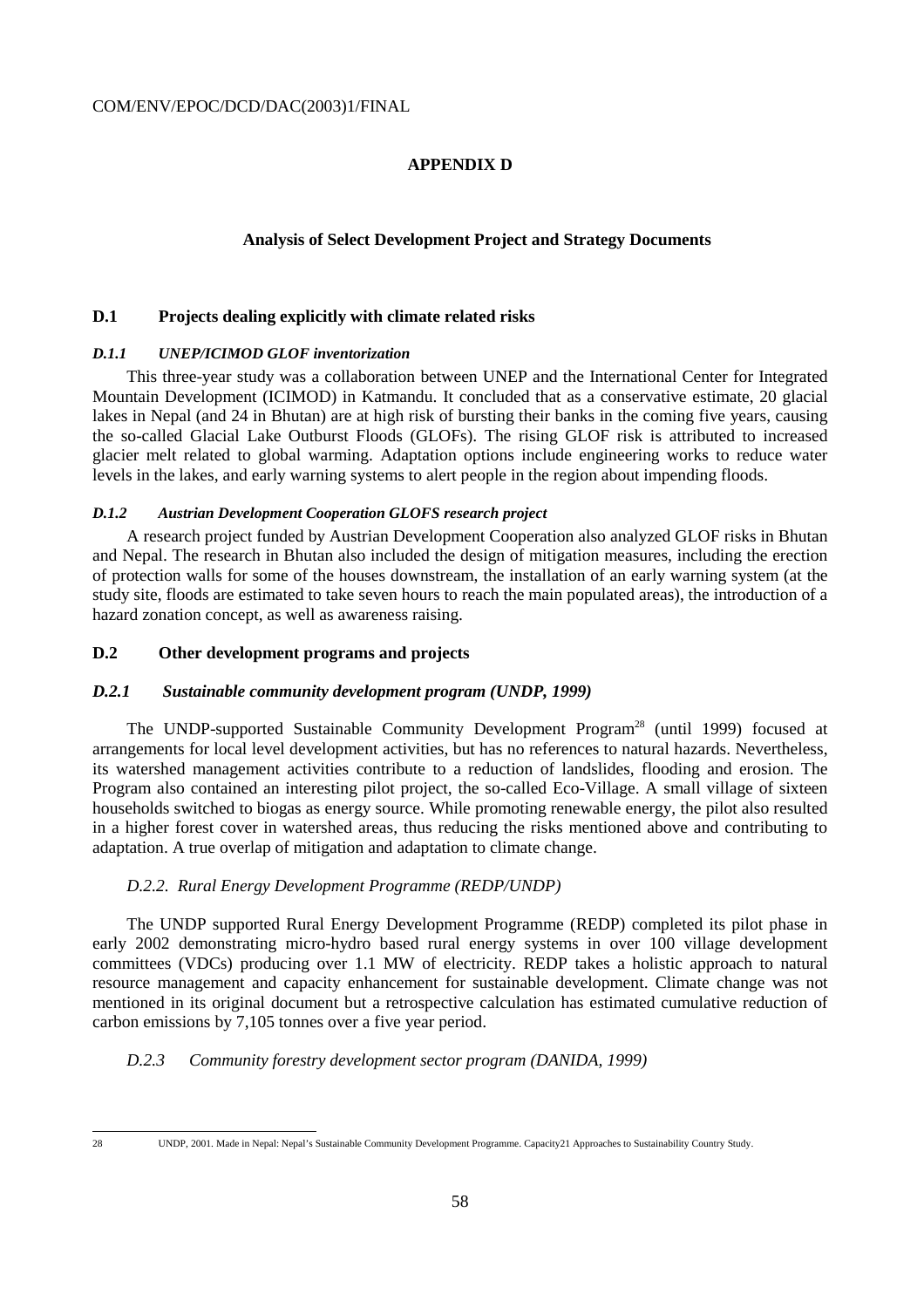DANIDA is involved in a five-year (1998-2003) Natural Resource Management Sector Assistance Programme (NARMSAP), a continuation of similar work under the World Bank Hill Community Forestry Project. By promoting community forestry development, the sector program contributes to poverty reduction, but also to adaptation to climate risks, as well as climate change mitigation (through carbon sequestration). Neither of these two aspects is explicitly considered in the component description. The description also lacks an analysis of climate risks to the program's implementation and objectives. However, given that the main program outputs are mainly institutional (the establishment of local Forest User Groups, which will manage the forests, and their support structures), direct climate risks are probably limited, and indirect effects on climate vulnerability are likely to be only positive.

# *D.2.4 Environment Sector Program (DANIDA, 1999)*

In addition to the Natural Resource Management Sector Assistance Programme, DANIDA is also managing an Environment Sector Programme. Its main aims are the establishment of an institute for environmental management, cleaner production in industry, wastewater treatment in selected industrial areas, and institutional strengthening of environmental authorities. Such activities may have a slight positive impact on Nepal's climate vulnerability, but climate risks to the program are likely to be limited. In any case, they are not discussed in the program description.

# *D.2.5 Power development project*<sup>29</sup> (World Bank)

The Nepal Power Development Project is about to be approved by the World Bank in February 2003. In line with the Bank's Power strategy and the government's revised Hydropower Development Policy, it aims to develop Nepal's hydropower potential, improve access to electricity in rural areas, and promote private participation in the power sector. Bilateral donors (USA, Germany, Norway) will provide technical support to prepare the investment pipeline, while the World Bank will take the lead in providing investment funding for private development of small- and medium-sized hydro plants. In addition, the Bank supports community-based village electrification through development of micro-hydro systems, as an extension of the successful UNDP Rural Energy Development Program. While the development of smaller hydropower plants and community-based management of those resources may well contribute to adaptation to climate change, this is no explicit objective. Climate change, or even current climate variability and natural hazards are not mentioned in the Project Information Document<sup>30</sup>.

# *D.2.6 Power development project – sectoral environmental assessment (HMGN)*

As part of the preparations for the Power Development Project, Nepal prepared a Sectoral Environmental Assessment (SEA) for the hydropower sector. In this case, SEA is used as an instrument to provide "upstream" screening of potential hydropower projects to be funded out of the Power Development Project's Power Development Fund. Beyond environmental impact studies, it looks at social aspects and risks caused by as well as risks to possible project components and sites. It supported a screening and ranking exercise by the Nepal Electricity Authority, which looked at a whole range of possible hydropower options, and ranked them with multiple criteria, in a process of open consultation with all stakeholders. While climate change as such is not explicitly mentioned, the selection and ranking process did include considerations of sedimentation, maintenance of adequate water quality, and glacial lake outburst floods. The SEA itself states that monitoring of relevant watersheds (above existing or proposed hydropower plants) and their appropriate management need to be incorporated in investments for power development, to reduce risks of erosion and sedimentation. Similarly, glacial lakes above existing or

<sup>29</sup> Project information document

<sup>30</sup> On the other hand, the project does contain a component to strengthen maintenance and repair capacity, and allows for a certain percentage of failures to remain economically viable.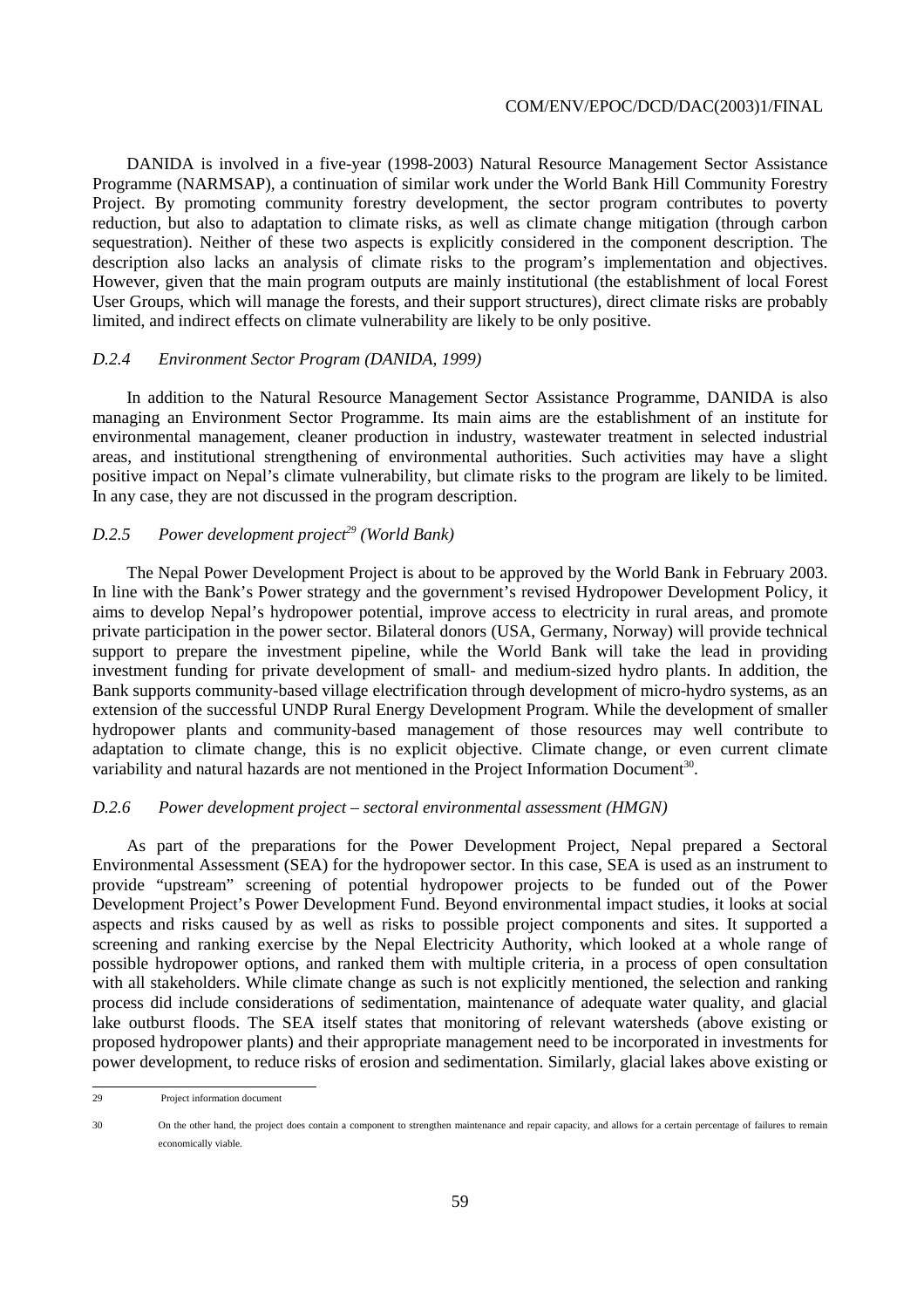proposed hydropower sites should be monitored. While the strategy does not mention climate change as such, incorporating integral monitoring, risk evaluation and watershed management into investments in hydropower is a very strong example of adaptation to current and future climate risks. Interestingly, one of the projects selected in the screening process is a storage project, where water is stored during the monsoon season and released in the dry winter, thus augmenting the low flows through the system. This is another example of adaptation, in this case to current and possibly future precipitation variability.

The Policy Framework for Environmental Impact Assessment for projects under the Power Development Fund (Nepal, 1999) contains no specific attention to natural hazard risk management, and it lacks a discussion of potential climate risks to hydropower projects.

### *D.2.7 Power development strategy (World Bank)*

The World Bank's proposed Power Sector Development Strategy (World Bank, 2001) analyzes the key implementation constraints facing Nepal's hydropower development, and proposes options for reform. In addition to institutional restructuring, the strategy proposes an active role for the government in promoting power trade with India and improving rural access to electricity. For the latter, Nepal should supplement existing institutional methods of delivering electricity to rural areas with innovative approaches, such as community based systems, presumably including micro-hydropower. One the other hand, the strategy points to the strong need for private investments in large-scale hydropower, but warns that "*Factors such as financing terms (and their implications for tariffs), the creditworthiness of buyers, cost of alternatives and environmental impacts must play an important role in deciding the location of sites and the number and magnitude of contracts to be awarded*." Curiously, natural hazard risks to the plant and its environment are not considered in this list of factors. It could be that the strategy neglects these risks given that, ideally, the first screening of possible sites, as well as follow-up engineering studies, should include these considerations. In practice however, natural hazard risks do not appear on the radar screen of decision makers (except once a disaster occurs), and get less consideration than other factors that do appear in lists such as the one in this strategy. Interestingly, the list does include environmental impacts. If these impacts were to be defined broadly, and would include not only the risk of the hydropower plant to its environment but also vice-versa, natural hazards would automatically be considered in the context of the environmental impacts analysis (EIA). However, standard EIA guidelines seldom include such considerations. In the whole strategy, the word climate only appears as, "*climate for mobilizing private capital*". 31 Climate change is not mentioned.

# *D.2.8 The Nepal irrigation sector project<sup>32</sup> (World Bank, 1997)*

The Project Appraisal Document for the Nepal Irrigation Sector Project states: "Population pressure and the ad-hoc development of water resources have resulted in some adverse impacts on the country's ecological systems, for example... increased frequency of freak floods and droughts in many parts of the Terai." While climate variability and change are not mentioned explicitly in the Appraisal Document, addressing issues like these clearly contributes to a reduction in vulnerability. Another example of the impact of seasonal weather extremes is the Sunsari Morang Irrigation system, which is targeted in one of the sub-projects. According to the Appraisal Document, this huge irrigation system has been plagued by sedimentation during the flood season since its inception. Given Nepal's torrential and sediment-laden rivers, similar problems with sedimentation are one of the technical challenges for almost all irrigation systems.

 $31$ There is a brief discussion about minimum flow requirements (for environmental reasons) in drought years. Drought as a risk factor to hydropower generation also features in several examples of hydropower development in other countries (including in Sri Lanka and New Zealand), but is not explicitly worked out in the strategy itself. Neither floods nor GLOFS are mentioned anywhere.

<sup>32</sup> Project Appraisal Document (1997).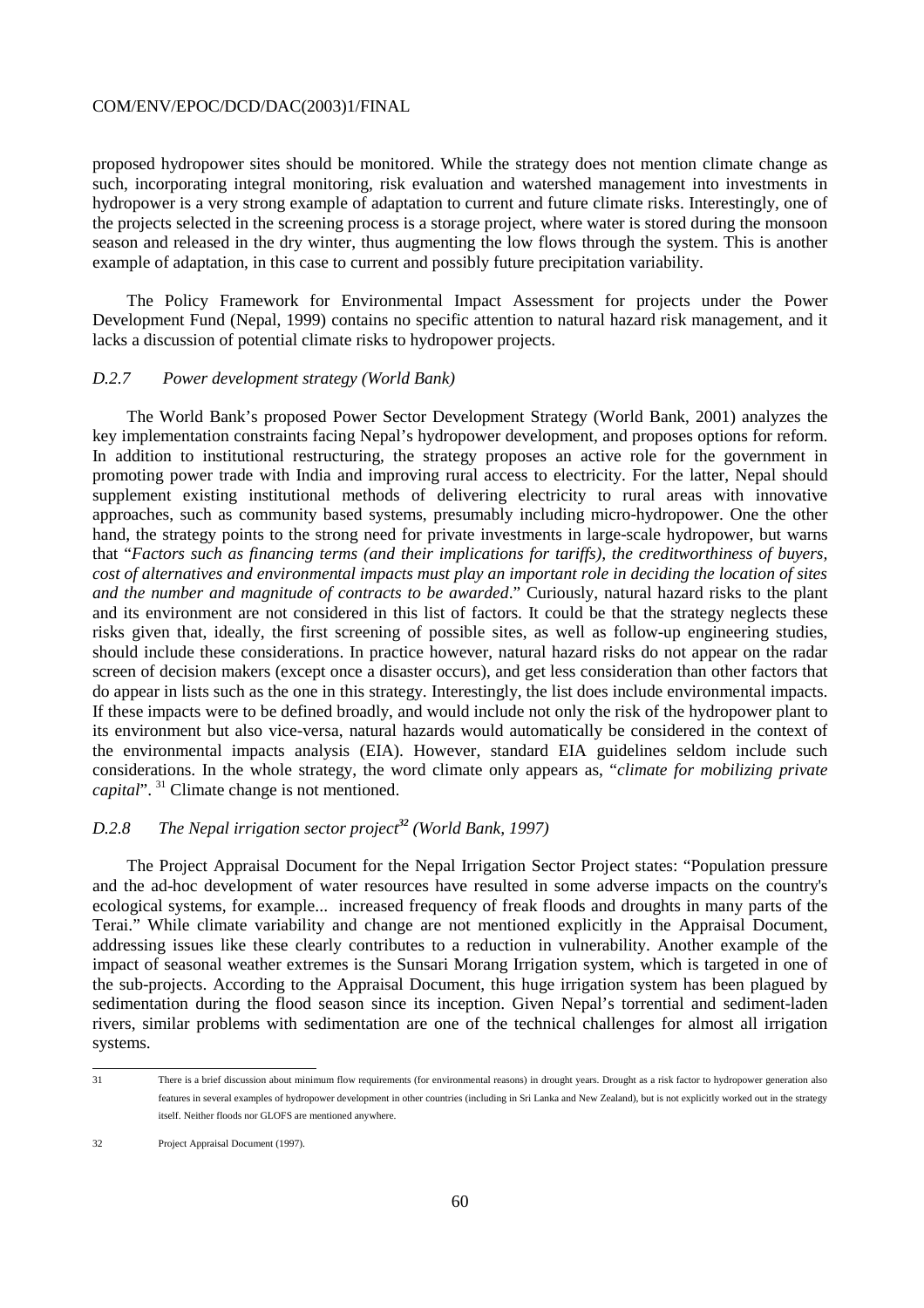# *D.2.9 Second rural water supply project<sup>33</sup> (World Bank)*

Again, the Project Information Document does not pay explicit attention to climate risks. However, the risk of landslides is mentioned as one of the environmental risks that can be avoided with appropriate project design, and the environmental section of the Project Information Document describes several guidelines for project implementation that would result in reduced vulnerability to climate risks, including watershed management, and promotion of integrated management of local water resources.

### *D.2.10 Road maintenance and development project (World Bank, 1999)*

This project contains little discussion on natural hazards and climate risks, but the section on the analysis of alternative candidate roads shows that current climate risks, including risk related to extreme weather, floods, and landslides, were taken into account in the road design.<sup>34</sup> In addition, the Environmental Impact Analysis looked at impacts on land stability (slope stability hazards, erosion, drainage), and performed a full hazard rating along each road alignment. For critical areas, mitigative measures are included (such as appropriate drainage and bio-engineering). Climate change is not mentioned (studies were based solely on current conditions).

### *D.2.11 Rural infrastructure project (World Bank)*

This project, which mainly aims to strengthen the local institutional capacity to improve rural roads, does not discuss climate-related risks. In the section on sustainability and risks, the two main issues are institutional sustainability and the maintenance and rehabilitation of the roads themselves. In the latter context, the role of floods and landslides, which might damage the roads, is not discussed. One of the reasons may be that the project objectives and key performance indicators for the physical investments are focusing mainly on the short term. For instance, one of the indicators is that the roads that are maintained or rehabilitated under the project will remain in operation for three (!) years after project completion. At such timescales, climate change is not a major factor. Current climate-related risks however ought to be considered. In fact, they are implicitly taken into account in another indicator, namely that the nonpassability of roads is reduced to two months per year (presumably during the wet season).

# *D.2.12 Melamchi water supply project<sup>35</sup>*

This large (US\$ 464 million) project, co-financed by a number of donors, was designed over the course of several years in response to the ever-increasing demand for water in Katmandu Valley. Due to catchment deforestation, this area suffers from rapid runoff in the short wet season and water shortages in the dry season. In recent years, given a lack of runoff, users have resorted to extracting groundwater, which fails to be recharged naturally during the wet season. The project contains a diversion of water from the Melamchi river into the Katmandu valley, as well as social and environmental support, institutional reforms, and implementation support. Aside from the general considerations mentioned above, the report does not discuss climate risks. Climate change is not mentioned.

# *D.2.13 Seventh power project (ADB, 1988-1999)<sup>36</sup>*

<sup>33</sup> Project Information Document (2001)

<sup>34</sup> The environmental screening of various alternative road locations included landslide hazard, slope failure risk, river bank erosion, and flood risk. In the final design, further refinement was undertaken with respect to geology (including landslide risk), topography (including flood risk) and land use (including degraded forests and bare land). Generally, roads would be constructed above valley flood levels, and above landslides on the lower slopes near rivers.

<sup>35</sup> Report and recommendations of the President (2000)

<sup>36</sup> Project Completion Report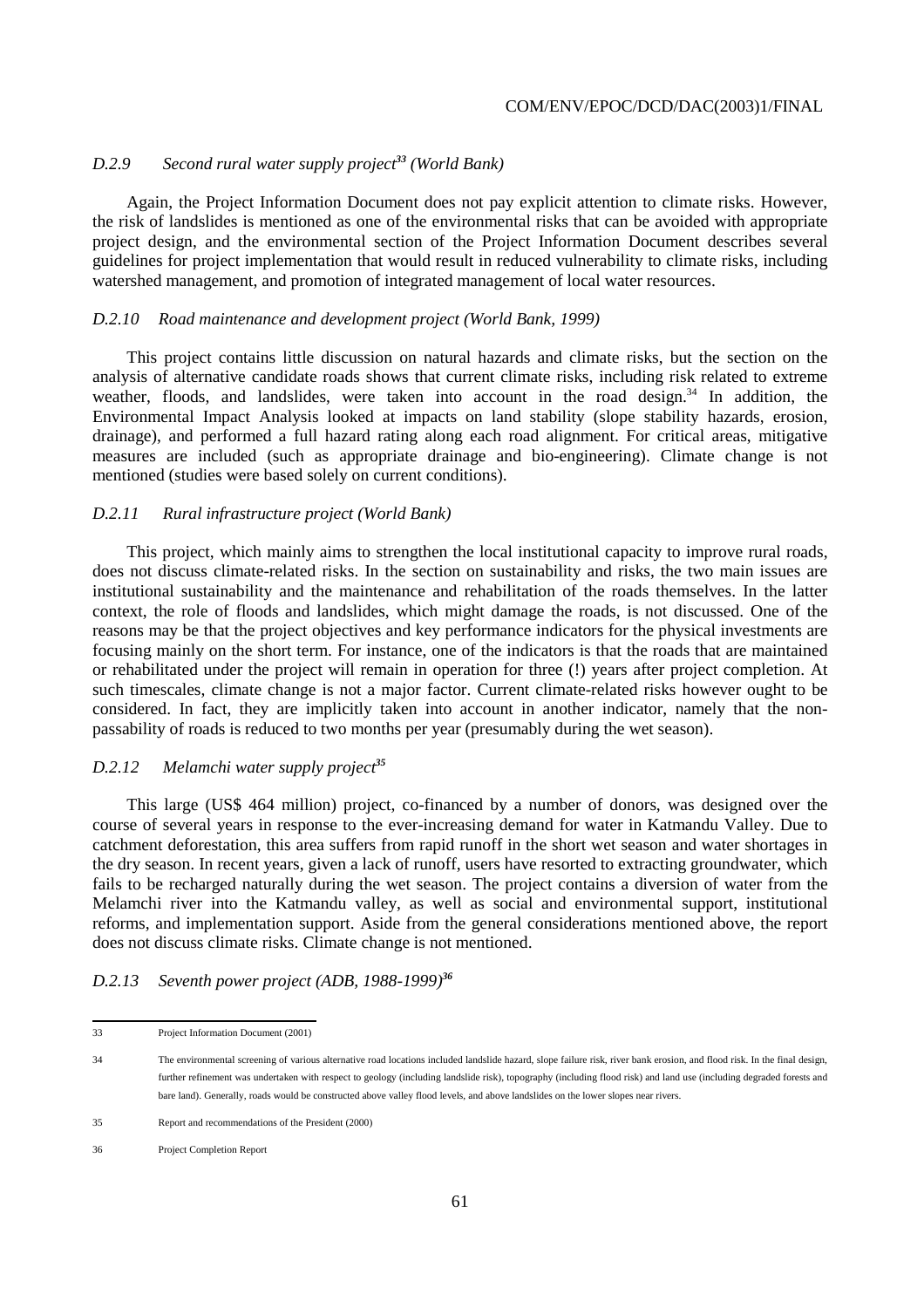This project was designed well before climate change featured prominently on the global agenda. However, it is interesting to assess to what extent completed projects in sectors currently vulnerable to climate risks have suffered from natural hazards during implementation. The Project Completion Report of this Seventh Power Project provides and interesting example. The project suffered from severe delays (three extensions were needed to complete the project). One of the factors responsible for this delay were heavy rains:*"Heavy monsoon rains in Nepal usually commence in June and end in September, flooding the plains and causing landslides and land erosion, disrupting daily life and transportation, and making it impossible for contractors to erect transmission and distribution lines (…) The impact of the monsoon on project implementation was not considered adequately when planning the construction works".* Hence, climatic factors strongly influenced project performance, not just in terms of its long-term benefits, but already during implementation. Note that none of the current projects that were reviewed contain descriptions of monsoon rains similar to the one in this ex-post evaluation.

# *D.2.14 Forestry sector program, ADB37*

While forestry activities could well contribute to both mitigation of and adaptation to climate change, climate change, nor climate risks, are mentioned in this audit report.

### *D.2.15 Mini-hydropower project (ADB 1981-1991)<sup>38</sup>*

This is another example of a completed project where current climate-related risks had not been properly taken into account in project design. Overall, the project was deemed unsuccessful, based on a poor economic return and serious issues with respect to the future sustainability. Climate-related risks played a large role in this failure. First of all, the audit mentions that "*The consultant underestimated the*  extreme force of flash floods and the damage caused by landslides and huge boulders. The potential *damage to weirs and intakes caused by floods was not fully appreciated. Many of the foundation and land stability problems would have been recognized and solutions engineered before construction, had a geologist and geotechnical engineer been included in the UNDP-financed consulting team*" The projects were indeed plagued by natural hazards. In one case, landslides redirected waters towards a plant's powerhouse, resulting in flood and the death of two employees. According to the audit "it is unclear to which the subproject's design with respect to the powerhouse may have contributed to the problem". In general, recurring post-flood repairs to weirs and intakes negatively affected electricity production output, as the repairs often required water diversions and curtailment of power supply. In one case, inadequate water flow forced operational shutdowns for more than two months each year and reduced generation for large parts of each day. These factors all contributed to the fact that four out of the six subprojects are not sustainable in their current operating mode without continued subsidy from the government. In addition, the audit notes: "*all projects remain highly vulnerable to seasonal floods, landslides, and other natural occurrences owing in part to a lack of robustness in design*." In the end, the audit draws rather negative conclusions about small-scale hydropower plants, and suggests that large-scale hydropower might be more cost-effective.

# *D.2.16 Namche Bazaar small hydropower project (Austrian Development Cooperation)<sup>39</sup>*

The evaluation document evaluates two small hydropower projects and related development activities, one in Nepal and one in Bhutan. The project in Nepal was the Namche Bazaar small hydropower and rural electrification project, which included several subsequent components over about 25 years. A first

<sup>37</sup> 37 Project Performance Audit Report, 2001

<sup>38</sup> Project Performance Audit Report, 1998

<sup>39</sup> Small Hydropower projects final report (evaluation), 2001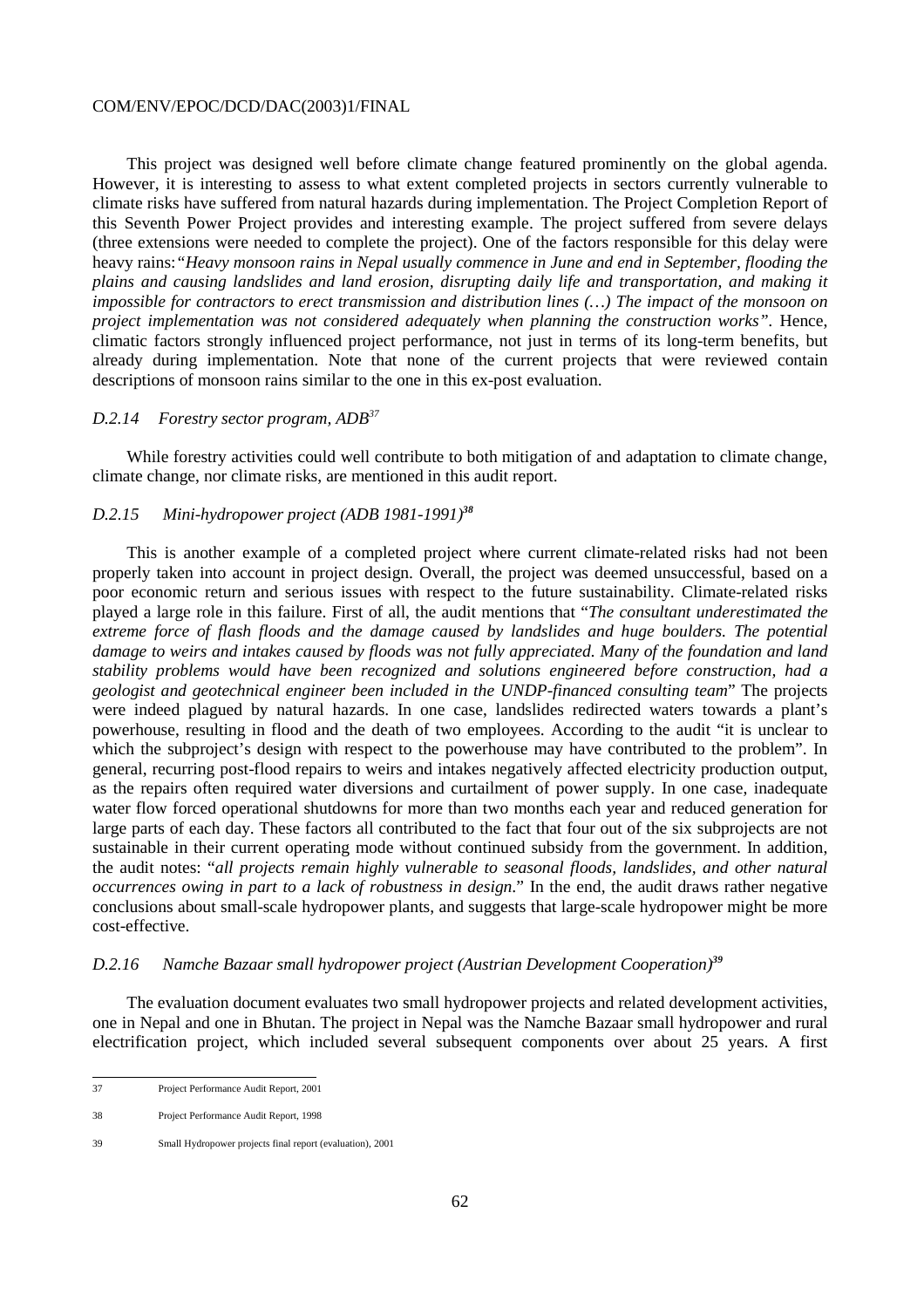hydropower plant was being built when it was hit by a GLOF in 1985. Subsequently, between 1988 and 1994, a new site was selected and a new plant constructed. After 1994, Austria supported further institutional development and training, so that a locally owned private organization could take over the management of the plant. The evaluation notes that the total investment costs were rather high, and that the project took much more time and management efforts than originally planned. Nevertheless, it was deemed a success. Austria's willingness to engage in intensive long-term efforts probably made the difference between this project and comparable, but less successful, hydropower projects by other donors. Besides the advantages of the electrification, the project has also brought benefits in terms of a reduction of the use of firewood, as planned. The evaluation mentions the extreme climatic circumstances in which the plant was built, and cites them as a continuing problem for the plant's buildings. No reference is made to climate change.

# *D.2.17 Makulu-Barun national park buffer zone development (Austrian Development Cooperation/Eco Himal)<sup>40</sup>*

This rural development project for the buffer zone of the Makulu-Barun national park contains a variety of components, including education, health, natural resource management and biodiversity conservation, gender balance, and conflict mediation between various stakeholders. Current climate-related risks to the project are listed explicitly under "external factors": "*the high altitude mountain environment of the projects generally exposed to natural hazards like heavy rainfall in the monsoon season, long lasting droughts during winter time, and landslides*". No concrete measures are proposed to mitigate these risks. However, the project does promote soil protection and erosion control, measures which would reduce vulnerability to floods and droughts. Climate change is not mentioned.

# *D.2.18 Thame Valley village development (Austrian Development Cooperation/Eco Himal)<sup>41</sup>*

This rural development project targets the Thame Valley, in the Everest Region. Due to its location away from the route to the Everest base camp, this valley attracts few tourists, and lags surrounding areas in development. An interesting example of vulnerability to climate-related risk: "*Eco Himal has built two bridges in the valley in 1997 and 1998. Both of them were designed according to traditional local conceptions. Unfortunately, they did not survive the unusually intensive monsoon in 1998. Therefore, it is essential to struggle for a long-lasting solution*". The project document mentions "*weather*" as an external factor, but does not discuss how to minimize those risks to the project and its development goals. However, it does pay attention to erosion and landslide risks. For instance, the project will relocate the Dumji House (centre for an important festival) in the light of high landslide risks in an erosion-prone area.

# *D.2.19 IFAD Western Uplands poverty alleviation project*<sup>42</sup>

In line with IFAD's 2000 Country Strategic Opportunities Paper (see above) this project addresses the hills and mountains in the west of Nepal. Poverty in these areas is attributed firstly to "the extremely harsh terrain and climate", but also to, e.g., remoteness, lack of services, limited government presence, absence of donors, extremely limited savings and credit facilities, and poor links with markets due to the lack of infrastructure. While the project contains no measures that are explicitly aimed at reducing vulnerability to climate risks, it is almost certain to address various aspects of these regions' vulnerability by enhancing agricultural opportunities and natural resource management, and by establishing rural microfinance opportunities. More specific attention to climate risks, and particularly to possibly changing climatic

 $40$ Project proposal, 2002

<sup>41</sup> Project Document, 2001

<sup>42</sup> Report and recommendation of the President (2001), Environmental Screening and Scoping Note (2001)